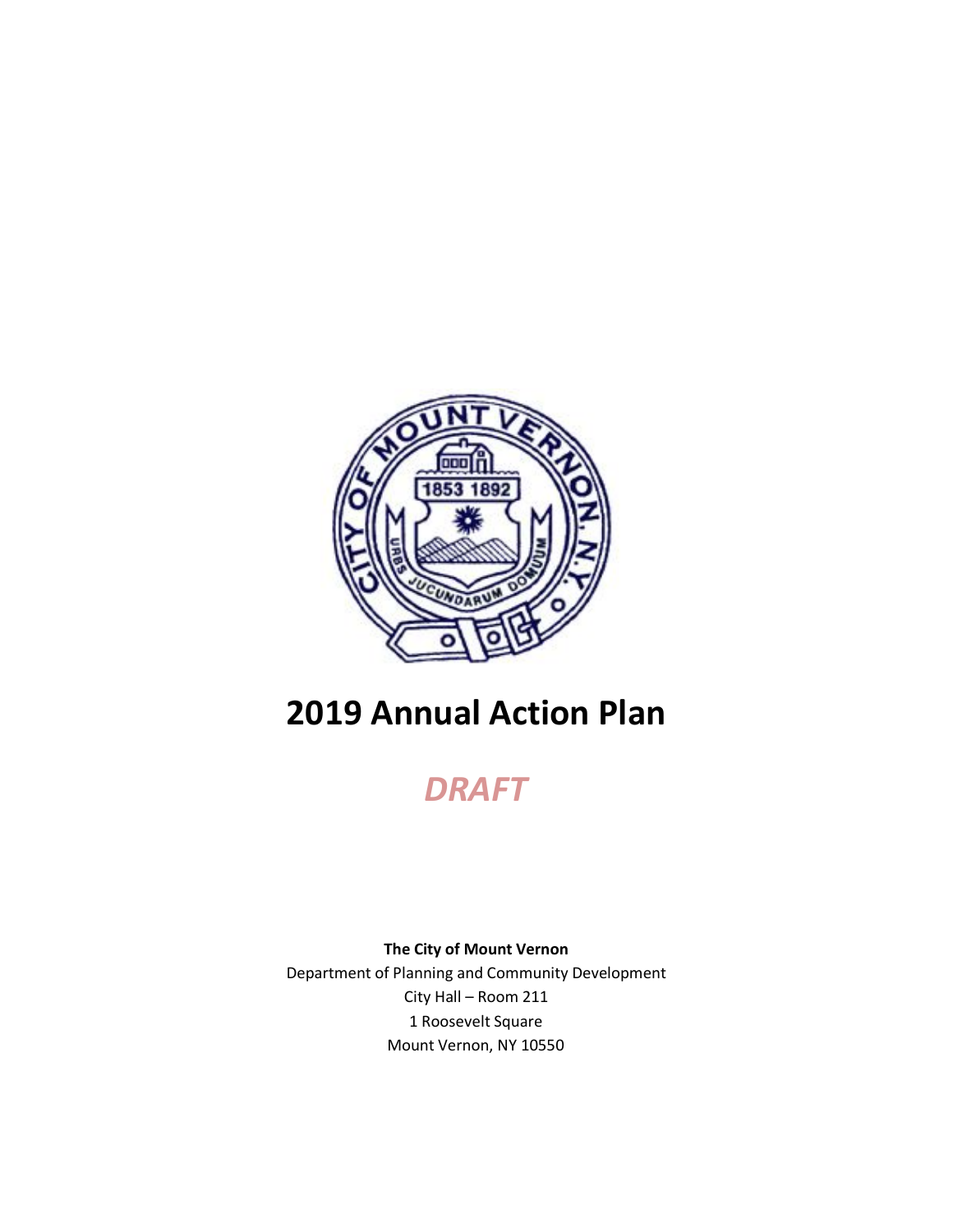### **Table of Contents**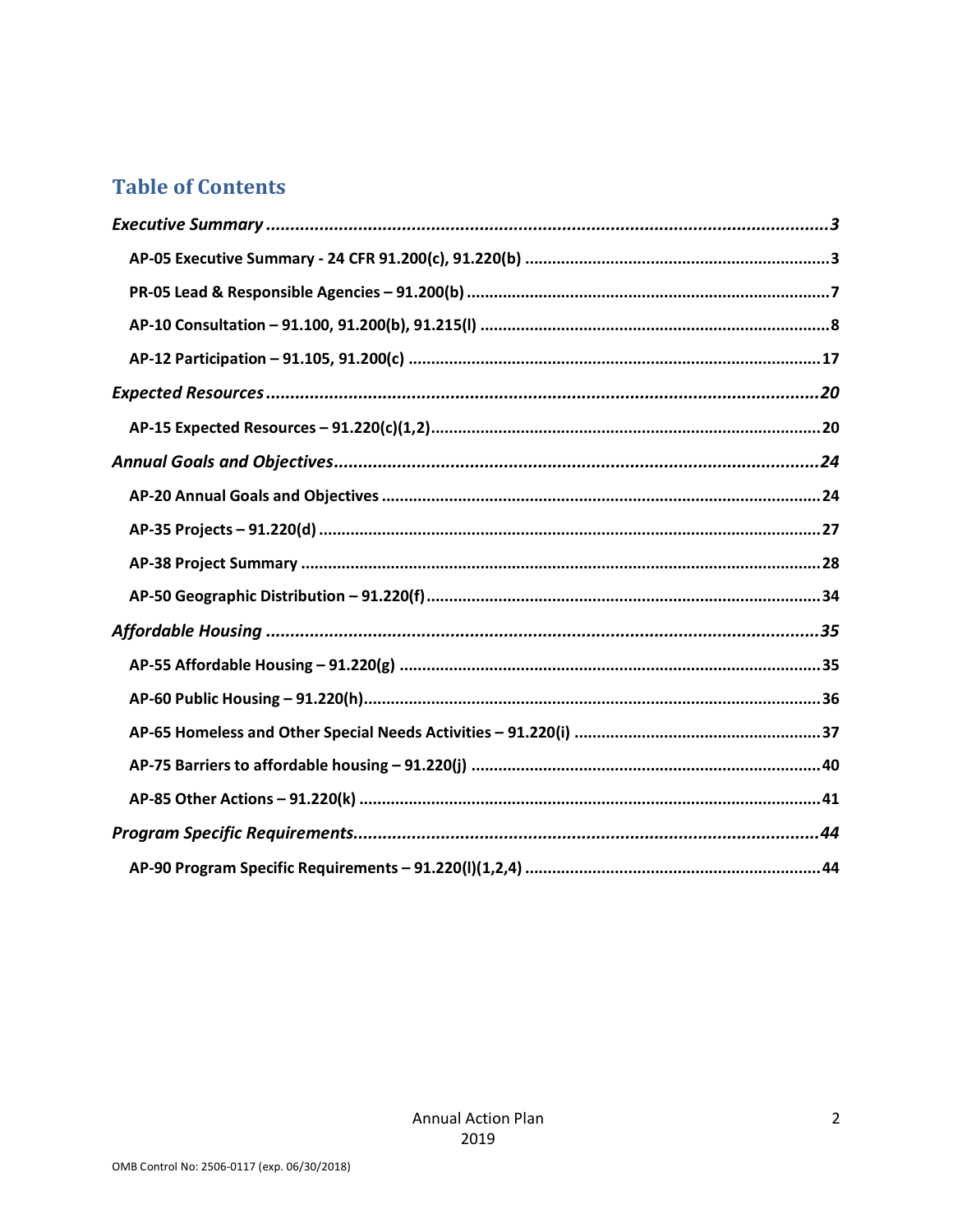### **Executive Summary**

### **AP-05 Executive Summary - 24 CFR 91.200(c), 91.220(b)**

#### **1. Introduction**

This 2019 Annual Action Plan (AP) is the final of five annual updates to the 2015-2019 Consolidated Plan (ConPlan). Previously, the City completed a 5-year Strategic Plan for the 2015-2019 program year that focused on issues related to community facilities and improvements, housing preservation and rehabilitation, affordable housing development activities, public services, economic development, and planning and administration. The AP outlines the City's current priorities and strategies to address housing and community development goals using federal and state sources. It also describes projected HUD 2019 funding levels, state and other resources expected for the year, program operation schedules, goals, objectives, and planned operations. For program year 2019, the City anticipates that it will receive \$1,661,732 in CDBG funds and \$440,662 in HOME funds.

In addition, the City anticipates receiving  $\frac{1}{2}$  in FY 2019 CoC funds to continue to assist homeless residents by providing housing and supportive services and to prevent homelessness by providing those at-risk of homelessness with supportive services. The City also has over \$1.5 million remaining in unspent HOME funds from prior years.

#### **2. Summarize the objectives and outcomes identified in the Plan**

The goals and outcomes identified in the 2019 Annual Action Plan are based on the 2015- 2019 Strategic Plan, which describes how federal funds and other resources will be deployed and what actions will be taken to address community development over the next five years.

This year, the following goals will be addressed. They are prioritized based on the community engagement process for the 2019 Annual Action Plan.

- Youth Programs
- Employment and Training
- Economic Development
- Public Facilities
- Public Infrastructure
- Recidivism
- Special Code Enforcement
- Small Business Assistance
- Domestic Violence
- Hunger
- Digital Divide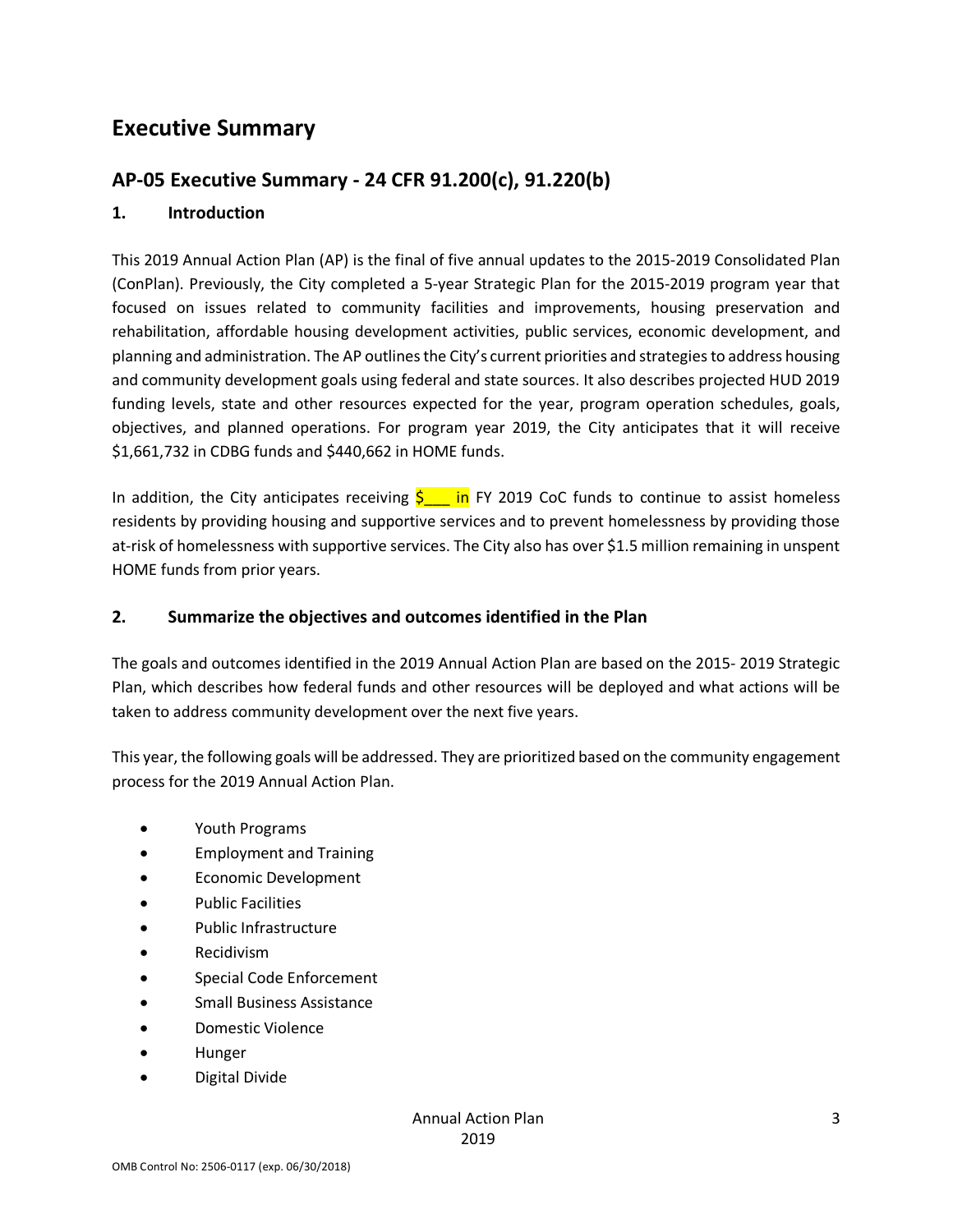- Foreclosure Counseling
- Fair Housing Counseling
- Senior Services
- Residential Rehabilitation
- Home Buyer Assistance Program
- Homeless Prevention
- Administration

### **Funding Priorities**

Community Development Block Grant funds have greatly impacted our community by providing funds for affordable housing development activities, improving neighborhood walkability, with sidewalk replacement, enhancing low to moderate area playgrounds and parks, utilizing the 15% annually of entitlement funds for the purpose of funding human service agencies, and providing funding opportunities to promote and enhance the local economy.

Funding priorities are based on the following criteria:

- Meeting statutory requirements of the CDBG and HOME Programs
- Meeting the needs of low and moderate income (LMI) residents
- Focusing on LMI areas or neighborhoods
- Impacted areas of concentrated minorities or LMI persons
- Coordination and leveraging of resources
- Links to ongoing planning activities
- Response to expressed need
- Ability to demonstrate measurable progress and success

### **3. Evaluation of past performance**

The City of Mount Vernon has struggled with performance in the past due to turn over in administration and staff. The current administration is addressing performance by instituting several measures to improve performance; seeking and acquiring staff training, working with staff to ensure program compliance and conducting an organizational assessment to ensure adequate staffing to operate the CDBG and HOME Programs. As noted earlier, the City has hired TDA Consulting to assist in this effort.

### **Overcoming Legacy Challenges**

The City has undergone significant electoral leadership and programmatic staffing changes since the approval of the Consolidated Plan. The challenges have been most significant with respect to the administration of the HOME program. Since 2015, the City has not yet been able to work with a Community Housing Development Organization (CHDO) -- over the last six months, there has been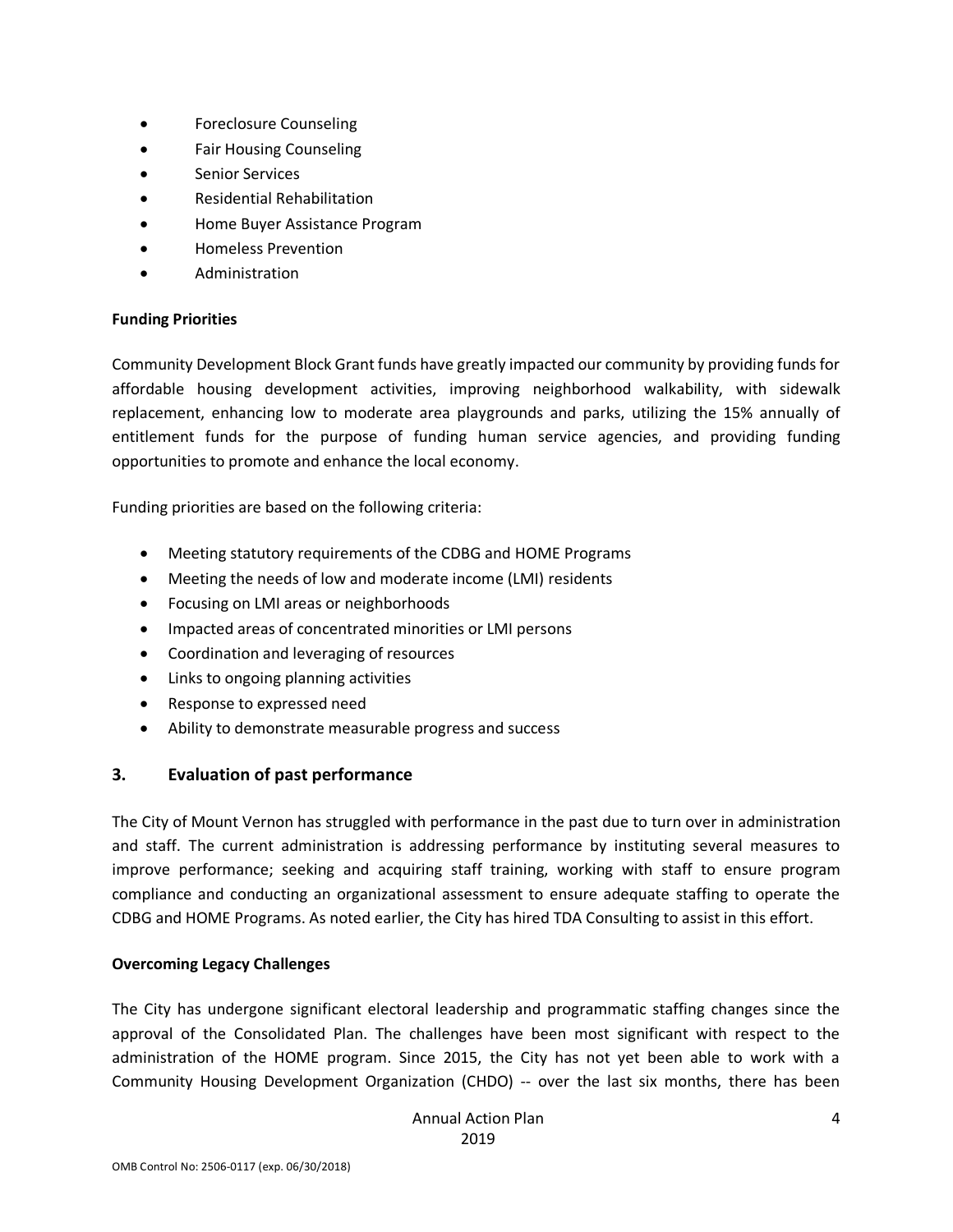extensive work done in this area, and discussion and negotiations have involved Habitat for Humanity and Allied Community Enterprises.

The Mount Vernon Urban Renewal Agency released an RFP for program review, the development of written policies and procedures, and technical assistance related to the U. S. Department of Housing and Urban Development HOME Investment Partnerships Program.

TDA Consulting will provide technical assistance to the City to create protocols, processes, and templates.

The City and TDA Consulting are working closely with Allied Community Enterprise to utilize the CHDO set-aside funds in the upcoming year.

The City of Mount Vernon is committed to using these funds to assist and improve the lives of the low to moderate income individuals/families living in the City of Mount Vernon. The City will utilize CDBG and HOME funds to improve and promote homeownership, public improvements, public services, neighborhood revitalization, and economic development.

### **4. Summary of Citizen Participation Process and consultation process**

A public hearing was held on June 17, 2019 from 5:00pm - 7:00pm at City Hall in the Chambers Room on the Second Floor. Sixteen members from the public attended the public hearing. The purpose of the hearing was to: (1) have CDBG applicants present their community development programs; and (2) discussion on the Action Plan.

There was a 30-day public comment period from July 1, 2019 to July 30, 2019. The public was invited to submit written comments during the comment period. Those comments will be summarized and addressed in the annual plan.

The City held a series of four community focus groups in the month of June to provide opportunities for stakeholders, advocates and members of the public to provide input into the plan. The focus groups allowed the City and the public to more deeply explore housing and community development issues in the community and to allow different community groups to engage other perspectives.

On or before August 16, 2019, the City will submit the 2019 Annual Action Plan to HUD.

### **5. Summary of public comments**

Comments can be found in the attached Public Comments Summary as well as in the Grantee Unique Appendices.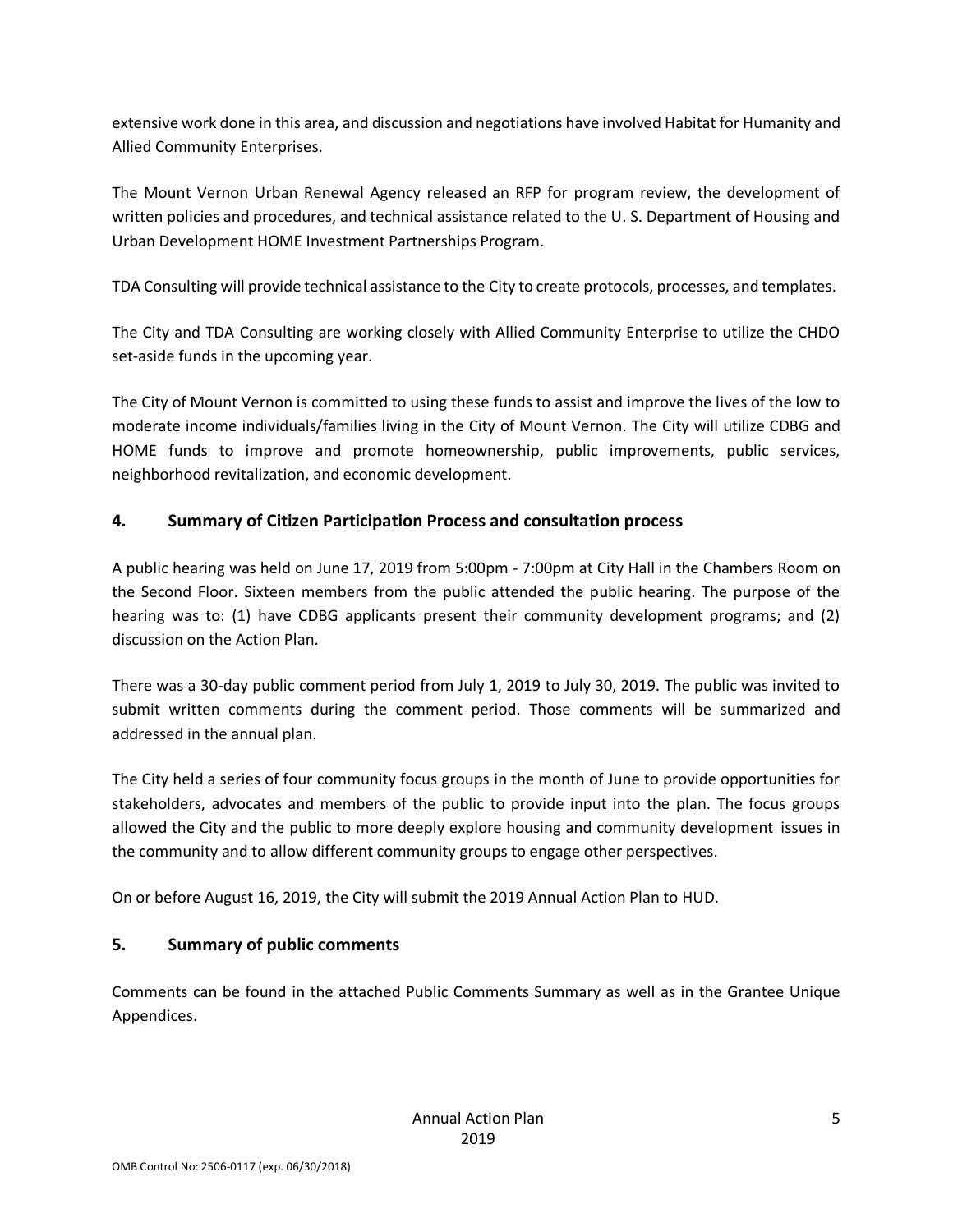#### **6. Summary of comments or views not accepted and the reasons for not accepting them**

All comments relevant to the Community Development Block Grant were taken into consideration in preparing the 2019 Annual Action Plan. Comments deemed not relevant were passed on to appropriate departments. All comments can be found in Appendices.

### **7. Summary**

As noted above all comments from the public meetings and public hearings were taken into consideration. Public participation provides the framework for the goals and projects and ultimately shape the funding decisions provided within this Annual Action Plan.

The City's Annual Goals for 2019 are: Affordable Housing, Economic Development and Neighborhood Revitalization.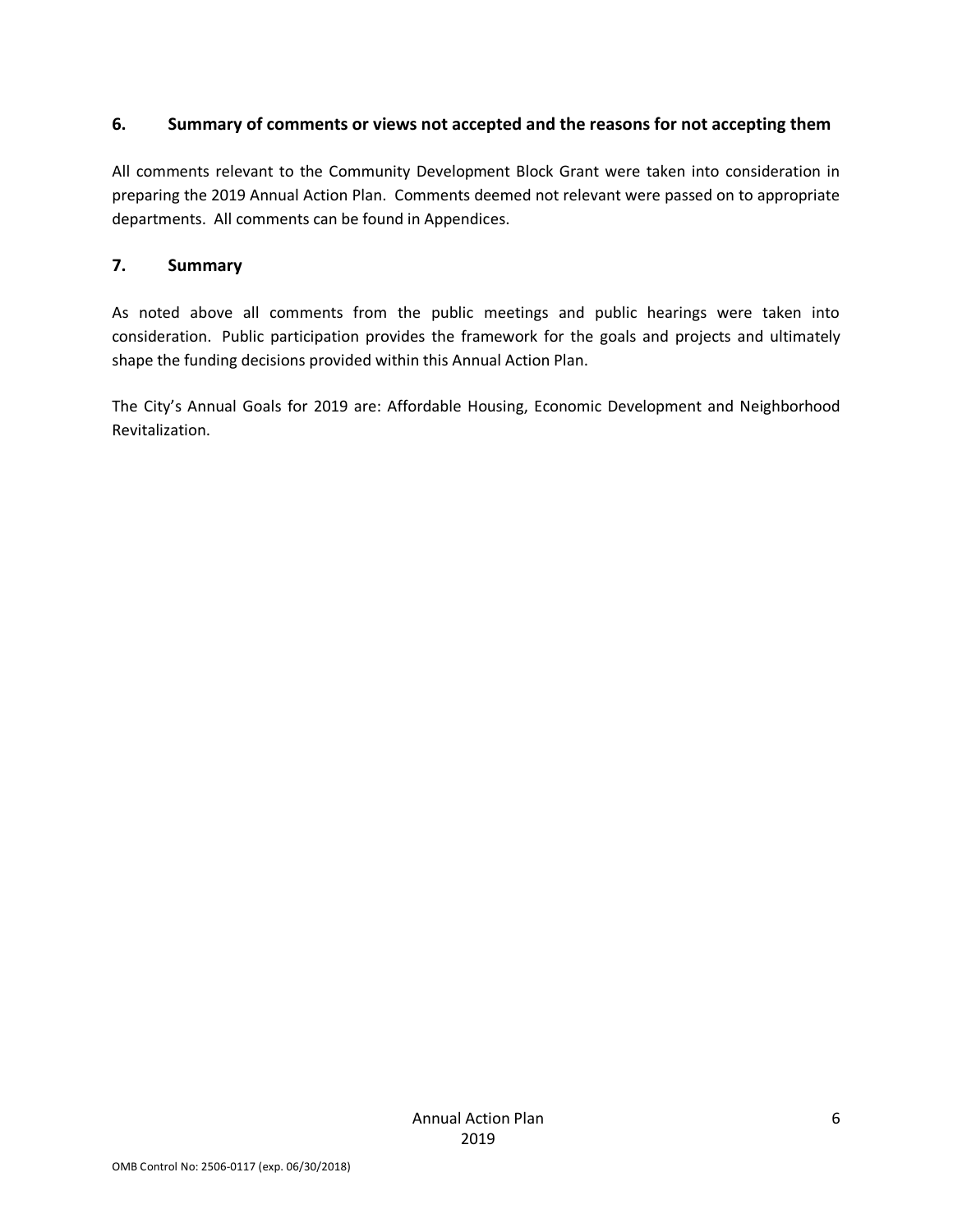### **PR-05 Lead & Responsible Agencies – 91.200(b)**

### **1. Agency/entity responsible for preparing/administering the Consolidated Plan**

Describe the agency/entity responsible for preparing the Consolidated Plan and those responsible for administration of each grant program and funding source.

| <b>Agency Role</b>        | <b>Name</b>         | Department/Agency                                |  |  |  |
|---------------------------|---------------------|--------------------------------------------------|--|--|--|
| CDBG Administrator        | <b>MOUNT VERNON</b> | Department of Planning and Community Development |  |  |  |
| <b>HOME Administrator</b> | MOUNT VERNON        | Department of Planning and Community Development |  |  |  |
|                           |                     |                                                  |  |  |  |

**Table 1 – Responsible Agencies**

#### **Narrative**

The City of Mount Vernon's Department of Planning & Community Development (City), in conjunction with the Urban Renewal Agency (Agency), is responsible for the administration and implementation of projects funded with Community Development Block Grant (CDBG) and HOME Investment Partnerships Program (HOME) funding from the U.S. Department of Housing and Urban Development (HUD).

The City is also responsible for providing guidance and policy direction for implementing eligible programs that support the City's overall strategy for community revitalization.

The City through the Planning Department and Urban Renewal Agency established priorities, goals and selected projects that were in alignment with the Consolidated Plan to meet the needs of the community.

Within City government, the Planning Department is able to draw on the expertise of other departments to deliver programs and see delivery of identified outcomes. The Department of Public Works assists with public infrastructure and park improvements. The Department of Recreation assists with improving playgrounds and providing scholarships to low-and moderate-income families to increase recreational opportunities. The Youth Bureaus assists with providing summer camp, after-school programs and employment and training to low income youth. Further the City works with a variety of community-based organizations to assist with the delivery of programs and services.

#### **Consolidated Plan Public Contact Information**

Chantelle Okarter Commissioner of Planning and Community Development Executive Director Mount Vernon Urban Agency Mount Vernon Department of Planning and Community Development, City Hall – Room 211 1 Roosevelt Square Mount Vernon, NY 10550 914-699-7230 cokarter@cmvny.com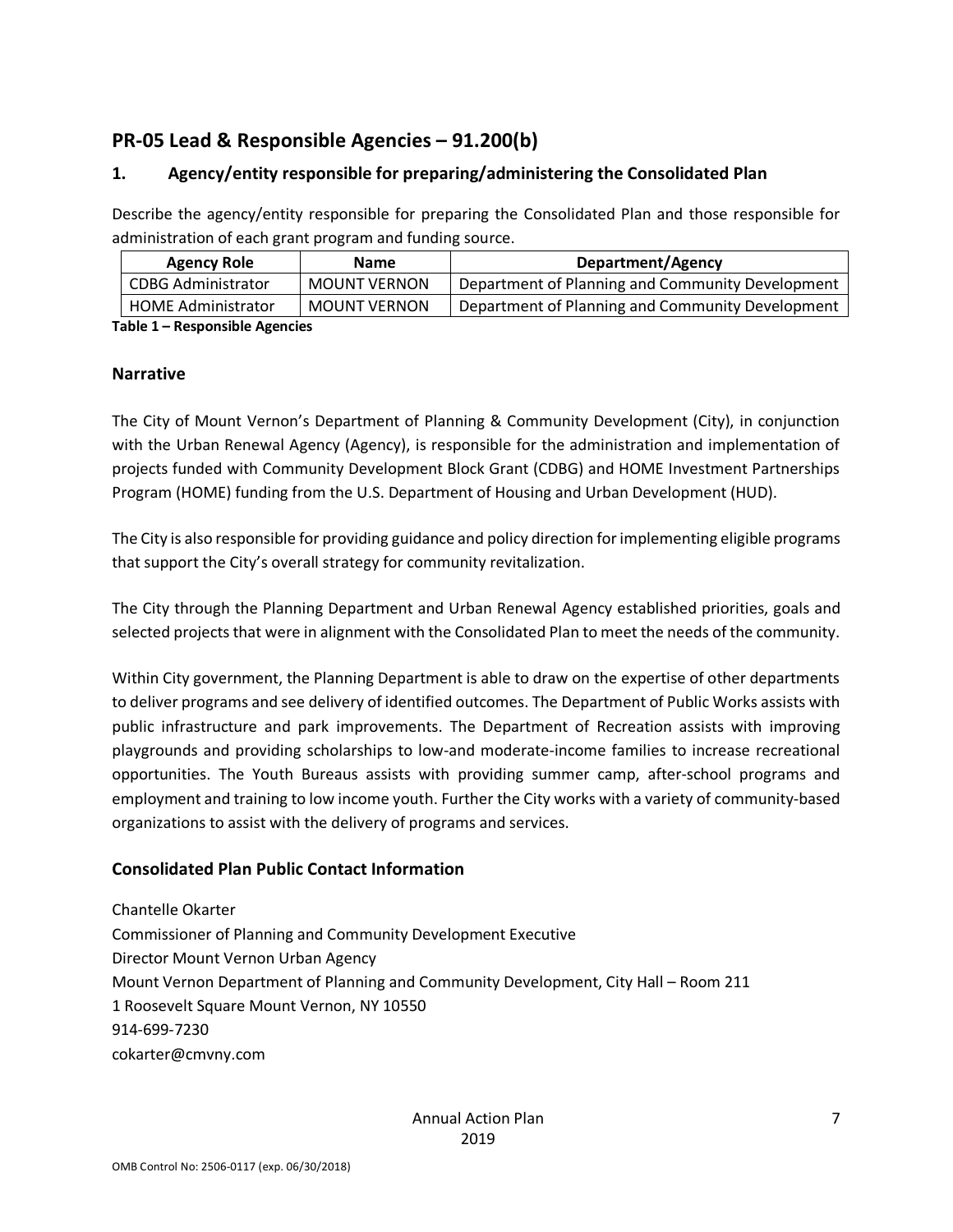### **AP-10 Consultation – 91.100, 91.200(b), 91.215(l)**

### **1. Introduction**

The City of Mount Vernon's Department of Planning & Community Development/Urban Renewal Agency has made extensive efforts to consult with other public and private entities that provide assisted housing, health services, and social services in the development of this Plan. On June 18, 2019 from 5:00pm - 7:00pm at City Hall in the Chambers Room on the Second Floor. Sixteen nonprofit and local organization members from the public attended a public hearing. The purpose of the hearing was to: (1) have CDBG applicants present their community development programs; and (2) discussion of the community development needs in the Action Plan.

The City, in coordination with its Consultant, facilitated meetings with small groups of stakeholders, including the City's housing, community development, and Continuum of Care providers. The meetings reference the Housing and Homeless Needs Assessment and Strategic Plan. Activities were identified which the City could undertake to enhance coordination among public and assisted housing providers, including private, governmental health, mental health and service agencies, and the barriers to obtaining and the creating of affordable rental and ownership housing in the City. Methods and strategies were identified to mitigate or eliminate these barriers.

### **Provide a concise summary of the jurisdiction's activities to enhance coordination between public and assisted housing providers and private and governmental health, mental health and service agencies (91.215(l))**

The City of Mount Vernon's Urban Renewal Agency partnered with Westchester Residential Opportunities (WRO), Legal Services of the Hudson Valley (LSHV), Neighborhood Health Center, the Guidance Center, and the Mount Vernon United Tenants Association (MVUTA) to assist low- income families at risk of becoming displaced, and potentially homeless, due to foreclosure and/or eviction proceedings.

### **Describe coordination with the Continuum of Care and efforts to address the needs of homeless persons (particularly chronically homeless individuals and families, families with children, veterans, and unaccompanied youth) and persons at risk of homelessness.**

Homeless services in the Westchester CoC are delivered by a network of local and Federal government, nonprofit agencies, mental-health service organizations, affordable housing developers, public housing authorities, youth homeless providers, school administrators, victim service providers, and veterans service organizations. The City of Mount Vernon sits on the Westchester CoC Board. The City participates in monthly CoC Board meetings. Members of the URA staff meet with officials of the Westchester County CoC consortia on a monthly basis to discuss mutual needs, resources and services that maximize and coordinate programs and services to the homeless.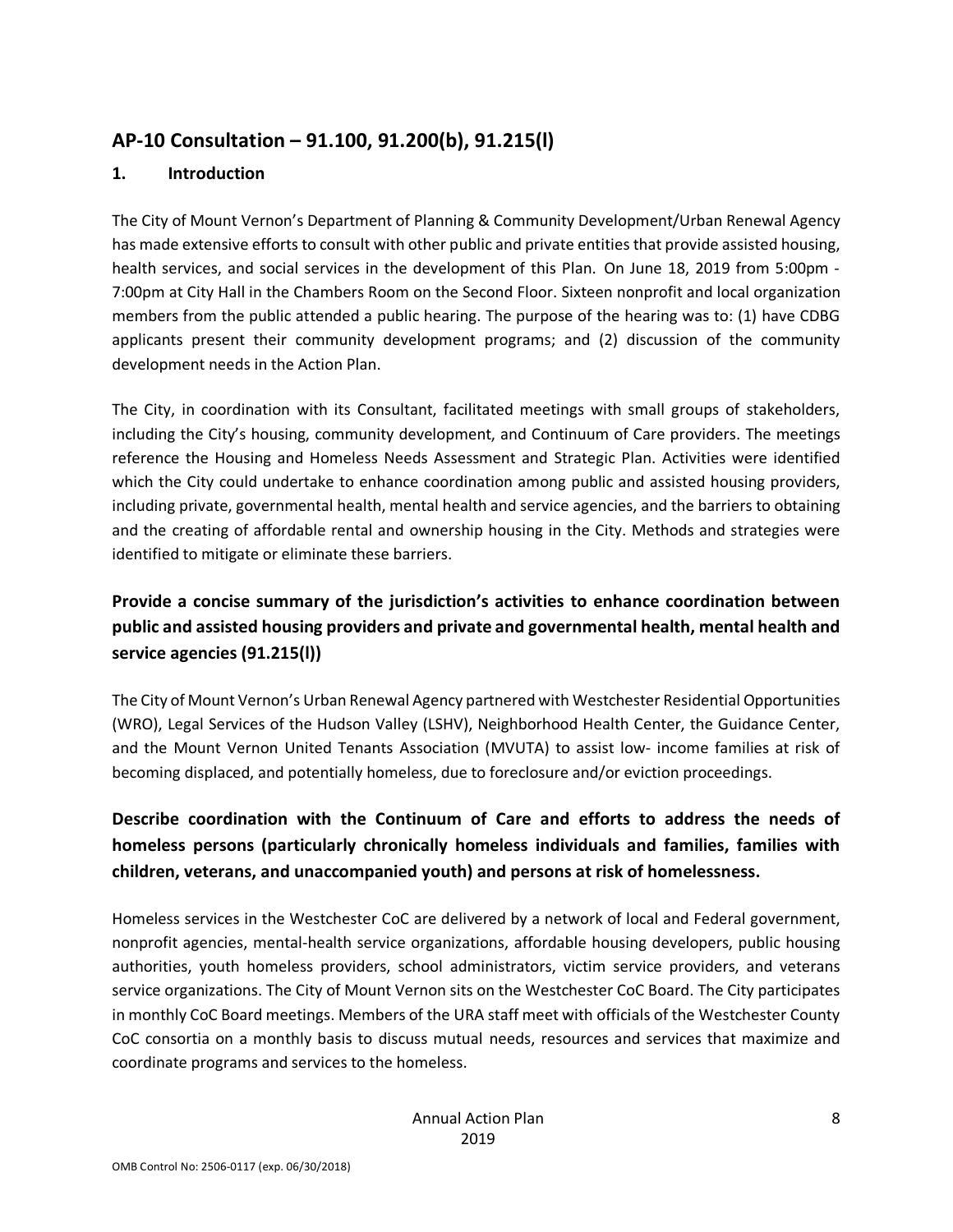Westchester County Department of Social Services (DSS) operates 4 district offices that act as access points for households in housing crisis. Homeless households are placed by DSS into 24-hour emergency shelters for single adults, homeless families, victims of domestic violence, and youth. Overnight drop-in shelters house 180-200 homeless men and women who are unable or unwilling to comply with DSS requirements to access the 24-hour shelters. Westchester also has 7 outreach teams that cover the entire CoC and target different populations. These outreach teams refer homeless persons contacted to housing without shelter entry. The General Membership of the Westchester CoC is open and includes all interested parties in the community concerned with the development and coordination of homeless assistance programs. The CoC Board includes 18 recipients and subrecipients of HUD COC grant funds, plus 6 representatives from a number of community sectors including formerly homeless, ESG recipient, employment services, education, health care, veteran services, and 3 at-large members. The Westchester CoC assists in the coordination of these various stakeholders and the development and planning of services and housing for homeless and low-income persons with housing needs.

Westchester County Department of Community Mental Health is the lead applicant and coordinates CoC planning. The Westchester CoC implemented a Coordinated Entry system beginning Dec. 2017. Homeless households can access Coordinated Entry at DSS District Offices, DSS emergency and overnight shelters, and through street outreach workers. Homeless persons in Coordinated Entry are assessed for severity of need, length of time homeless, and specific disabilities and barriers. The Coordinated Entry Administrator then identifies the type of housing assistance appropriate to each household and refers homeless to available beds in priority order so that those with highest needs and length of time homeless are housed first. In addition, the County provides homeless outreach teams that work with local police departments to identify and shelter homeless persons on the streets.

The VA, an active member of the CoC, also has mobile workers who conduct outreach in shelters and on the streets. Temporary and transitional housing and supportive services for single men and families are provided by several local not-for-profit organizations.

Westchester County as the lead agency for the Continuum of Care, administers the Homeless Management Information System to track multiple shelter entries over time and accurately identify people who potentially meet HUD's definition of chronically homeless. The City administers CoC Permanent Supportive Housing (PSH) projects, including beds targeted to Veterans and families with children. Participants in these PSH project receive housing plus supportive services including case management and linkages to community services and benefits. Mount Vernon also provides funding to several community-based organizations which provide outreach and referral services to the homeless or those at-risk of homelessness including recently released female inmates, pregnant teens, families with housing problems and immigration needs and the elderly.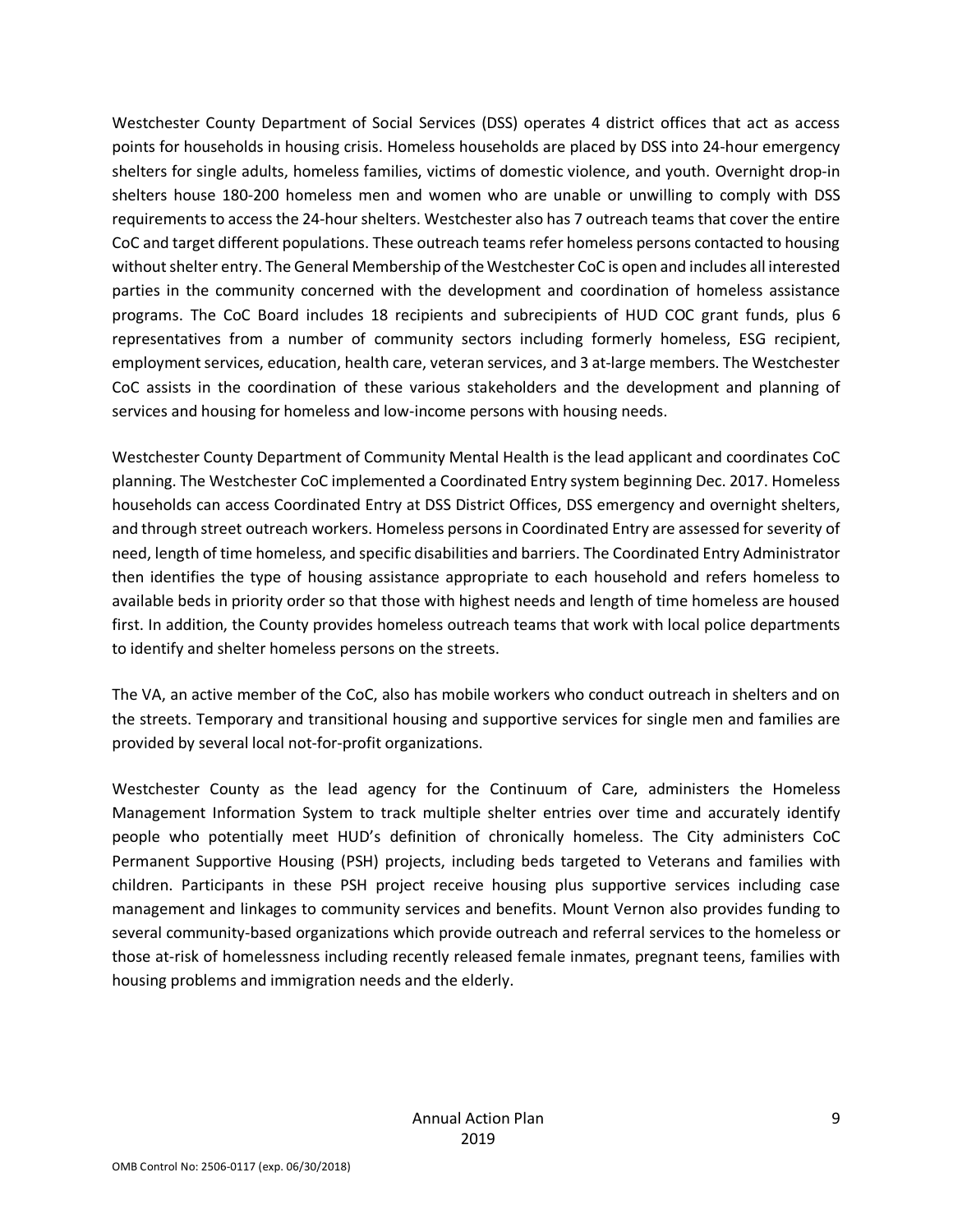**Describe consultation with the Continuum(s) of Care that serves the jurisdiction's area in determining how to allocate ESG funds, develop performance standards for and evaluate outcomes of projects and activities assisted by ESG funds, and develop funding, policies and procedures for the operation and administration of HMIS**

Westchester County, as lead agency for the Continuum of Care, administers the Homeless Management Information System (HMIS) to track multiple shelter entries over time that accurately identify people who potentially meet HUD's definition of chronically homeless. The Westchester County CoC is responsible for managing HMIS software licenses, training all users, developing, implementing and enforcing security policies and data quality standards, and providing data reports. All CoC funded agencies are users of the HMIS system.

The City of Mount Vernon does not receive Emergency Shelter Grant (ESG) funds.

### **2. Describe Agencies, groups, organizations and others who participated in the process and describe the jurisdiction's consultations with housing, social service agencies and other entities**

See table below.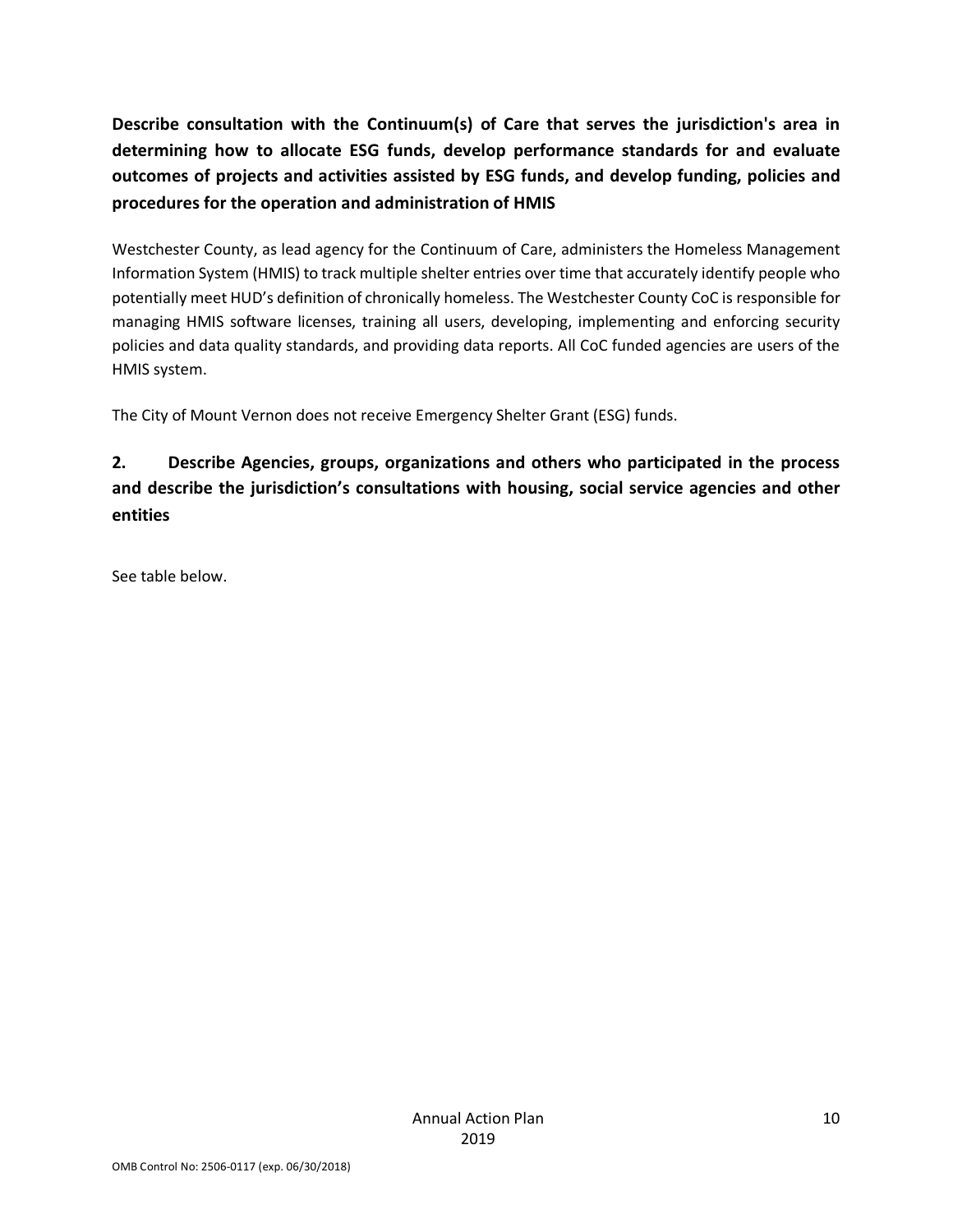| $\mathbf{1}$   | Agency/Group/Organization                                                                                                                                                             | COMMUNITY HOUSING INNOVATIONS, INC.                                                                                                                                                                                                                            |  |  |  |
|----------------|---------------------------------------------------------------------------------------------------------------------------------------------------------------------------------------|----------------------------------------------------------------------------------------------------------------------------------------------------------------------------------------------------------------------------------------------------------------|--|--|--|
|                | <b>Agency/Group/Organization Type</b>                                                                                                                                                 | Housing<br>Services - Housing<br>Service-Fair Housing<br>Regional organization<br>Private Sector Banking / Financing                                                                                                                                           |  |  |  |
|                | What section of the Plan was addressed<br>by Consultation?                                                                                                                            | <b>Housing Need Assessment</b><br><b>Market Analysis</b>                                                                                                                                                                                                       |  |  |  |
|                | <b>Briefly describe how the</b><br>Agency/Group/Organization was<br>consulted. What are the anticipated<br>outcomes of the consultation or areas for<br>improved coordination?        | Deborah Post - met in April 2016 to gain a better<br>understanding of the collaboration and work carried<br>out by CHI with the prior URA leadership on HOME<br>program activities.                                                                            |  |  |  |
| $\overline{2}$ | Agency/Group/Organization                                                                                                                                                             | <b>Community Service Associates</b>                                                                                                                                                                                                                            |  |  |  |
|                | <b>Agency/Group/Organization Type</b>                                                                                                                                                 | Services-homeless<br>Neighborhood Organization                                                                                                                                                                                                                 |  |  |  |
|                | What section of the Plan was addressed<br>by Consultation?                                                                                                                            | <b>Housing Need Assessment</b><br><b>Public Housing Needs</b><br>Homeless Needs - Chronically homeless<br>Homeless Needs - Families with children<br>Homelessness Needs - Veterans<br>Homelessness Needs - Unaccompanied youth<br><b>Homelessness Strategy</b> |  |  |  |
|                | <b>Briefly describe how the</b><br><b>Agency/Group/Organization was</b><br>consulted. What are the anticipated<br>outcomes of the consultation or areas for<br>improved coordination? | Roberta attended the CDBG/needs assessment<br>forum                                                                                                                                                                                                            |  |  |  |
| 3              | Agency/Group/Organization                                                                                                                                                             | Lifting Up Westchester                                                                                                                                                                                                                                         |  |  |  |
|                | <b>Agency/Group/Organization Type</b>                                                                                                                                                 | Housing<br>Services - Housing<br>Services-Children<br>Services-Elderly Persons<br>Services-Persons with HIV/AIDS<br>Services-homeless<br>Regional organization<br>Neighborhood Organization                                                                    |  |  |  |

**Table 2 – Agencies, groups, organizations who participated**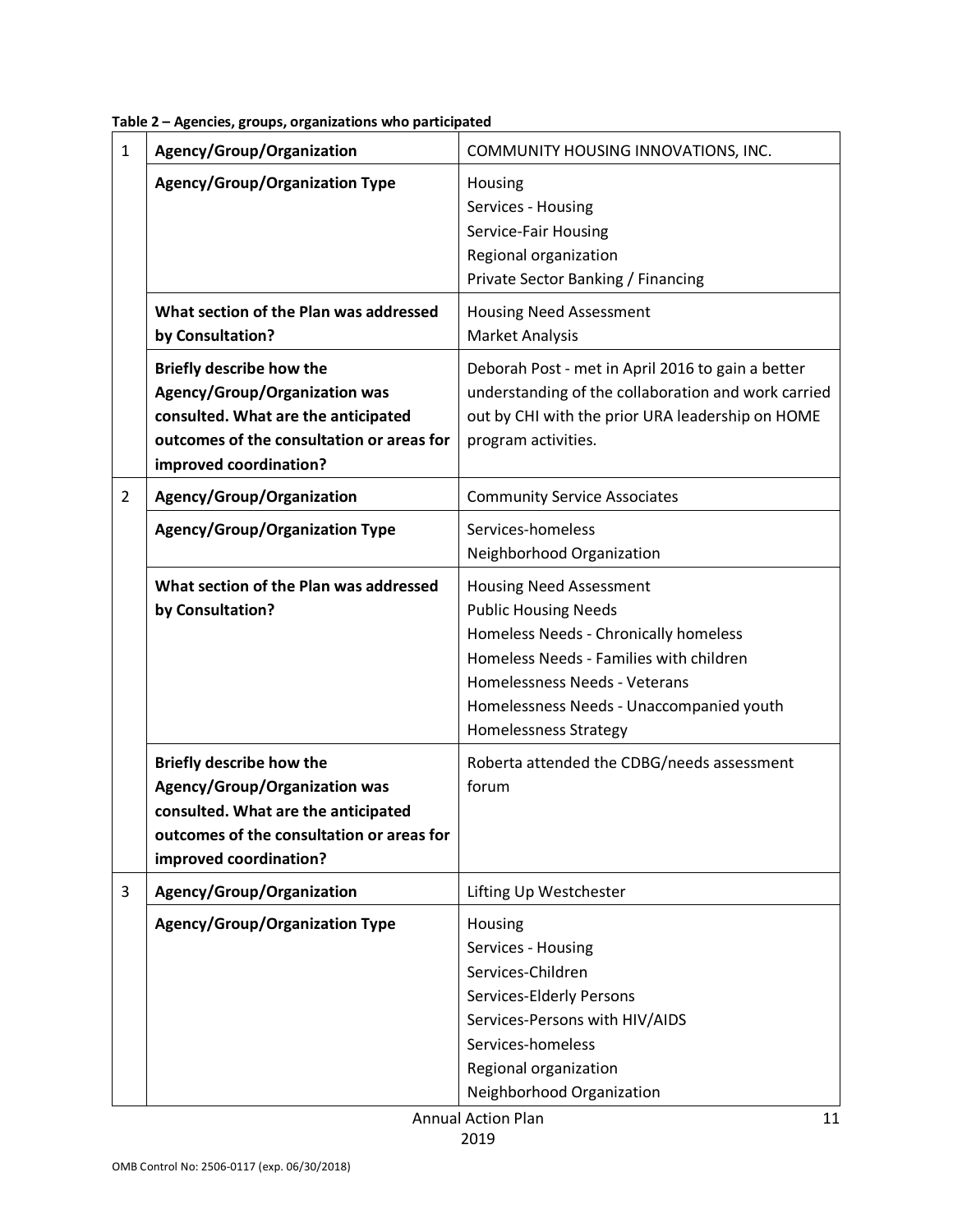|   | What section of the Plan was addressed<br>by Consultation?                                                                                                                            | <b>Housing Need Assessment</b><br>Homeless Needs - Chronically homeless<br>Homeless Needs - Families with children<br>Homelessness Needs - Unaccompanied youth<br><b>Homelessness Strategy</b> |  |  |  |  |
|---|---------------------------------------------------------------------------------------------------------------------------------------------------------------------------------------|------------------------------------------------------------------------------------------------------------------------------------------------------------------------------------------------|--|--|--|--|
|   | <b>Briefly describe how the</b><br><b>Agency/Group/Organization was</b><br>consulted. What are the anticipated<br>outcomes of the consultation or areas for<br>improved coordination? | Barbara Bento-Fleming consulted in two individual<br>meetings in March 2016                                                                                                                    |  |  |  |  |
| 4 | Agency/Group/Organization                                                                                                                                                             | <b>GREATER CENTENNIAL COMMUNITY</b><br>DEVELOPMENT CORP.                                                                                                                                       |  |  |  |  |
|   | <b>Agency/Group/Organization Type</b>                                                                                                                                                 | Housing<br>Neighborhood Organization                                                                                                                                                           |  |  |  |  |
|   | What section of the Plan was addressed<br>by Consultation?                                                                                                                            | <b>Housing Need Assessment</b><br><b>Public Housing Needs</b><br><b>Market Analysis</b>                                                                                                        |  |  |  |  |
|   | <b>Briefly describe how the</b><br><b>Agency/Group/Organization was</b><br>consulted. What are the anticipated<br>outcomes of the consultation or areas for<br>improved coordination? | Rev. Julius Walls Jr. attended the CDBG/needs<br>assessment workshop                                                                                                                           |  |  |  |  |
| 5 | Agency/Group/Organization                                                                                                                                                             | MOUNT VERNON UNITED TENANTS                                                                                                                                                                    |  |  |  |  |
|   | Agency/Group/Organization Type                                                                                                                                                        | Housing<br>Services - Housing<br>Services-Elderly Persons<br>Services-homeless<br>Service-Fair Housing<br>Neighborhood Organization                                                            |  |  |  |  |
|   | What section of the Plan was addressed<br>by Consultation?                                                                                                                            | <b>Housing Need Assessment</b><br><b>Public Housing Needs</b><br><b>Homelessness Strategy</b><br><b>Market Analysis</b>                                                                        |  |  |  |  |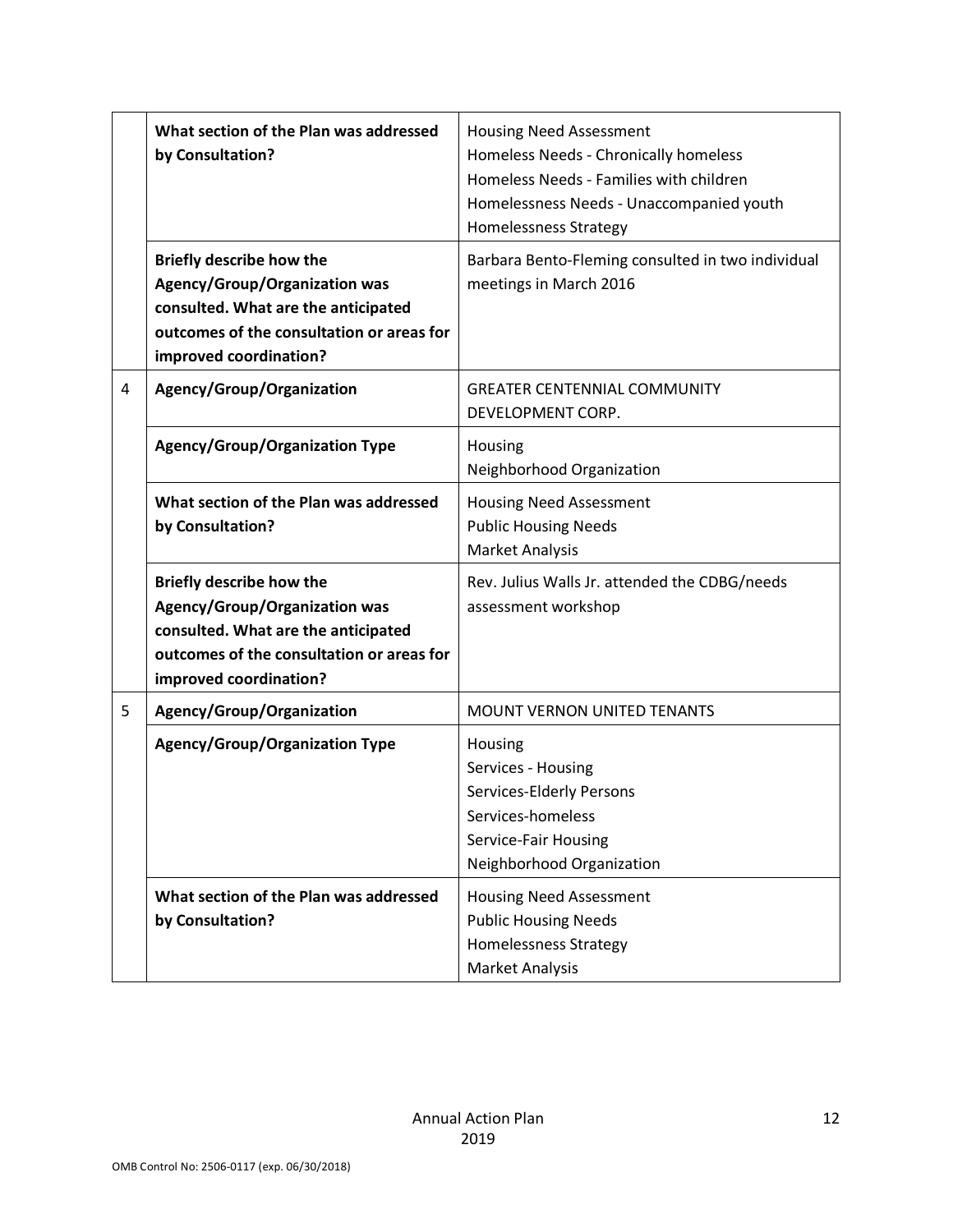|                | <b>Briefly describe how the</b><br>Agency/Group/Organization was<br>consulted. What are the anticipated<br>outcomes of the consultation or areas for<br>improved coordination?        | Dennis Hanratty attended the CDBG/needs<br>assessment workshop.                                                                                                                     |  |  |
|----------------|---------------------------------------------------------------------------------------------------------------------------------------------------------------------------------------|-------------------------------------------------------------------------------------------------------------------------------------------------------------------------------------|--|--|
| 6              | Agency/Group/Organization                                                                                                                                                             | Montefiore Mount Vernon Hospital                                                                                                                                                    |  |  |
|                | <b>Agency/Group/Organization Type</b>                                                                                                                                                 | Services-Health<br>Publicly Funded Institution/System of Care<br>Major Employer                                                                                                     |  |  |
|                | What section of the Plan was addressed<br>by Consultation?                                                                                                                            | Homeless Needs - Chronically homeless<br><b>Homelessness Strategy</b><br>Non-Homeless Special Needs<br><b>HOPWA Strategy</b>                                                        |  |  |
|                | <b>Briefly describe how the</b><br>Agency/Group/Organization was<br>consulted. What are the anticipated<br>outcomes of the consultation or areas for<br>improved coordination?        | Jaccel Kouns, Executive Director, attended the Not-<br>for-profit summit at the Wartburg, Mount Vernon.                                                                             |  |  |
| $\overline{7}$ | Agency/Group/Organization                                                                                                                                                             | MOUNT VERNON NEIGHBORHOOD HEALTH CENTER                                                                                                                                             |  |  |
|                | <b>Agency/Group/Organization Type</b>                                                                                                                                                 | Services-homeless<br>Services-Health<br>Neighborhood Organization                                                                                                                   |  |  |
|                | What section of the Plan was addressed<br>by Consultation?                                                                                                                            | Homeless Needs - Chronically homeless<br>Homeless Needs - Families with children<br>Homelessness Needs - Unaccompanied youth<br>Non-Homeless Special Needs<br><b>HOPWA Strategy</b> |  |  |
|                | <b>Briefly describe how the</b><br><b>Agency/Group/Organization was</b><br>consulted. What are the anticipated<br>outcomes of the consultation or areas for<br>improved coordination? | Opal Dunstan attended the Not-for-profit summit at<br>the Wartburg, Mount Vernon.                                                                                                   |  |  |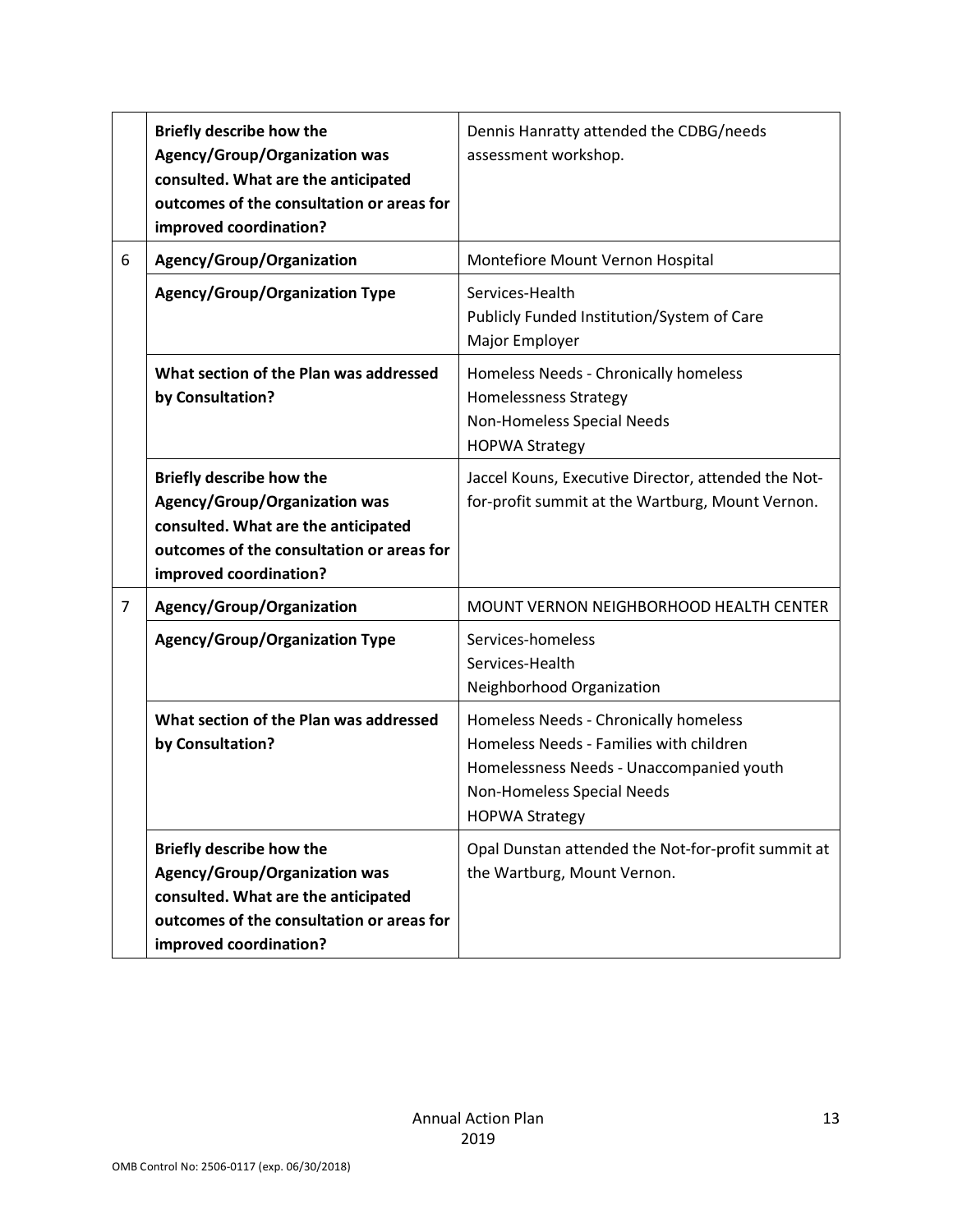| 8  | Agency/Group/Organization                                                                                                                                                             | The Guidance Center of Westchester                                                                                                                                 |  |  |  |
|----|---------------------------------------------------------------------------------------------------------------------------------------------------------------------------------------|--------------------------------------------------------------------------------------------------------------------------------------------------------------------|--|--|--|
|    | <b>Agency/Group/Organization Type</b>                                                                                                                                                 | Services - Housing<br>Services-Children<br>Services-Elderly Persons<br>Services-Health<br>Services-Education<br>Regional organization<br>Neighborhood Organization |  |  |  |
|    | What section of the Plan was addressed<br>by Consultation?                                                                                                                            | <b>Housing Need Assessment</b><br>Non-Homeless Special Needs                                                                                                       |  |  |  |
|    | <b>Briefly describe how the</b><br><b>Agency/Group/Organization was</b><br>consulted. What are the anticipated<br>outcomes of the consultation or areas for<br>improved coordination? | Camille Webb, Director of Housing attended<br>monthly Continuum of Care meetings.                                                                                  |  |  |  |
| 9  | Agency/Group/Organization                                                                                                                                                             | URBAN LEAGUE OF WESTCHESTER COUNTY, INC.<br>Housing<br>Services-Health<br>Services-Education<br>Services-Employment<br>Service-Fair Housing                        |  |  |  |
|    | <b>Agency/Group/Organization Type</b>                                                                                                                                                 |                                                                                                                                                                    |  |  |  |
|    | What section of the Plan was addressed<br>by Consultation?                                                                                                                            | Non-Homeless Special Needs<br><b>Market Analysis</b><br><b>Economic Development</b><br><b>Anti-poverty Strategy</b>                                                |  |  |  |
|    | <b>Briefly describe how the</b><br><b>Agency/Group/Organization was</b><br>consulted. What are the anticipated<br>outcomes of the consultation or areas for<br>improved coordination? | Sharon Thomas attended the CDBG/needs<br>assessment workshop.                                                                                                      |  |  |  |
| 10 | Agency/Group/Organization                                                                                                                                                             | Westchester Coalition for the Hungry & Homeless,<br>Inc.                                                                                                           |  |  |  |
|    | <b>Agency/Group/Organization Type</b>                                                                                                                                                 | Services-homeless<br>Regional organization<br>Neighborhood Organization                                                                                            |  |  |  |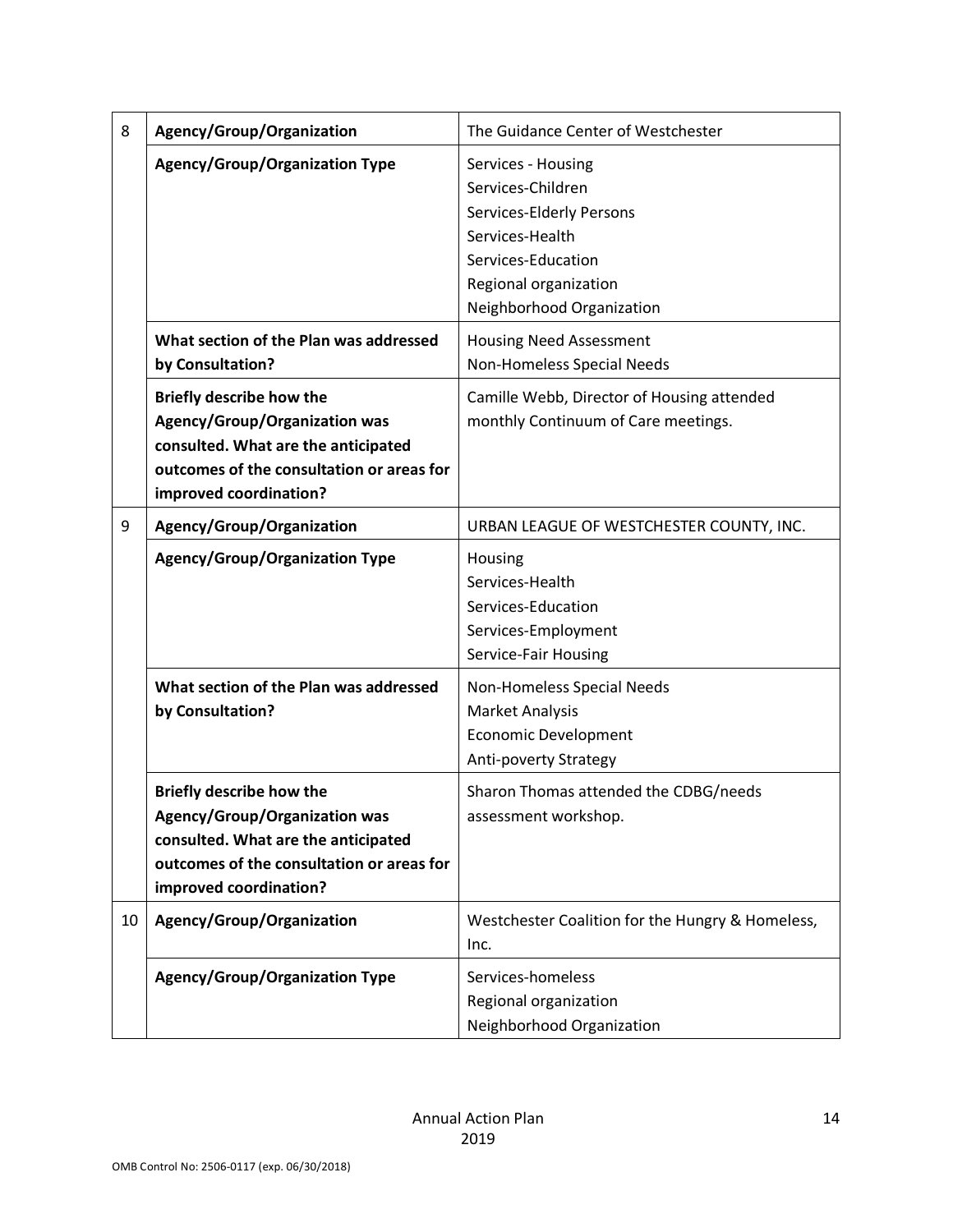|    | What section of the Plan was addressed<br>by Consultation?                                                                                                                            | Homeless Needs - Chronically homeless<br>Homeless Needs - Families with children<br>Homelessness Needs - Veterans<br>Homelessness Needs - Unaccompanied youth<br><b>Homelessness Strategy</b> |  |  |  |
|----|---------------------------------------------------------------------------------------------------------------------------------------------------------------------------------------|-----------------------------------------------------------------------------------------------------------------------------------------------------------------------------------------------|--|--|--|
|    | Briefly describe how the<br><b>Agency/Group/Organization was</b><br>consulted. What are the anticipated<br>outcomes of the consultation or areas for<br>improved coordination?        | S. Davis attended the not-for-profit summit at the<br>Wartburg, Mount Vernon                                                                                                                  |  |  |  |
| 11 | Agency/Group/Organization                                                                                                                                                             | WESTCHESTER COMMUNITY OPPORTUNITY<br>PROGRAM, INC.                                                                                                                                            |  |  |  |
|    | <b>Agency/Group/Organization Type</b>                                                                                                                                                 | Services - Victims<br>Regional organization<br>Neighborhood Organization                                                                                                                      |  |  |  |
|    | What section of the Plan was addressed<br>by Consultation?                                                                                                                            | <b>Housing Need Assessment</b><br>Homeless Needs - Families with children<br><b>Homelessness Strategy</b><br>Non-Homeless Special Needs                                                       |  |  |  |
|    | <b>Briefly describe how the</b><br><b>Agency/Group/Organization was</b><br>consulted. What are the anticipated<br>outcomes of the consultation or areas for<br>improved coordination? | Kiron Dawkins attended the not-for-profit summit<br>at the Wartburg, Mount Vernon.                                                                                                            |  |  |  |
| 12 | Agency/Group/Organization                                                                                                                                                             | WESTCHESTER DISABLED ON THE MOVE                                                                                                                                                              |  |  |  |
|    | <b>Agency/Group/Organization Type</b>                                                                                                                                                 | Services-Persons with Disabilities<br>Neighborhood Organization                                                                                                                               |  |  |  |
|    | What section of the Plan was addressed<br>by Consultation?                                                                                                                            | <b>Housing Need Assessment</b><br><b>Public Housing Needs</b><br>Non-Homeless Special Needs<br>Market Analysis                                                                                |  |  |  |
|    | <b>Briefly describe how the</b><br><b>Agency/Group/Organization was</b><br>consulted. What are the anticipated<br>outcomes of the consultation or areas for<br>improved coordination? | Achille Lolascon attended the not-for-profit summit<br>at the Wartburg, Mount Vernon.                                                                                                         |  |  |  |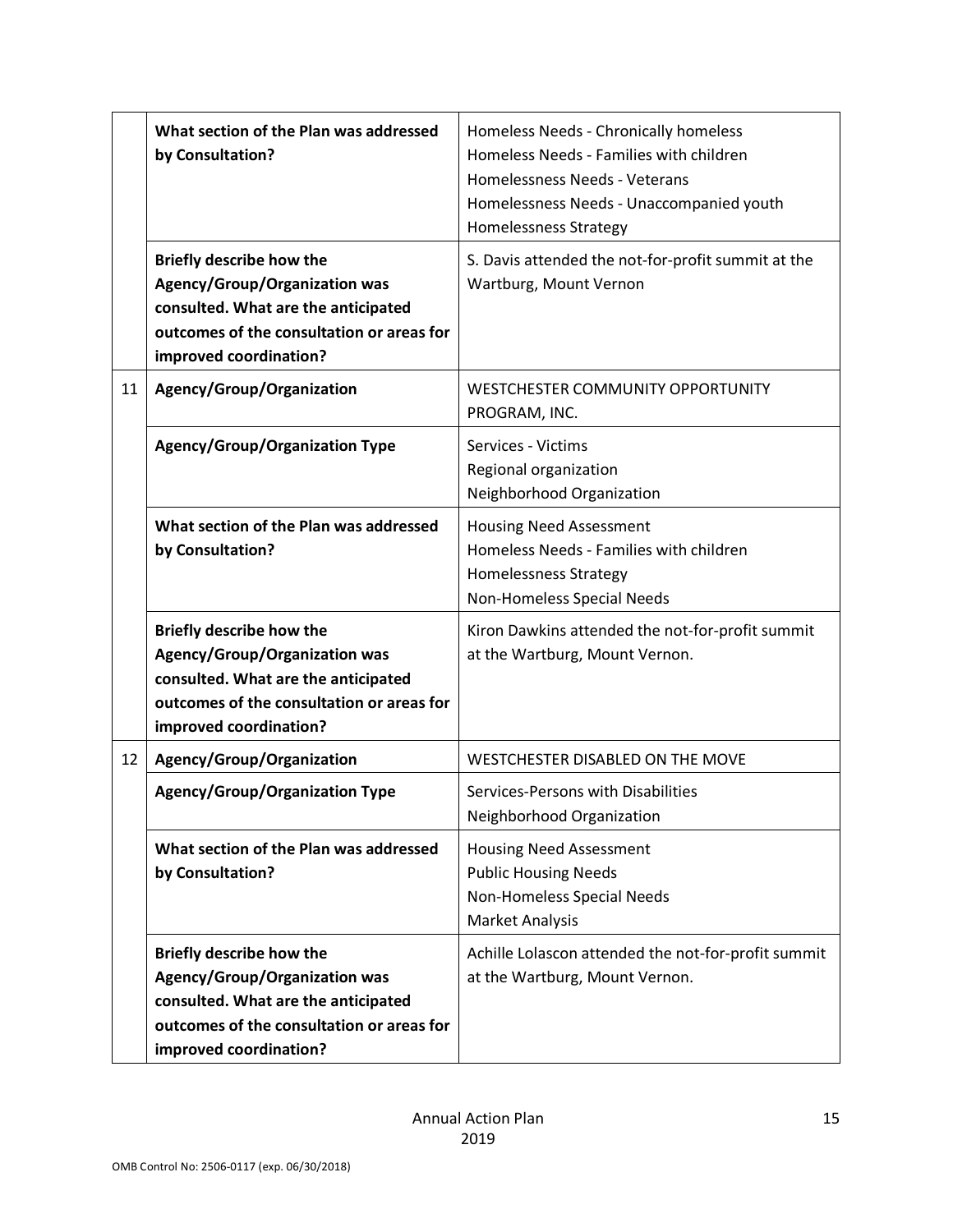| 13 | Agency/Group/Organization                                                                                                                                                             | WESTCHESTER RESIDENTIAL OPPORTUNITIES, INC.<br>Housing<br>Services - Housing<br>Service-Fair Housing<br>Neighborhood Organization |  |  |  |
|----|---------------------------------------------------------------------------------------------------------------------------------------------------------------------------------------|-----------------------------------------------------------------------------------------------------------------------------------|--|--|--|
|    | <b>Agency/Group/Organization Type</b>                                                                                                                                                 |                                                                                                                                   |  |  |  |
|    | What section of the Plan was addressed<br>by Consultation?                                                                                                                            | <b>Housing Need Assessment</b><br><b>Public Housing Needs</b><br>Non-Homeless Special Needs<br>Market Analysis                    |  |  |  |
|    | <b>Briefly describe how the</b><br><b>Agency/Group/Organization was</b><br>consulted. What are the anticipated<br>outcomes of the consultation or areas for<br>improved coordination? | Geoffrey Anderson, Executive Director attended the<br>CDBG/needs assessment workshop.                                             |  |  |  |

### **Identify any Agency Types not consulted and provide rationale for not consulting**

All comments are accepted by the City. No agencies were intentionally left out of the consultation process associated with the development of the 2019 Annual Action Plan.

### **Other local/regional/state/federal planning efforts considered when preparing the Plan**

| <b>Name of Plan</b> | <b>Lead Organization</b>  | How do the goals of your Strategic Plan overlap with the<br>goals of each plan?                                 |
|---------------------|---------------------------|-----------------------------------------------------------------------------------------------------------------|
| Continuum of Care   | <b>Westchester County</b> | The Action Plan is consistent with the goals and strategic<br>plan of the Continuum of Care and the plan to end |
|                     |                           | homelessness.                                                                                                   |

**Table 3 – Other local / regional / federal planning efforts**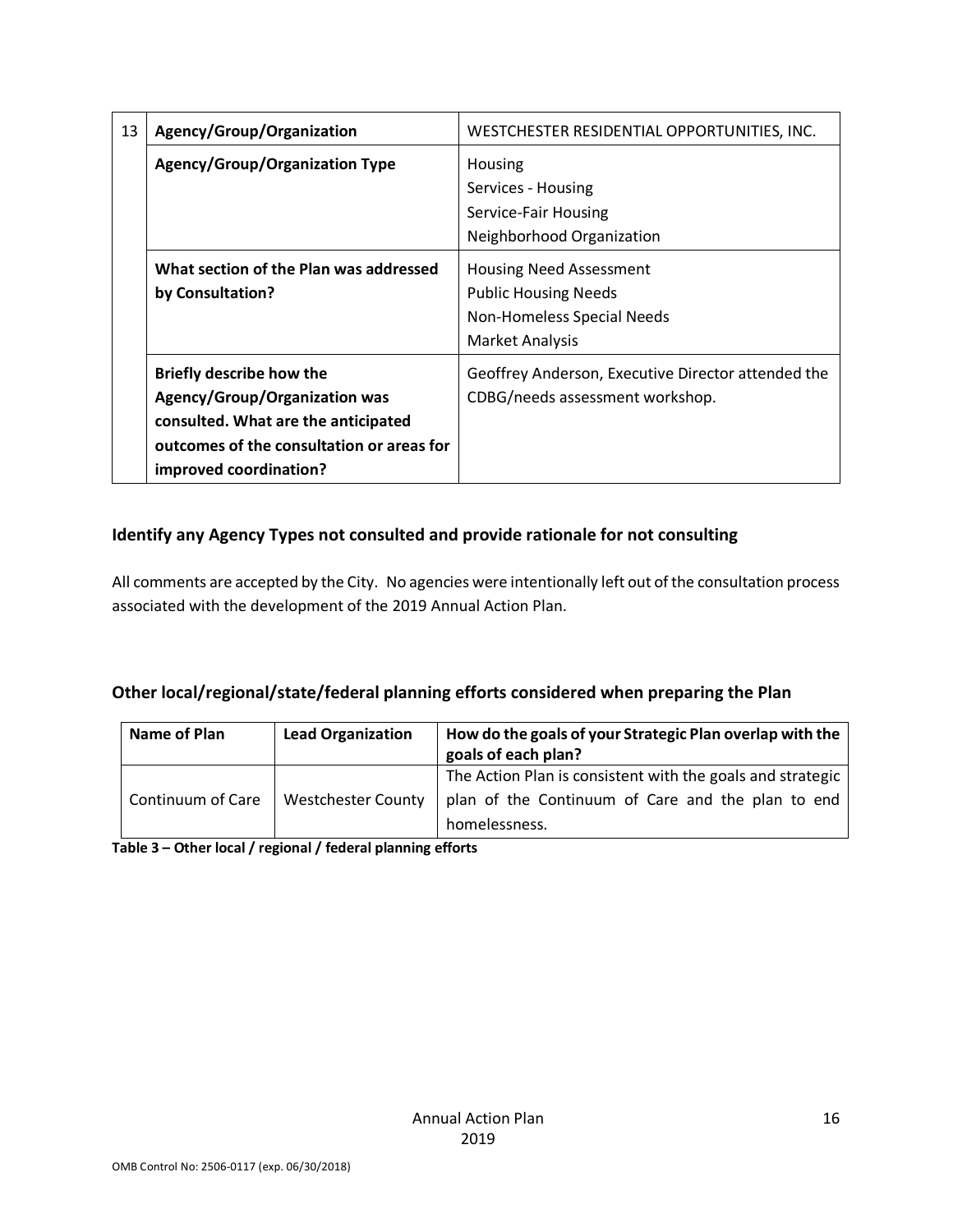### **AP-12 Participation – 91.105, 91.200(c)**

### **1. Summary of citizen participation process/Efforts made to broaden citizen participation Summarize citizen participation process and how it impacted goal-setting**

A public hearing was held on June 17, 2019 from 5:00pm - 7:00pm at City Hall in the Chambers Room on the Second Floor. Sixteen members from the public attended the public hearing. The purpose of the hearing was to: (1) have CDBG applicants present their community development programs; and (2) discussion on the Action Plan.

There was a 30-day public comment period from July 1, 2019 to July 30, 2019. The public was invited to submit written comments during the comment period. Those comments will be summarized and addressed in the annual plan.

The draft Annual Action Plan is available for public review at the following public locations: **City of Mount Vernon Dept of Planning & Community Development**: City Hall – Room 211 One Roosevelt Square, Mount Vernon, NY 10550 **City of Mount Vernon City Clerk's Office**: City Hall, Room #104 One Roosevelt Square, Mount Vernon, NY 10550 **City of Mount Vernon Public Library**: 28 South First Avenue, Mount Vernon, NY 10550

The City also held a series of four community focus groups to provide opportunities for stakeholders, advocates and members of the public to provide input into the plan. The focus groups allowed the City and the public to more deeply explore housing and community development issues in the community and to allow different community groups to engage other perspectives. These focus meetings were held on:

- June 17, 2019 at 10:00AM at City Council Chambers.
- June 17, 2019 at 5:00PM at City Council Chambers.
- June 18, 2019 at 5:00PM at City Council Chambers.
- June 19, 2019 at 5:00PM at City Council Chambers.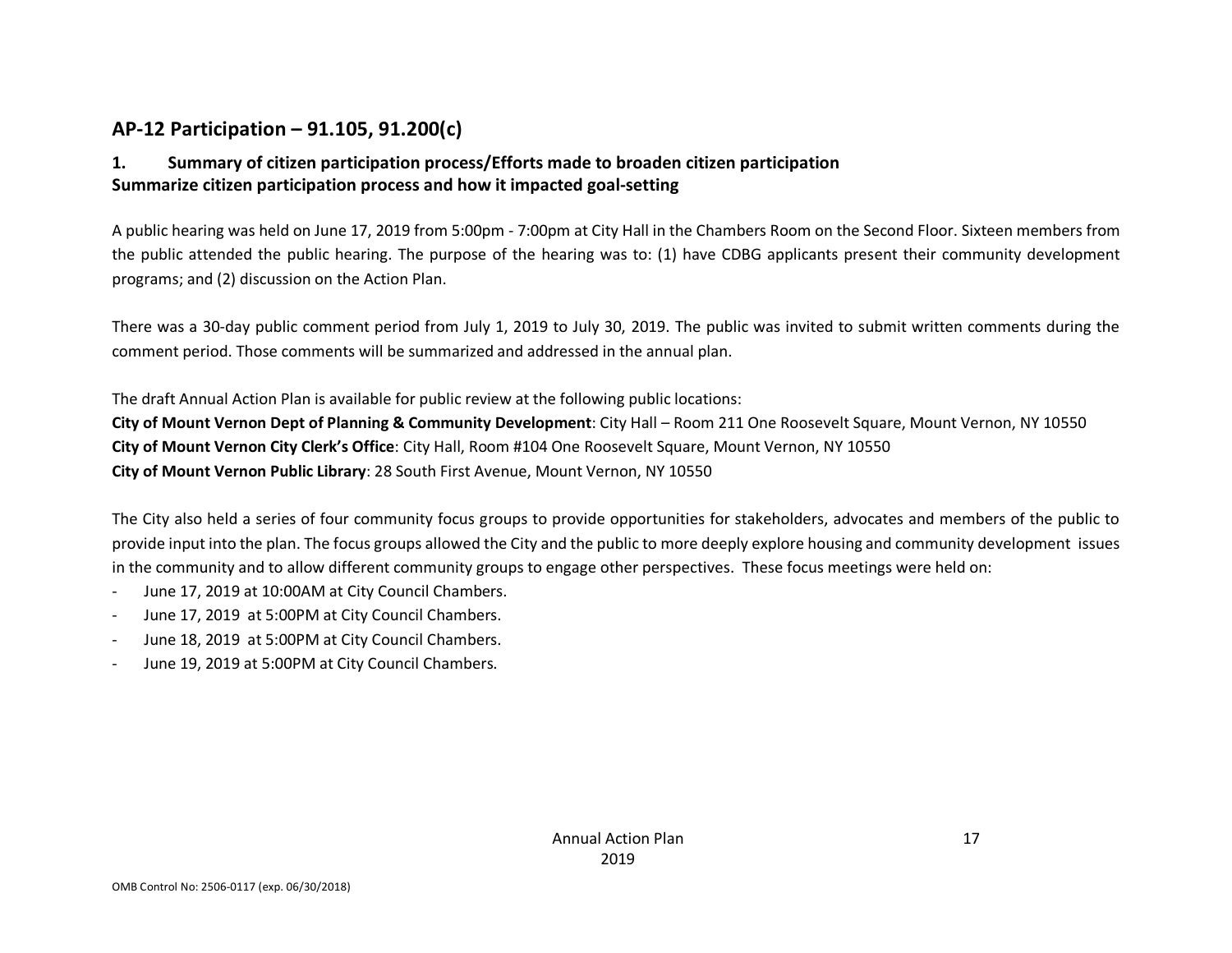### **Citizen Participation Outreach**

| Mode of<br><b>Target of</b><br>Sort |                                             | <b>Summary of</b>                   |                                        | <b>Summary of</b>                       | <b>Summary of comments</b> | <b>URL</b> |
|-------------------------------------|---------------------------------------------|-------------------------------------|----------------------------------------|-----------------------------------------|----------------------------|------------|
| Order                               | response/attendance<br>Outreach<br>Outreach |                                     | comments received                      | accepted<br>not                         |                            |            |
|                                     |                                             |                                     |                                        |                                         | and reasons                |            |
|                                     |                                             |                                     |                                        | At the public hearing, CDBG             |                            |            |
|                                     |                                             | Non-                                | A public hearing was held on June      | applicants were required to present     |                            |            |
| 1                                   | Public                                      | targeted/broad                      | 17, 2019 from 5:00pm - 7:00pm at       | their programs. A list of organizations | All comments were          |            |
|                                     | Hearing                                     |                                     | City Hall in the Chambers Room on      | that presented are listed below:        | accepted.                  |            |
|                                     |                                             | community                           | the Second Floor.                      |                                         |                            |            |
|                                     |                                             |                                     |                                        | <b>TO BE UPDATED</b>                    |                            |            |
|                                     |                                             |                                     | There was a 30-day public comment      |                                         |                            |            |
|                                     | 30-Day<br>Public<br>Review<br>Period        |                                     | period from July 1, 2019 to July 30,   |                                         |                            |            |
|                                     |                                             | Non-<br>targeted/broad<br>community | 2019. The public was invited to        |                                         | All comments were          |            |
| $\overline{2}$                      |                                             |                                     | submit written comments during the     | All comments were accepted.             |                            |            |
|                                     |                                             |                                     | comment period. Those comments         |                                         | accepted.                  |            |
|                                     |                                             |                                     | will be summarized and addressed in    |                                         |                            |            |
|                                     |                                             |                                     | the annual plan.                       |                                         |                            |            |
|                                     |                                             |                                     | The City held a series of four         | All comments were accepted. Topics      | All comments were          |            |
|                                     |                                             |                                     | community focus groups to provide      | discussed were: Government              | accepted.                  |            |
|                                     |                                             | Non-                                | opportunities for stakeholders,        | Agencies and Funders.                   |                            |            |
|                                     | Public                                      |                                     | advocates and members of the           |                                         |                            |            |
| 3                                   | Meeting                                     | targeted/broad                      | public to provide input into the plan. |                                         |                            |            |
|                                     |                                             | community                           | The first meeting was June 17, 2019    |                                         |                            |            |
|                                     |                                             |                                     | at 10:00AM at City Council             |                                         |                            |            |
|                                     |                                             |                                     | Chambers.                              |                                         |                            |            |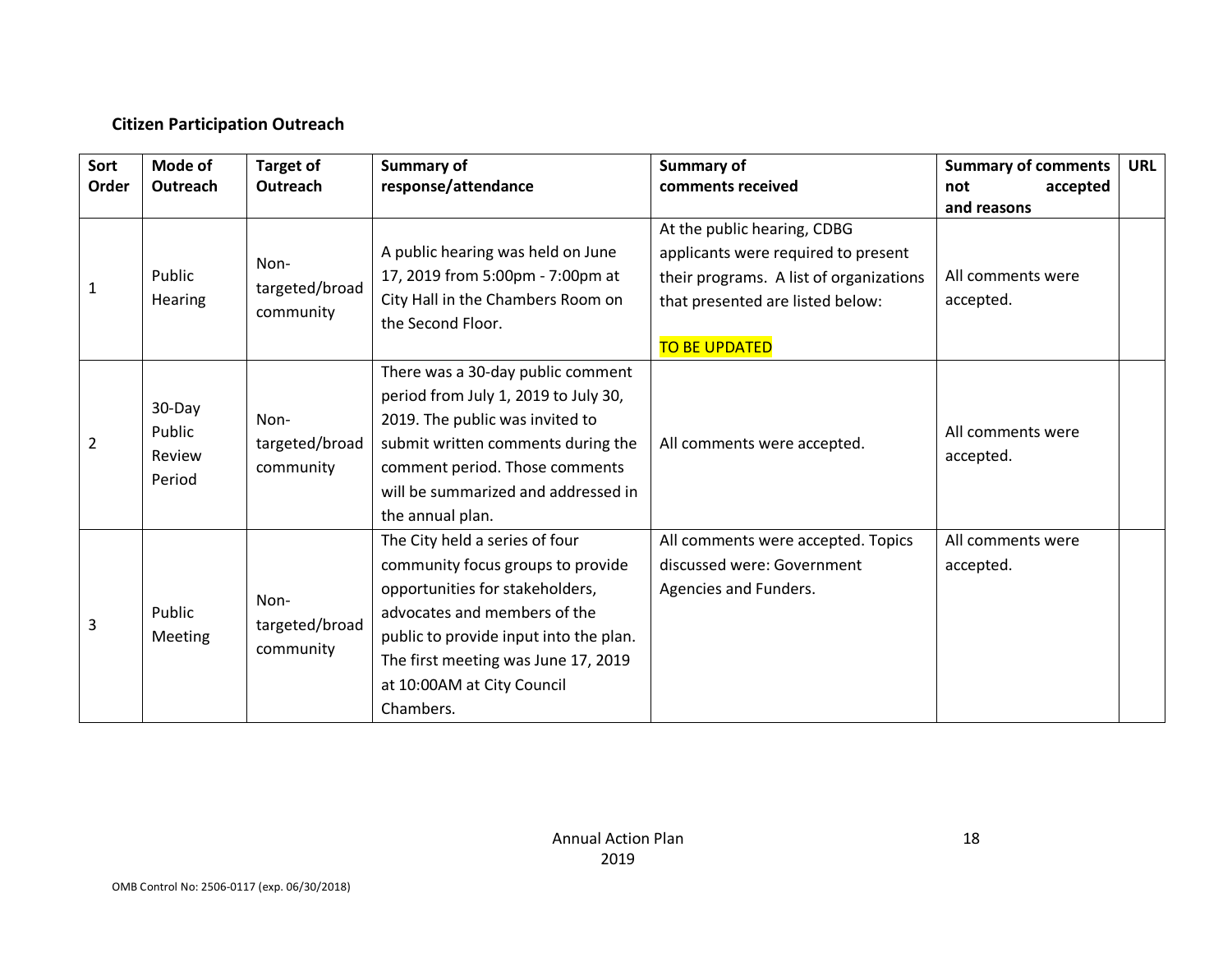| Sort  | Mode of           | <b>Target of</b>                    | <b>Summary of</b>                      | <b>Summary of</b>                   | <b>Summary of comments</b> | <b>URL</b> |
|-------|-------------------|-------------------------------------|----------------------------------------|-------------------------------------|----------------------------|------------|
| Order | Outreach          | Outreach                            | response/attendance                    | comments received                   | accepted<br>not            |            |
|       |                   |                                     |                                        |                                     | and reasons                |            |
|       |                   |                                     | The City held a series of four         | All comments were accepted. Topics  | All comments were          |            |
|       |                   |                                     | community focus groups to provide      | discussed were: Affordable Housing  | accepted.                  |            |
|       |                   | Non-                                | opportunities for stakeholders,        | and nonprofit organizations.        |                            |            |
| 4     | Public            | targeted/broad                      | advocates and members of the           |                                     |                            |            |
|       | Meeting           | community                           | public to provide input into the plan. |                                     |                            |            |
|       |                   |                                     | The second meeting was at June 17,     |                                     |                            |            |
|       |                   |                                     | 2019 at 5:00PM at City Council         |                                     |                            |            |
|       |                   |                                     | Chambers.                              |                                     |                            |            |
|       |                   |                                     | The City held a series of four         | All comments were accepted. Topics  | All comments were          |            |
|       | Public<br>Meeting | Non-<br>targeted/broad<br>community | community focus groups to provide      | discussed were: Advocacy groups and | accepted.                  |            |
|       |                   |                                     | opportunities for stakeholders,        | fair housing.                       |                            |            |
|       |                   |                                     | advocates and members of the           |                                     |                            |            |
| 5     |                   |                                     | public to provide input into the plan. |                                     |                            |            |
|       |                   |                                     | The third meeting was on June 18,      |                                     |                            |            |
|       |                   |                                     | 2019 at 5:00PM at City Council         |                                     |                            |            |
|       |                   |                                     | Chambers.                              |                                     |                            |            |
|       |                   |                                     | The City held a series of four         | All comments were accepted. Topics  | All comments were          |            |
|       |                   |                                     | community focus groups to provide      | discussed were: Residents and other | accepted.                  |            |
|       |                   |                                     | opportunities for stakeholders,        | community stakeholders.             |                            |            |
|       | Public            | Non-                                | advocates and members of the           |                                     |                            |            |
| 6     | Meeting           | targeted/broad                      | public to provide input into the plan. |                                     |                            |            |
|       |                   | community                           | The fourth meeting was on June 19,     |                                     |                            |            |
|       |                   |                                     | 2019 at 5:00PM at City Council         |                                     |                            |            |
|       |                   |                                     | Chambers.                              |                                     |                            |            |

**Table 4 – Citizen Participation Outreach**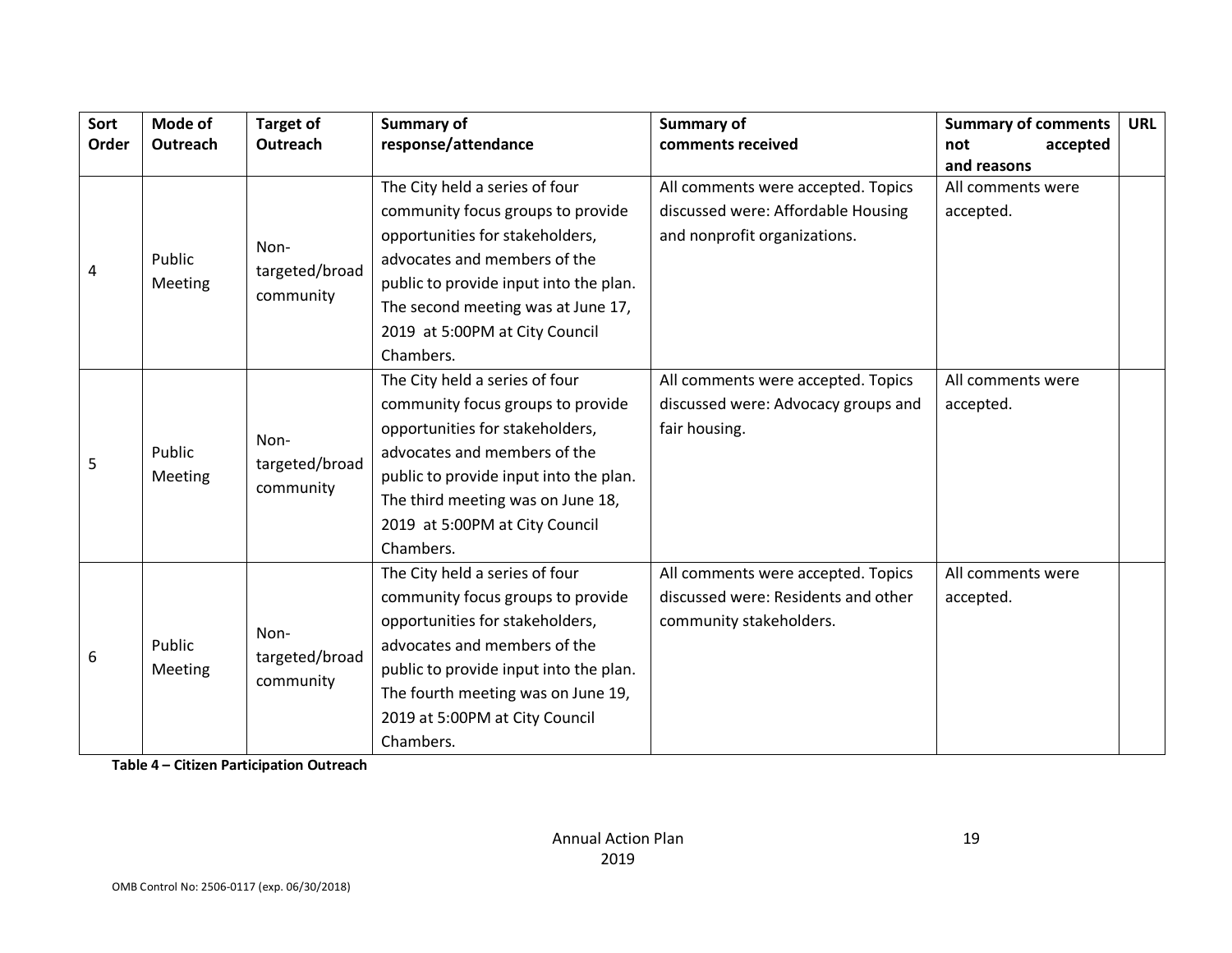### **Expected Resources**

### **AP-15 Expected Resources – 91.220(c)(1,2)**

#### **Introduction**

For the 2019 program year, the City of Mount Vernon anticipates that it will receive \$1,661,732in CDBG funds and \$440,662 in HOME funds from the U.S. Department of Housing and Urban Development (HUD).

#### **Anticipated Resources**

| Program     | Source of           | <b>Uses of Funds</b>      |             |         | <b>Expected Amount Available Year 1</b> |           | Expected                | <b>Narrative Description</b>        |
|-------------|---------------------|---------------------------|-------------|---------|-----------------------------------------|-----------|-------------------------|-------------------------------------|
|             | <b>Funds</b>        |                           | Annual      | Program | Prior Year                              | Total:    | Amount                  |                                     |
|             |                     |                           | Allocation: | Income: | <b>Resources:</b>                       | -Ş        | <b>Available</b>        |                                     |
|             |                     |                           |             | Ş       |                                         |           | Remainder<br>of ConPlan |                                     |
|             |                     |                           |             |         |                                         |           |                         |                                     |
|             |                     | Acquisition               |             |         |                                         |           |                         |                                     |
|             | public -<br>federal | <b>Admin and Planning</b> |             |         |                                         |           |                         | The City's goals, based on its      |
|             |                     | Economic                  |             |         |                                         |           |                         | strategic plan, are in the areas of |
| <b>CDBG</b> |                     | Development               | 1,661,732   | 0       | 0                                       | 1,661,732 | 0                       | housing, neighborhood               |
|             |                     | Housing                   |             |         |                                         |           |                         | revitalization, economic            |
|             |                     | Public Improvements       |             |         |                                         |           |                         | development, and public services.   |
|             |                     | <b>Public Services</b>    |             |         |                                         |           |                         |                                     |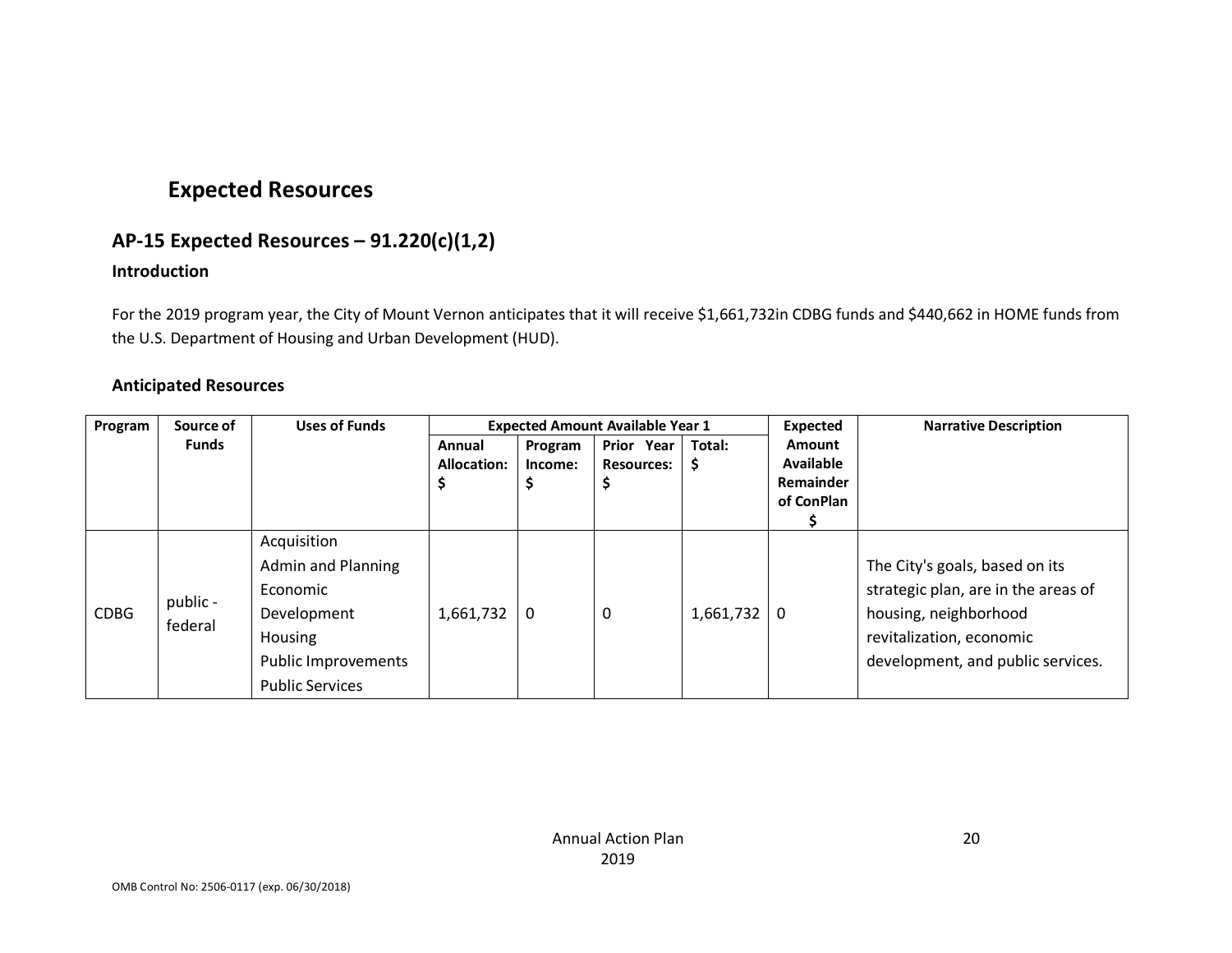| Program     | Source of           | <b>Uses of Funds</b>                                                                                                                                                         |             |         | <b>Expected Amount Available Year 1</b> |         | <b>Expected</b>  | <b>Narrative Description</b>                                                                           |
|-------------|---------------------|------------------------------------------------------------------------------------------------------------------------------------------------------------------------------|-------------|---------|-----------------------------------------|---------|------------------|--------------------------------------------------------------------------------------------------------|
|             | <b>Funds</b>        |                                                                                                                                                                              | Annual      | Program | Prior Year                              | Total:  | Amount           |                                                                                                        |
|             |                     |                                                                                                                                                                              | Allocation: | Income: | <b>Resources:</b>                       | Ş       | <b>Available</b> |                                                                                                        |
|             |                     |                                                                                                                                                                              |             | Ş       | \$                                      |         | <b>Remainder</b> |                                                                                                        |
|             |                     |                                                                                                                                                                              |             |         |                                         |         | of ConPlan       |                                                                                                        |
| <b>HOME</b> | public -<br>federal | Acquisition<br>Homebuyer assistance<br>Homeowner rehab<br>Multifamily rental new<br>construction<br>Multifamily rental<br>rehab<br>New construction for<br>ownership<br>TBRA | 440,662     | 0       | $\mathbf 0$                             | 440,662 | 0                | The City's goals, based on its<br>strategic plan, concern homeowner<br>rehab and homebuyer assistance. |

**Table 5 - Expected Resources – Priority Table**

### **Explain how federal funds will leverage those additional resources (private, state and local funds), including a description of how matching requirements will be satisfied**

In addition to the Federal funding sources for the City's home-ownership and rental housing programs, sources of financial support are often granted to developers including but not limited to the New York State Development Corporation, Westchester County New Homes Land Acquisition Fund, Westchester County Housing Implementation Fund and New York State Affordable Housing Corporation.

To achieve the City's economic development goals and objectives the City coordinates with local merchants and developers to assist with facilitating funding opportunities and tax incentives which are available from a number of city agencies, including the Mount Vernon Urban Renewal Agency (URA) and the Mount Vernon Industrial Development Agency (IDA) among others.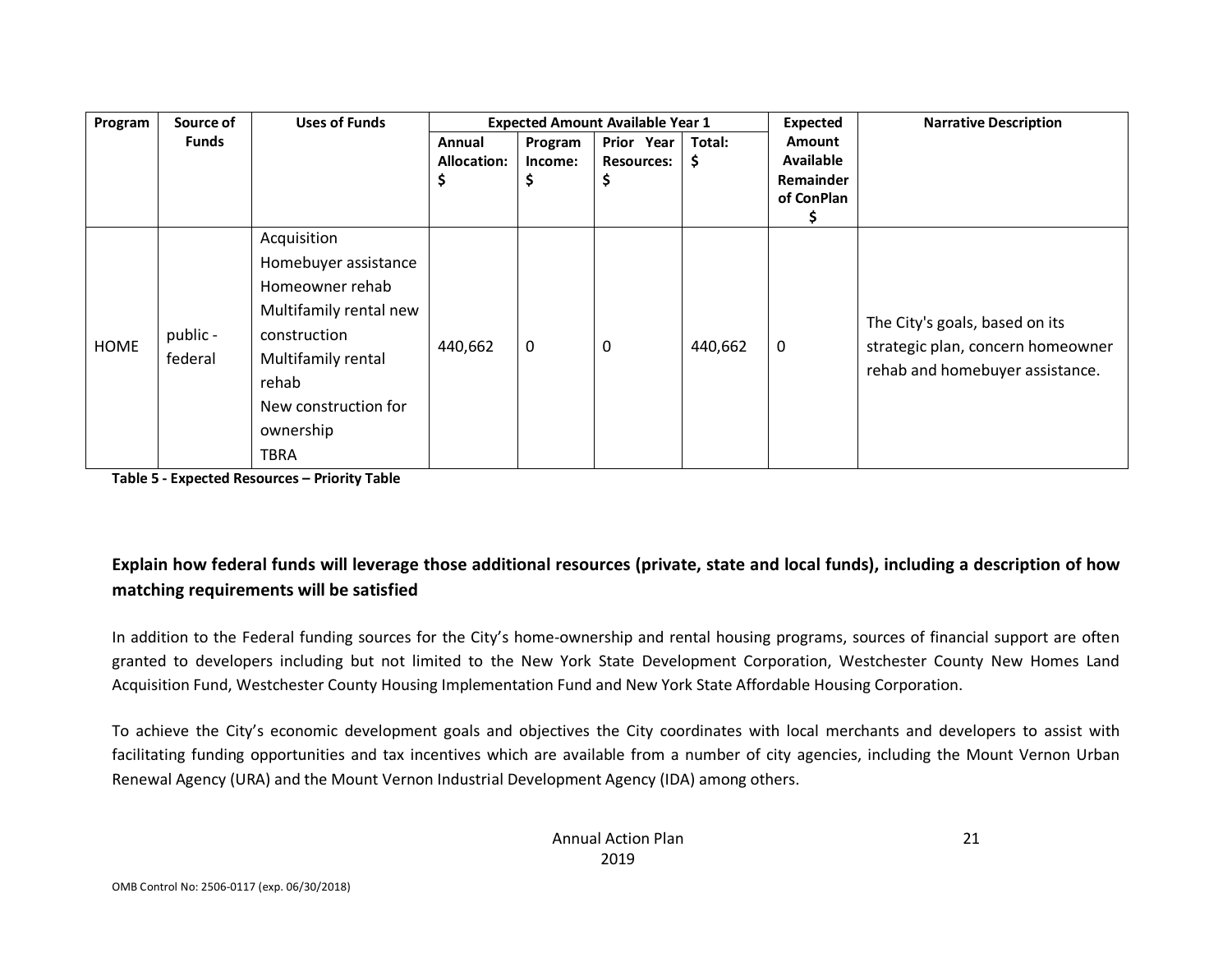The City of Mount Vernon combines HUD homeless funding with services provided by many community agencies that include: Montefiore Mount Vernon hospital, Family Service Society of Yonkers, The Guidance Center of Westchester, Lexington Center for Recovery, Mount Vernon Neighborhood Health Center, St. Johns Riverside Hospital, and Westchester County Department of Social Services.

In addition, the City received  $\frac{s}{1}$  in FY 2019 Continuum of Care grant funds to continue to assist homeless residents by providing housing and supportive services and to prevent homelessness by providing those at-risk of homelessness with supportive services.

### **If appropriate, describe publicly owned land or property located within the jurisdiction that may be used to address the needs identified in the plan**

The City of Mount Vernon's Urban Renewal Agency has engaged in discussions with the City, and the Office of the Comptroller which controls cityowned property, to identify potential public land.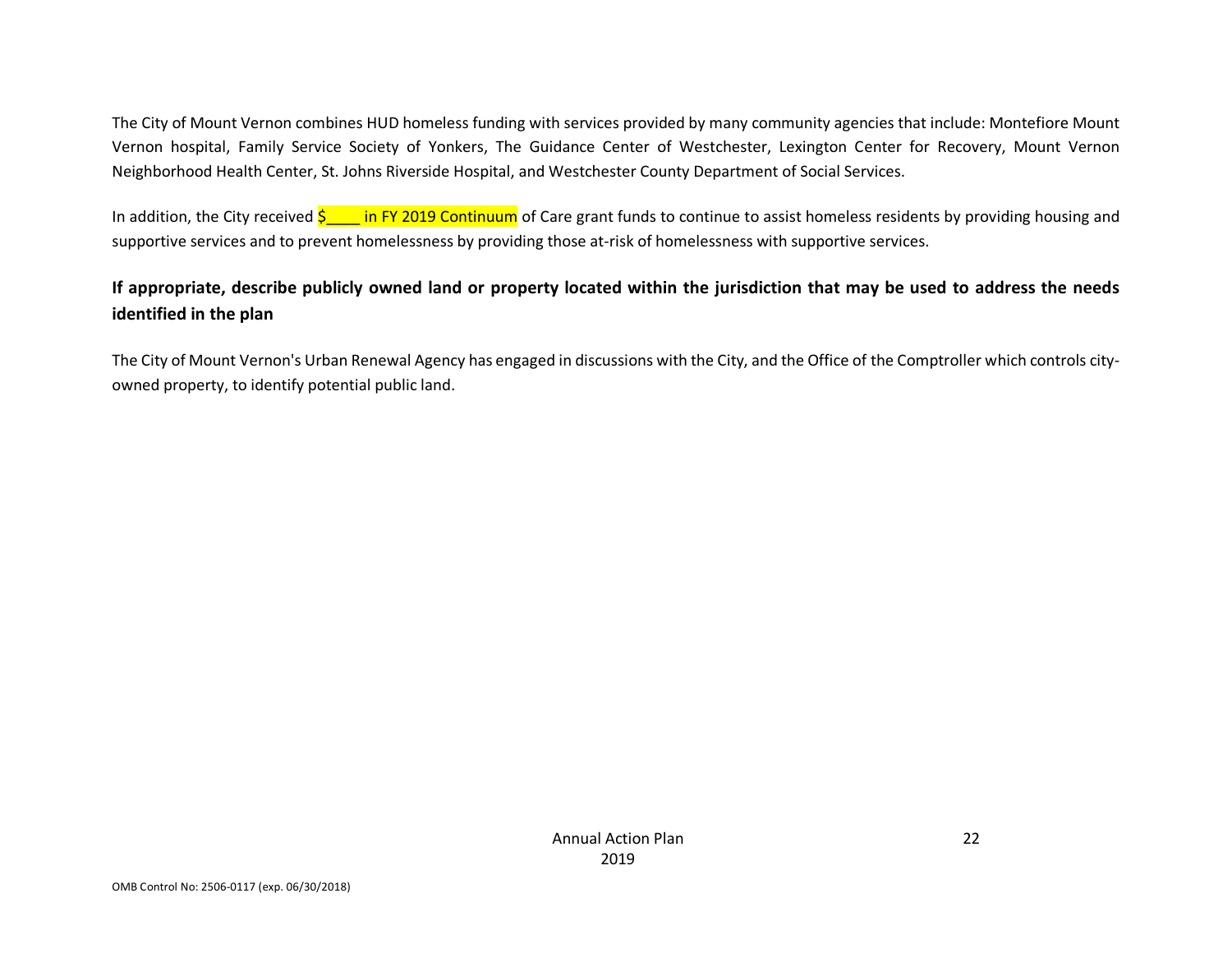#### **Discussion**

The City of Mount Vernon owns a number of parcels throughout the City which it has acquired through numerous avenues including condemnation and acquisition for back taxes owed. A significant portion of these properties are located in the distressed south side of the City. In the recently designated South Fourth Avenue-East Third Street Urban Renewal Area alone, the City owns 11 properties. The Mount Vernon Urban Renewal Agency (URA) and City Council designated a developer for these parcels which are anticipated to be utilized for a public/private parking garage, mixed use and affordable housing for families and ground floor retail. Construction is schedules for early 2019.

#### **Cities for Responsible Investment and Strategic Enforcement (Cities RISE) Grant**

The City of Mount Vernon was awarded the Cities for Responsible Investment and Strategic Enforcement ("Cities RISE") grant. The program aims to innovatively address and transform blighted, vacant, or poorly maintained problem properties through the use of housing and community data from various state agencies.

Launched in April 2017, the goal is to address blight in Mount Vernon. Enterprise Community Partners (Enterprise) and Local Initiatives Support Corporation (LISC) are managing the program – and the City is receiving a two-year subscription to a data platform designed to integrate and analyze data such as code enforcement records, tax liens, and fire and police data.

One of the biggest challenges for the City is that it does not have the code enforcement personnel at the Buildings Department to effectively administer housing ordinances and code enforcement compounding the problem of blight. At present it has one Building Inspector and two Housing Inspectors. As a result, since 2016, the number of vacancy reports have been limited to checks made through public complaints via phone as the City has not been able to conduct a comprehensive assessment.

To date, the City has identified and catalogued the following vacant properties:

- 32 bank owned vacant properties;
- 63 vacant city owned properties;
- 116 LLC owned vacant and abandoned properties;
- 512 vacant residential un-developed land parcels.

The goal of the Cities RISE grant is to facilitate effective, equitable strategies to spur housing revitalization and enforce housing code. The Planning Department believes that code enforcement can be a powerful tool to strengthen our neighborhoods and improve the lives of all residents.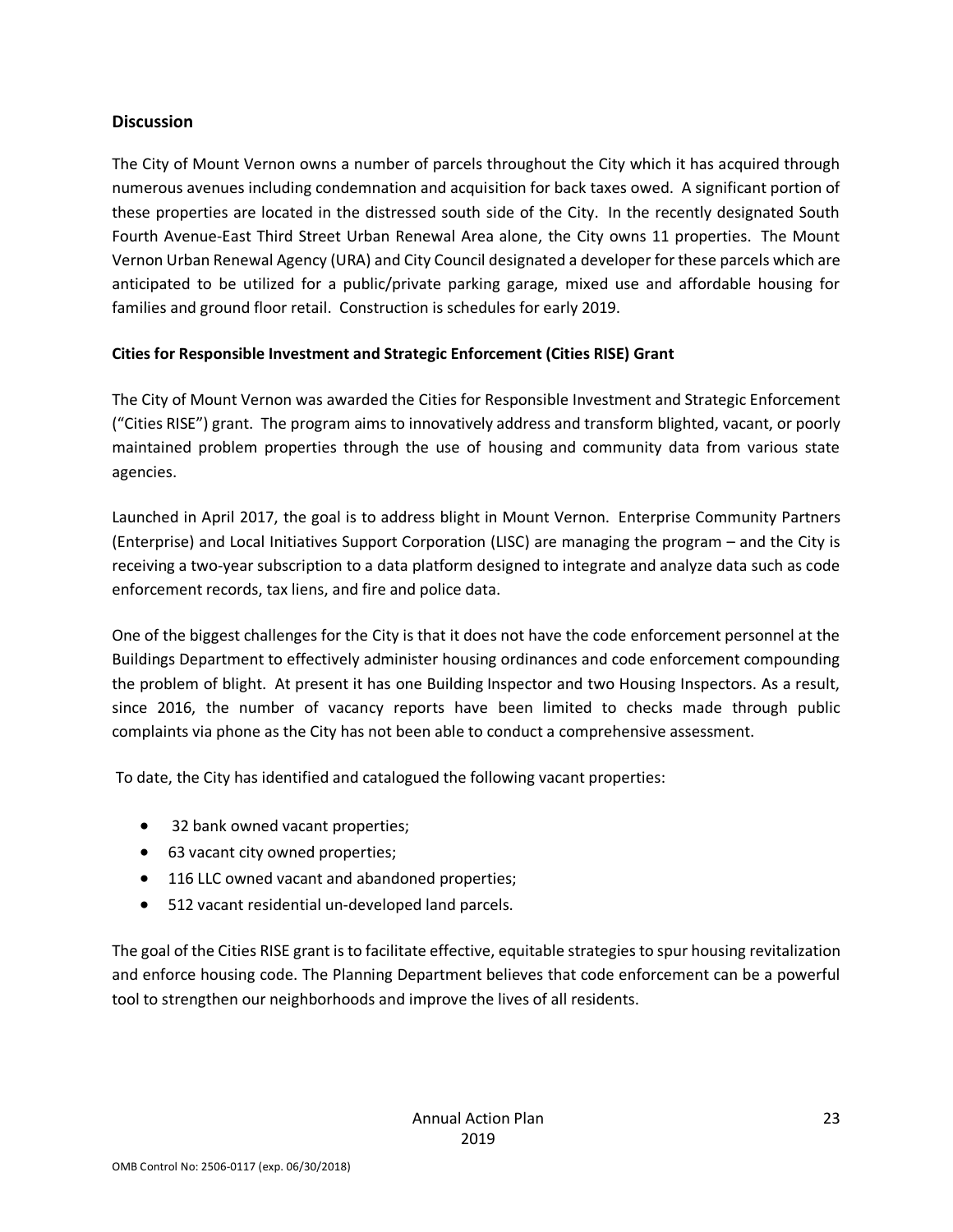# **Annual Goals and Objectives**

# **AP-20 Annual Goals and Objectives**

### **Goals Summary Information**

| Sort           | <b>Goal Name</b> | <b>Start</b> | End  | Category       | Geographic Area | <b>Needs Addressed</b>            | <b>Funding</b> | <b>Goal Outcome Indicator</b> |
|----------------|------------------|--------------|------|----------------|-----------------|-----------------------------------|----------------|-------------------------------|
| Order          |                  | Year         | Year |                |                 |                                   |                |                               |
| $\mathbf{1}$   | Affordable       | 2015         | 2019 | Affordable     | CD target Area  | Accessible Housing for            | HOME:          | Rental units rehabilitated: 4 |
|                | Housing          |              |      | <b>Housing</b> | Downtown        | Seniors/Disabled                  | \$396,596.80   | Household Housing Unit        |
|                |                  |              |      |                | Southside       | New Affordable Housing            |                |                               |
|                |                  |              |      |                | Mount Vernon    | for LMI Households                |                |                               |
|                |                  |              |      |                | West            | <b>Residential Rehabilitation</b> |                | <b>Homeowner Housing</b>      |
|                |                  |              |      |                |                 | Housing & Services for            |                | Rehabilitated: 4 Household    |
|                |                  |              |      |                |                 | Persons with HIV/AIDS             |                | <b>Housing Unit</b>           |
|                |                  |              |      |                |                 | Services for the Homeless         |                |                               |
|                |                  |              |      |                |                 |                                   |                |                               |
|                |                  |              |      |                |                 |                                   |                | Homeowner Housing Added: 2    |
| $\overline{2}$ | Economic         | 2015         | 2019 | Non-Housing    | CD target Area  | <b>Employment/Job Training</b>    | CDBG:          | Public service activities for |
|                | Development      |              |      | Community      | Downtown        |                                   | \$120,000      | Low/Moderate Income           |
|                |                  |              |      | Development    | Southside       |                                   |                | Housing Benefit: 45 Persons   |
|                |                  |              |      |                |                 |                                   |                | Assisted                      |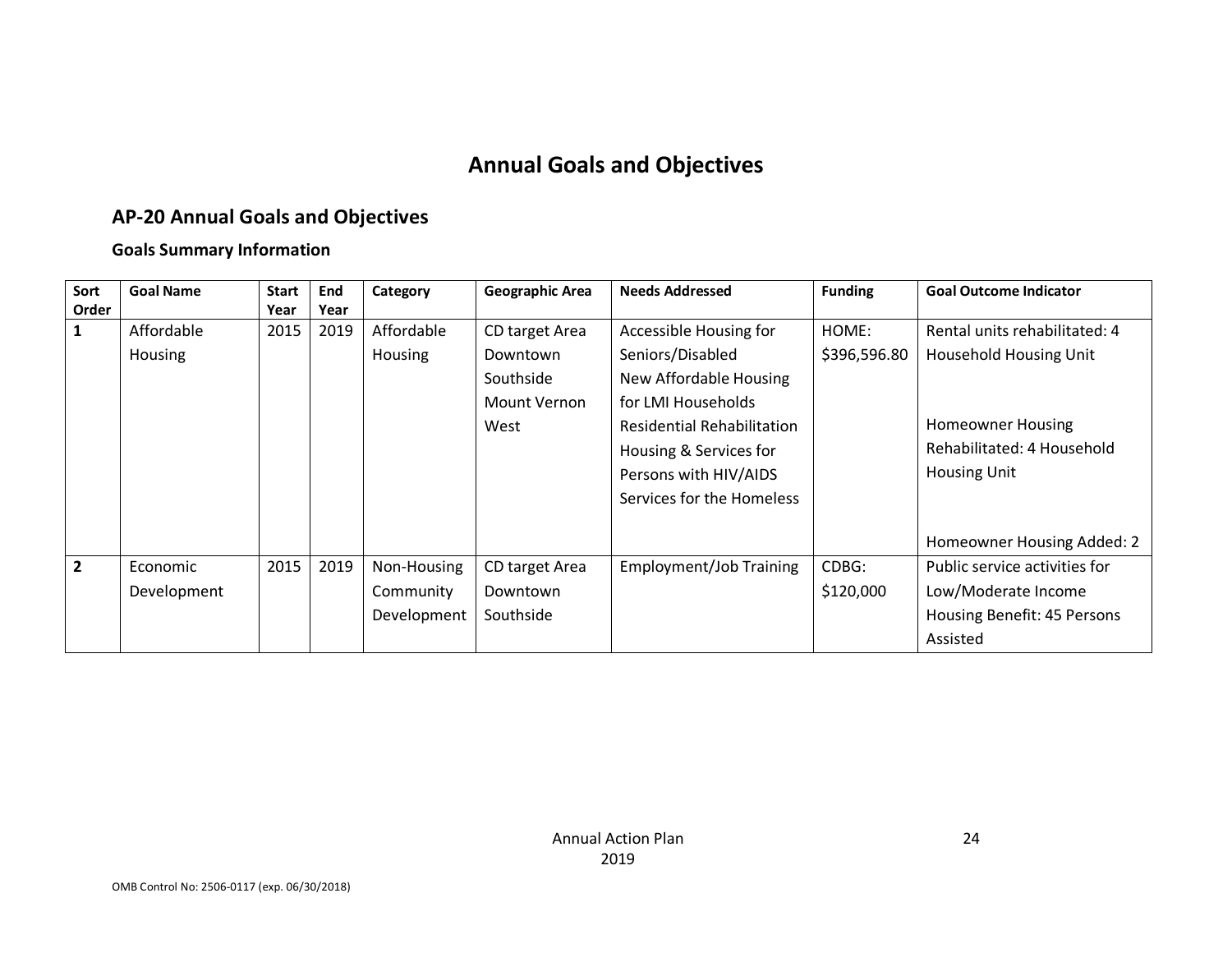| Sort  | <b>Goal Name</b> | <b>Start</b> | End  | Category     | Geographic Area | <b>Needs Addressed</b>            | <b>Funding</b> | <b>Goal Outcome Indicator</b>      |
|-------|------------------|--------------|------|--------------|-----------------|-----------------------------------|----------------|------------------------------------|
| Order |                  | Year         | Year |              |                 |                                   |                |                                    |
| 3     | Neighborhood     | 2015         | 2019 | Non-Housing  | CD target Area  | Streetscape/Commercial            | CDBG:          | Public Facility or Infrastructure  |
|       | Revitalization   |              |      | Community    | Downtown        | Facade Improvements               | \$747,385.60   | <b>Activities for Low/Moderate</b> |
|       |                  |              |      | Development  | Southside       |                                   |                | Income Housing Benefit:            |
|       |                  |              |      |              | Mount Vernon    |                                   | CDBG:          | 28,780 Households Assisted         |
|       |                  |              |      |              | West            |                                   | \$462,000      |                                    |
|       |                  |              |      |              |                 |                                   |                |                                    |
|       |                  |              |      |              |                 |                                   |                | Public service activities other    |
|       |                  |              |      |              |                 |                                   |                | than Low/Moderate Income           |
|       |                  |              |      |              |                 |                                   |                | Housing Benefit: 14,194            |
|       |                  |              |      |              |                 |                                   |                | Persons Assisted                   |
|       |                  |              |      |              |                 |                                   |                |                                    |
|       |                  |              |      |              |                 |                                   |                |                                    |
|       |                  |              |      |              |                 |                                   |                |                                    |
| 4     | Program          | 2015         | 2019 | Affordable   | CD target Area  | Accessible Housing for            | CDBG:          | Other: 1                           |
|       | Administration   |              |      | Housing      | Downtown        | Seniors/Disabled                  | \$332,346.40   |                                    |
|       |                  |              |      | Public       | Southside       | New Affordable Housing            | HOME:          |                                    |
|       |                  |              |      | Housing      | Mount Vernon    | for LMI Households                | \$44,066.20    |                                    |
|       |                  |              |      | Homeless     | West            | <b>Residential Rehabilitation</b> |                |                                    |
|       |                  |              |      | Non-         |                 | <b>Employment/Job Training</b>    |                |                                    |
|       |                  |              |      | Homeless     |                 | Streetscape/Commercial            |                |                                    |
|       |                  |              |      | Special      |                 | Facade Improvements               |                |                                    |
|       |                  |              |      | <b>Needs</b> |                 | Services for the Homeless         |                |                                    |
|       |                  |              |      | Non-Housing  |                 |                                   |                |                                    |
|       |                  |              |      | Community    |                 |                                   |                |                                    |
|       |                  |              |      | Development  |                 |                                   |                |                                    |

**Table 6 – Goals Summary**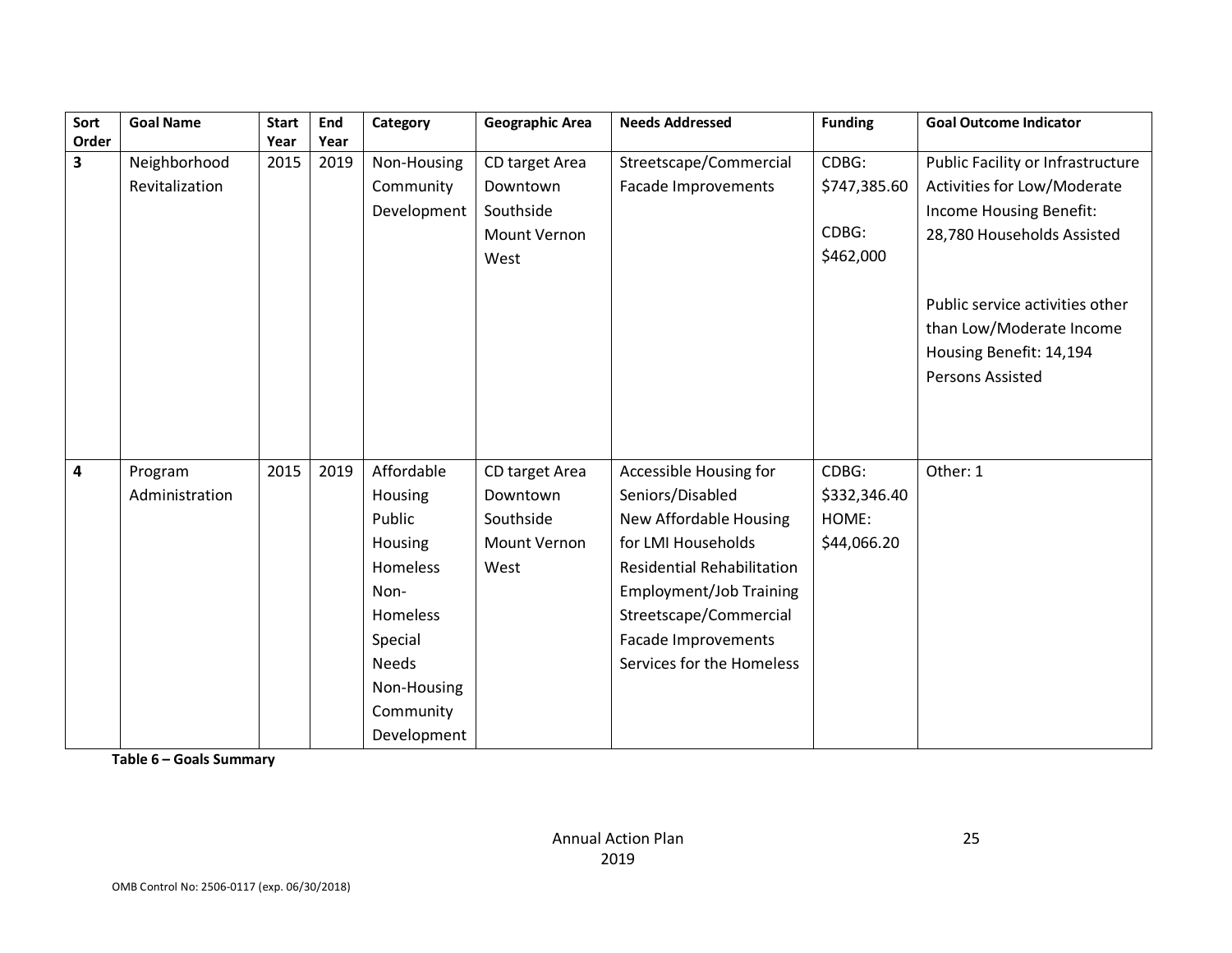### **Goal Descriptions**

| $\mathbf{1}$            | <b>Goal Name</b>           | Affordable Housing                                                                                                                                                                                                                                                                                                                                                                                                                                                                                                                                                                                                                                                                                                                                                                               |
|-------------------------|----------------------------|--------------------------------------------------------------------------------------------------------------------------------------------------------------------------------------------------------------------------------------------------------------------------------------------------------------------------------------------------------------------------------------------------------------------------------------------------------------------------------------------------------------------------------------------------------------------------------------------------------------------------------------------------------------------------------------------------------------------------------------------------------------------------------------------------|
|                         | Goal<br><b>Description</b> | The City will utilize HOME funds for the sale of single-family units to eligible homebuyers through the construction and/or<br>rehabilitation of city-owned vacant or abandoned residential property. The City will also develop affordable homeowner<br>housing through the City's CHDO.                                                                                                                                                                                                                                                                                                                                                                                                                                                                                                        |
| $\overline{2}$          | <b>Goal Name</b>           | <b>Economic Development</b>                                                                                                                                                                                                                                                                                                                                                                                                                                                                                                                                                                                                                                                                                                                                                                      |
|                         | Goal<br><b>Description</b> | Economic development activities in the City will include Micro-Enterprise Assistance and support for the Mayor's College<br>Scholarship Program.                                                                                                                                                                                                                                                                                                                                                                                                                                                                                                                                                                                                                                                 |
| $\overline{\mathbf{3}}$ | <b>Goal Name</b>           | Neighborhood Revitalization                                                                                                                                                                                                                                                                                                                                                                                                                                                                                                                                                                                                                                                                                                                                                                      |
|                         | Goal<br><b>Description</b> | Neighborhood revitalization programs will include improvements to public facilities and infrastructure such as sewer<br>Repairs, new sidewalks, street repaving, traffic lights, curb cuts, visibility signs, installation of flashing caution signs, speed<br>bumps, reduced speed signage and ADA improvements. It will also address repairs at multiple fire stations as well as acquire<br>fire protection equipment, fire trucks and vehicles, firefighter suppression equipment, and "jaws of life" and other life-saving<br>equipment.<br>Public services will include: Domestic Violence and Human Trafficking, Recreational and After-School Services for Low-and<br>Moderate-Income Youth, Eviction Prevention, Elder Abuse Prevention Program, Reentry Population programs and Hunger |
|                         |                            | programs.                                                                                                                                                                                                                                                                                                                                                                                                                                                                                                                                                                                                                                                                                                                                                                                        |
| $\overline{\mathbf{4}}$ | <b>Goal Name</b>           | Program Administration                                                                                                                                                                                                                                                                                                                                                                                                                                                                                                                                                                                                                                                                                                                                                                           |
|                         | Goal<br><b>Description</b> | Program administration of the CDBG and HOME program.                                                                                                                                                                                                                                                                                                                                                                                                                                                                                                                                                                                                                                                                                                                                             |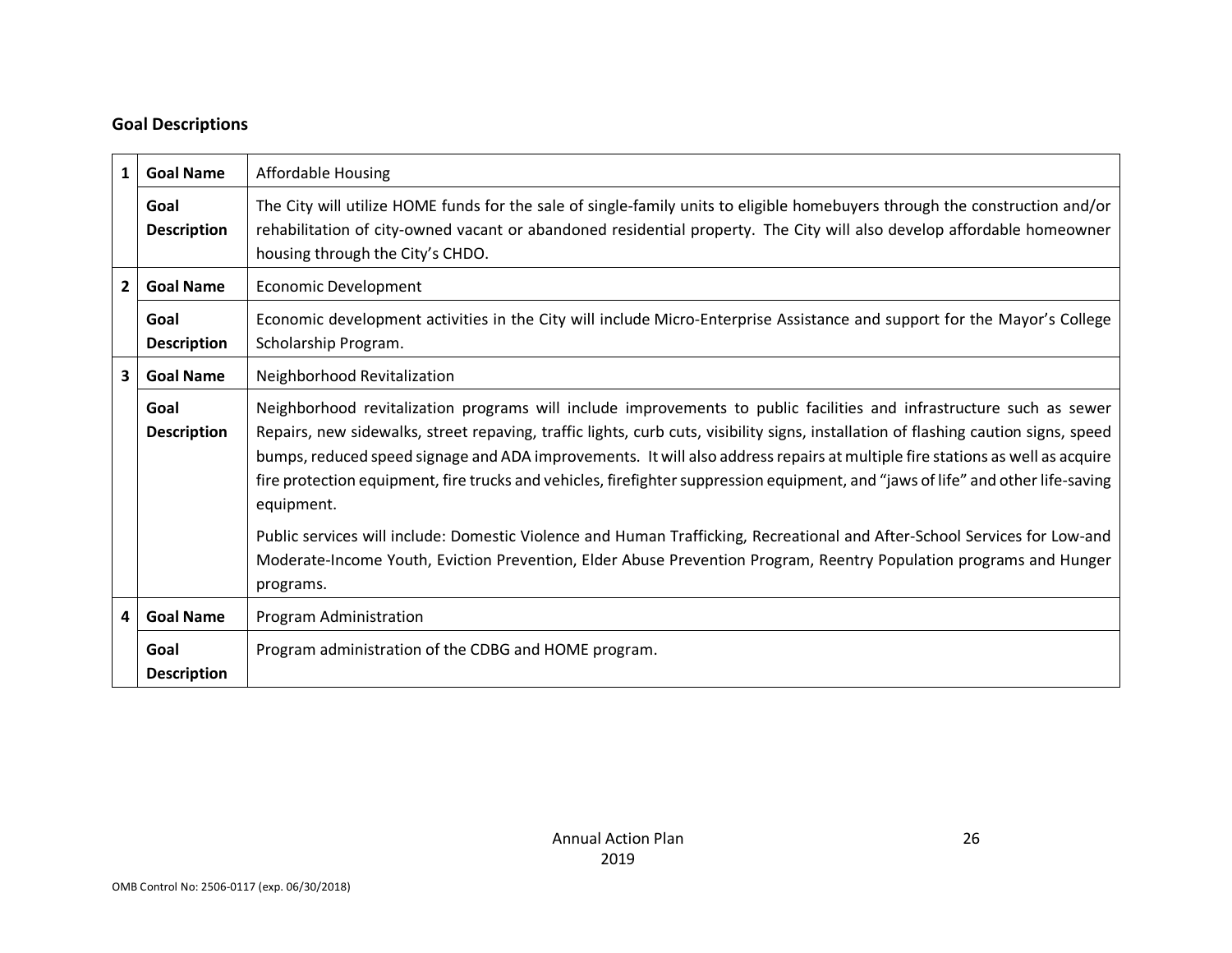# **Projects**

### **AP-35 Projects – 91.220(d) Introduction**

In accordance with the federal regulations 24 CFR, Part 91, the City of Mount Vernon, New York has prepared the 2019 Annual Action Plan for submission for its Community Development Programs. This document is a requirement for direct financial assistance under the Department of Housing and Urban Development (HUD) funding programs including the Community Development Block Grant (CDBG) and HOME Investment Partnerships Program (HOME). This plan includes the proposed draft budget for 2019.

For the 2019 program year, the City of Mount Vernon anticipates that it will receive \$1,661,732 in CDBG funds and \$440,662 in HOME funds.

#### **Projects**

| # | <b>Project Name</b>                             |
|---|-------------------------------------------------|
| 1 | <b>CDBG: Program Administration</b>             |
| 2 | <b>CDBG: Public Facilities and Improvements</b> |
| 3 | <b>CDBG: Economic Development</b>               |
| 4 | <b>CDBG: Public Services</b>                    |
| 5 | <b>HOME: Administration</b>                     |
| 6 | HOME: CHDO                                      |
|   | <b>HOME: Housing Program</b>                    |

**Table 7 - Project Information**

#### **Describe the reasons for allocation priorities and any obstacles to addressing underserved needs**

The priorities set forth in the annual action plan are based on, and consistent with, the strategic goals set out in the 5-year plan. The priorities were further informed by extensive community outreach and also took into consideration capacity of the City as well as its subgrantees.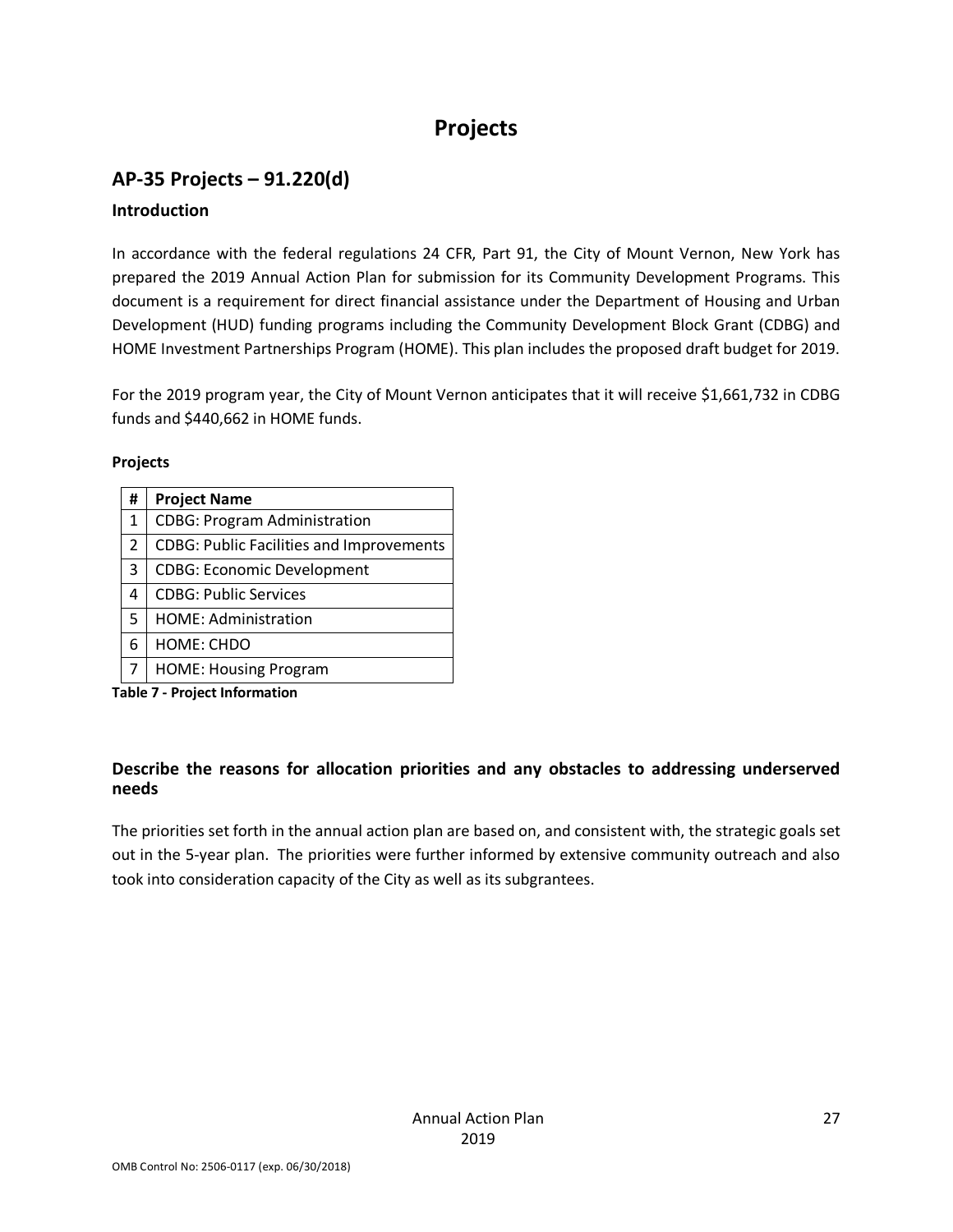### **AP-38 Project Summary**

### **Project Summary Information**

*(see following table)*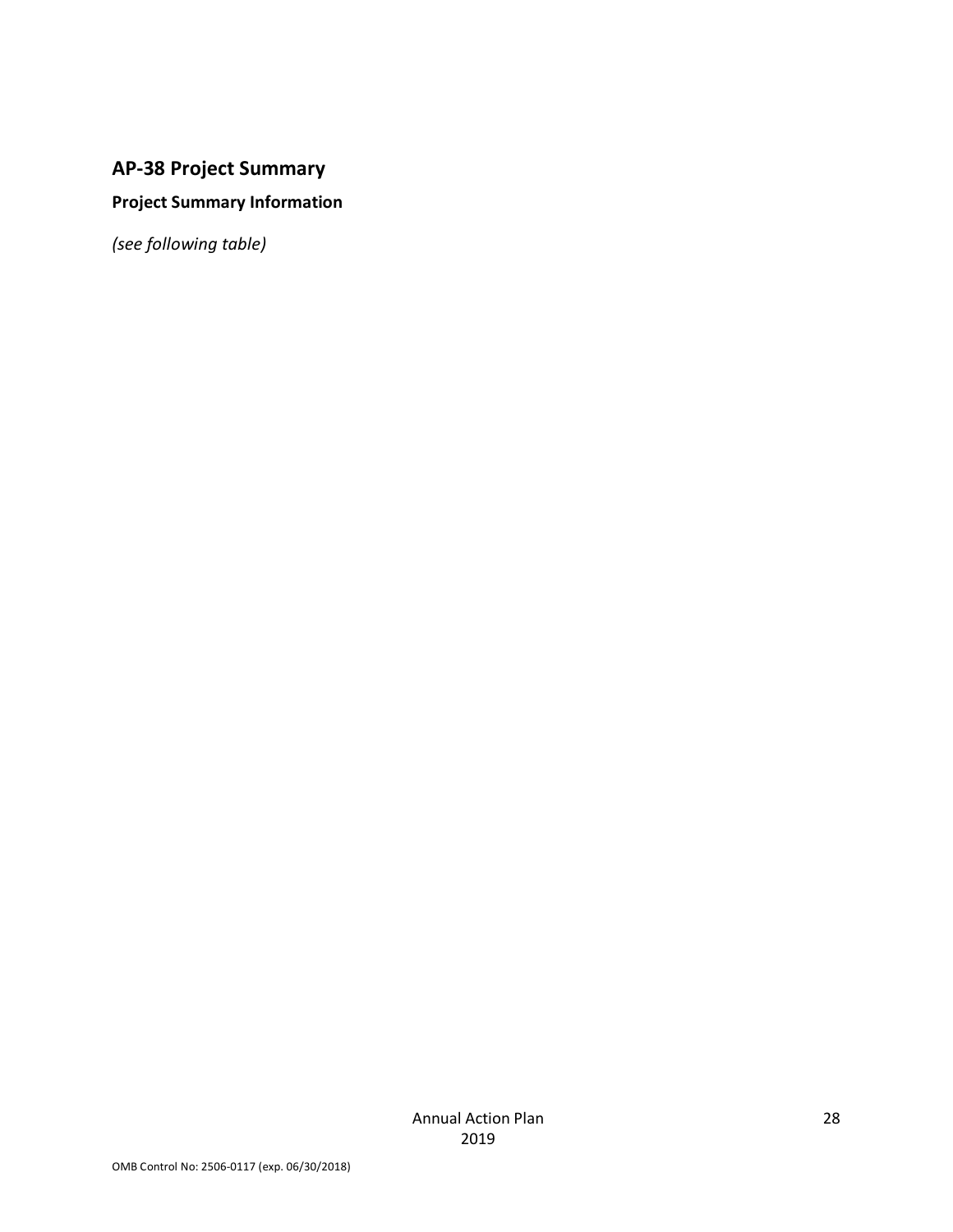| $\mathbf{1}$           | <b>Project Name</b>                                                                                     | <b>CDBG: Program Administration</b>                                                                                                                                                                                                                                                                                                                                                                               |
|------------------------|---------------------------------------------------------------------------------------------------------|-------------------------------------------------------------------------------------------------------------------------------------------------------------------------------------------------------------------------------------------------------------------------------------------------------------------------------------------------------------------------------------------------------------------|
|                        | <b>Target Area</b>                                                                                      | CD target Area<br>Downtown<br>Southside<br>Mount Vernon West                                                                                                                                                                                                                                                                                                                                                      |
|                        | <b>Goals Supported</b>                                                                                  | <b>Affordable Housing</b><br><b>Economic Development</b><br>Neighborhood Revitalization<br>Program Administration                                                                                                                                                                                                                                                                                                 |
|                        | <b>Needs Addressed</b>                                                                                  | Accessible Housing for Seniors/Disabled<br><b>Residential Rehabilitation</b><br><b>Employment/Job Training</b><br>Streetscape/Commercial Facade Improvements<br>Housing & Services for Persons with HIV/AIDS<br>Services for the Homeless                                                                                                                                                                         |
|                        | <b>Funding</b>                                                                                          | CDBG: \$332,346.40                                                                                                                                                                                                                                                                                                                                                                                                |
|                        | <b>Description</b>                                                                                      | CD Administration in the 2019 PY.                                                                                                                                                                                                                                                                                                                                                                                 |
|                        | <b>Target Date</b>                                                                                      | 12/31/2020                                                                                                                                                                                                                                                                                                                                                                                                        |
|                        | <b>Estimate the number</b><br>and type of families that<br>will benefit from the<br>proposed activities | N/A                                                                                                                                                                                                                                                                                                                                                                                                               |
|                        | <b>Location Description</b>                                                                             | Citywide                                                                                                                                                                                                                                                                                                                                                                                                          |
|                        | <b>Planned Activities</b>                                                                               | <b>CD Administration</b>                                                                                                                                                                                                                                                                                                                                                                                          |
| $\mathbf{2}$           | <b>Project Name</b>                                                                                     | <b>CDBG: Public Facilities and Improvements</b>                                                                                                                                                                                                                                                                                                                                                                   |
|                        | <b>Target Area</b>                                                                                      | CD target Area                                                                                                                                                                                                                                                                                                                                                                                                    |
| <b>Goals Supported</b> |                                                                                                         | Neighborhood Revitalization                                                                                                                                                                                                                                                                                                                                                                                       |
| <b>Needs Addressed</b> |                                                                                                         | Streetscape/Commercial Facade Improvements                                                                                                                                                                                                                                                                                                                                                                        |
|                        | <b>Funding</b>                                                                                          | CDBG: \$747,385.60                                                                                                                                                                                                                                                                                                                                                                                                |
|                        | <b>Description</b>                                                                                      | Address repairs at multiple fire stations as well as acquire fire<br>protection equipment, fire trucks and vehicles, firefighter suppression<br>equipment, and Jaws of Life and other life-saving equipment. Sewer<br>Repairs, new sidewalks, street repaving, traffic lights, curb cuts,<br>visibility signs, installation of flashing caution signs, speed bumps,<br>reduced speed signage and ADA improvements |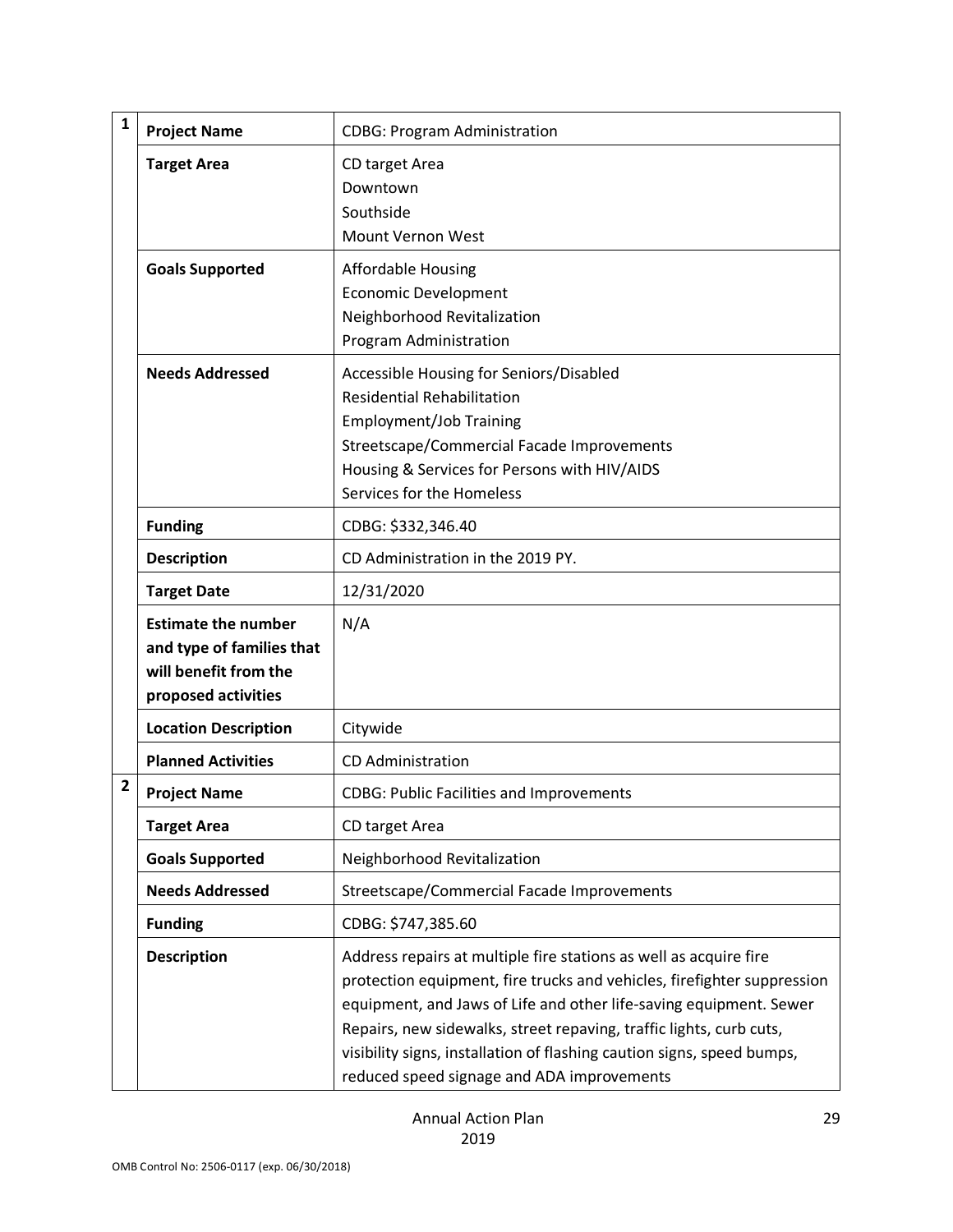|   | <b>Target Date</b>                                                                                      | 12/31/2020                                                                                                                                                                                                                   |  |  |  |  |
|---|---------------------------------------------------------------------------------------------------------|------------------------------------------------------------------------------------------------------------------------------------------------------------------------------------------------------------------------------|--|--|--|--|
|   | <b>Estimate the number</b><br>and type of families that<br>will benefit from the<br>proposed activities | An estimated 43,265 households including 28,780 LMI households<br>will benefit from these areawide improvements.                                                                                                             |  |  |  |  |
|   | <b>Location Description</b>                                                                             | CD target Area                                                                                                                                                                                                               |  |  |  |  |
|   | <b>Planned Activities</b>                                                                               | Planned activities will include:                                                                                                                                                                                             |  |  |  |  |
|   |                                                                                                         | Program Delivery Costs: 25,000                                                                                                                                                                                               |  |  |  |  |
|   |                                                                                                         | Fire Department: \$377,021                                                                                                                                                                                                   |  |  |  |  |
|   |                                                                                                         | Department of Public Works: \$345,364.89                                                                                                                                                                                     |  |  |  |  |
| 3 | <b>Project Name</b>                                                                                     | <b>CDBG: Economic Development</b>                                                                                                                                                                                            |  |  |  |  |
|   | <b>Target Area</b>                                                                                      | CD target Area                                                                                                                                                                                                               |  |  |  |  |
|   | <b>Goals Supported</b>                                                                                  | <b>Economic Development</b>                                                                                                                                                                                                  |  |  |  |  |
|   | <b>Needs Addressed</b>                                                                                  | <b>Employment/Job Training</b>                                                                                                                                                                                               |  |  |  |  |
|   | <b>Funding</b>                                                                                          | CDBG: \$120,000                                                                                                                                                                                                              |  |  |  |  |
|   | <b>Description</b>                                                                                      | Economic development activities in the City will include Small<br>Business Assistance and the Mayors College Scholarship Program.                                                                                            |  |  |  |  |
|   | <b>Target Date</b>                                                                                      | 12/31/2020                                                                                                                                                                                                                   |  |  |  |  |
|   | <b>Estimate the number</b><br>and type of families that<br>will benefit from the<br>proposed activities | WEDC: Approximately 20 LMI individuals will be selected to<br>participate in the program.<br>Mayor's College Scholarship Program: Approximately 25 low and<br>moderate-income Mount Vernon residents (students) will benefit |  |  |  |  |
|   |                                                                                                         | from the proposed activity.                                                                                                                                                                                                  |  |  |  |  |
|   |                                                                                                         | Total: 45 LMI persons assisted through proposed activities.                                                                                                                                                                  |  |  |  |  |
|   | <b>Location Description</b>                                                                             | CD target Area                                                                                                                                                                                                               |  |  |  |  |
|   | <b>Planned Activities</b>                                                                               | Economic Development activities include:                                                                                                                                                                                     |  |  |  |  |
|   |                                                                                                         | Program Delivery Costs: \$20,000                                                                                                                                                                                             |  |  |  |  |
|   |                                                                                                         | Women's Economic Development Corporation, Micro-Enterprise<br>Assistance: \$50,000                                                                                                                                           |  |  |  |  |
|   |                                                                                                         | Urban Renewal Agency, Mayor's College Scholarship Program:<br>\$50,000                                                                                                                                                       |  |  |  |  |
|   | <b>Project Name</b>                                                                                     | <b>CDBG: Public Services</b>                                                                                                                                                                                                 |  |  |  |  |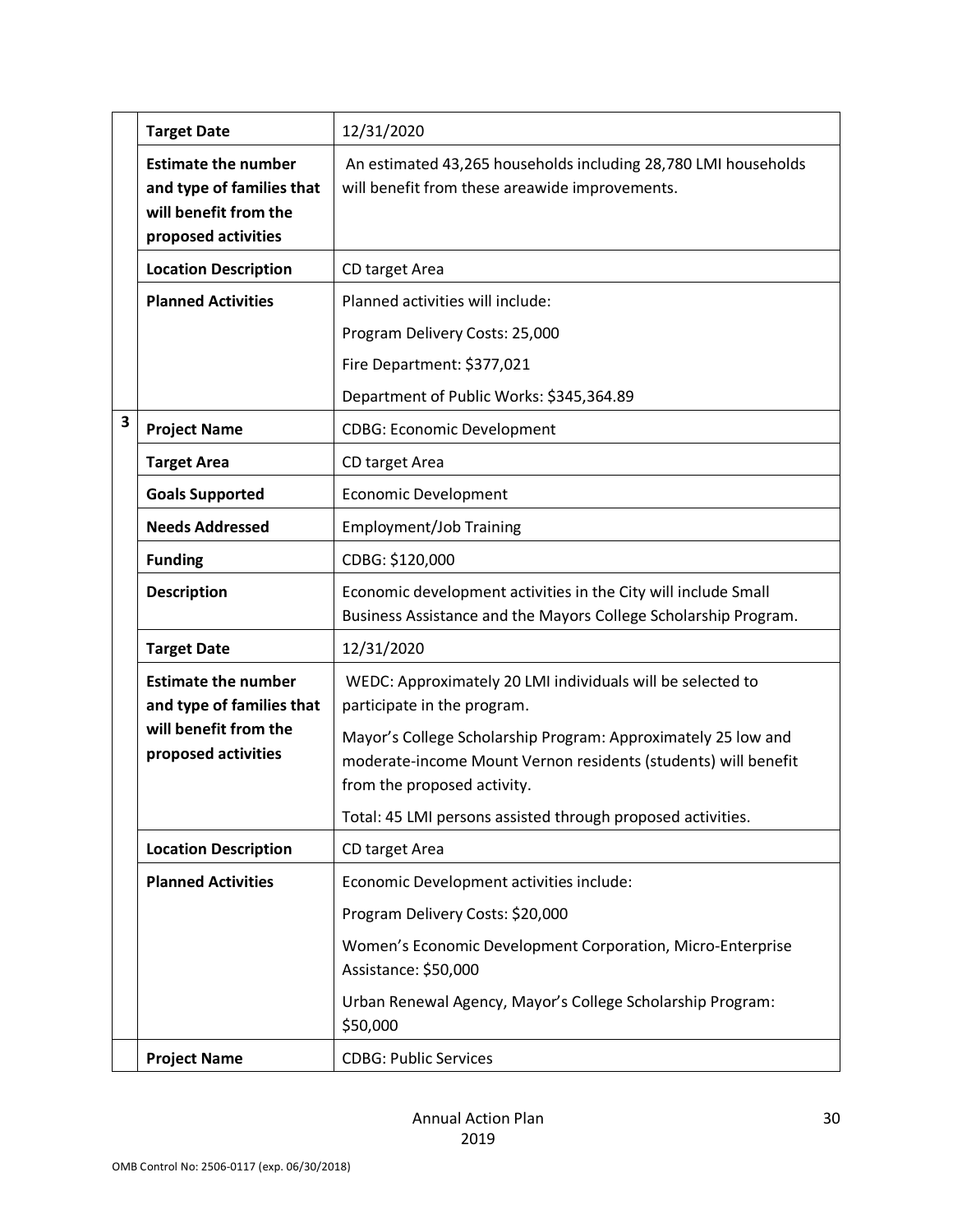| $\overline{\mathbf{4}}$ | <b>Target Area</b>                                                                                      | CD target Area<br>Downtown<br>Southside<br>Mount Vernon West                                                                                                                                                                                                                                                              |
|-------------------------|---------------------------------------------------------------------------------------------------------|---------------------------------------------------------------------------------------------------------------------------------------------------------------------------------------------------------------------------------------------------------------------------------------------------------------------------|
|                         | <b>Goals Supported</b>                                                                                  | Neighborhood Revitalization                                                                                                                                                                                                                                                                                               |
|                         | <b>Needs Addressed</b>                                                                                  | Housing & Services for Persons with HIV/AIDS<br>Services for the Homeless                                                                                                                                                                                                                                                 |
|                         | <b>Funding</b>                                                                                          | CDBG: \$462,000                                                                                                                                                                                                                                                                                                           |
|                         | <b>Description</b>                                                                                      | Public services that target LMI and special needs communities will<br>include: Domestic Violence and Human Trafficking, Hunger programs,<br>Increase Recreational and After-School Services for Low-and<br>Moderate-Income Youth, Eviction Prevention, Elder Abuse Prevention<br>Program and Reentry Population programs. |
|                         | <b>Target Date</b>                                                                                      | 12/31/2020                                                                                                                                                                                                                                                                                                                |
|                         | <b>Estimate the number</b><br>and type of families that<br>will benefit from the<br>proposed activities | My Sister's Place: 575 LMI individuals are expected to benefit from<br>the proposed activity.<br>Feeding Westchester: 13,194 LMI individuals are expected to benefit<br>from the proposed activity.                                                                                                                       |
|                         |                                                                                                         | Department of Recreation: 200 LMI Youth will have increased<br>recreational opportunities.                                                                                                                                                                                                                                |
|                         |                                                                                                         | Legal Services of the Hudson Valley: 100 LMI individuals are expected<br>to benefit from the proposed activity.                                                                                                                                                                                                           |
|                         |                                                                                                         | Family Services of Westchester: 25 LMI elderly individuals are<br>expected to benefit from the proposed activity.                                                                                                                                                                                                         |
|                         |                                                                                                         | Upon This Rock Ministries: 100 at-risk, low and moderate-income<br>individuals will benefit from the planned activity.                                                                                                                                                                                                    |
|                         |                                                                                                         | Total: 14,194 LMI persons assisted through proposed activities.                                                                                                                                                                                                                                                           |
|                         | <b>Location Description</b>                                                                             | CD target Area                                                                                                                                                                                                                                                                                                            |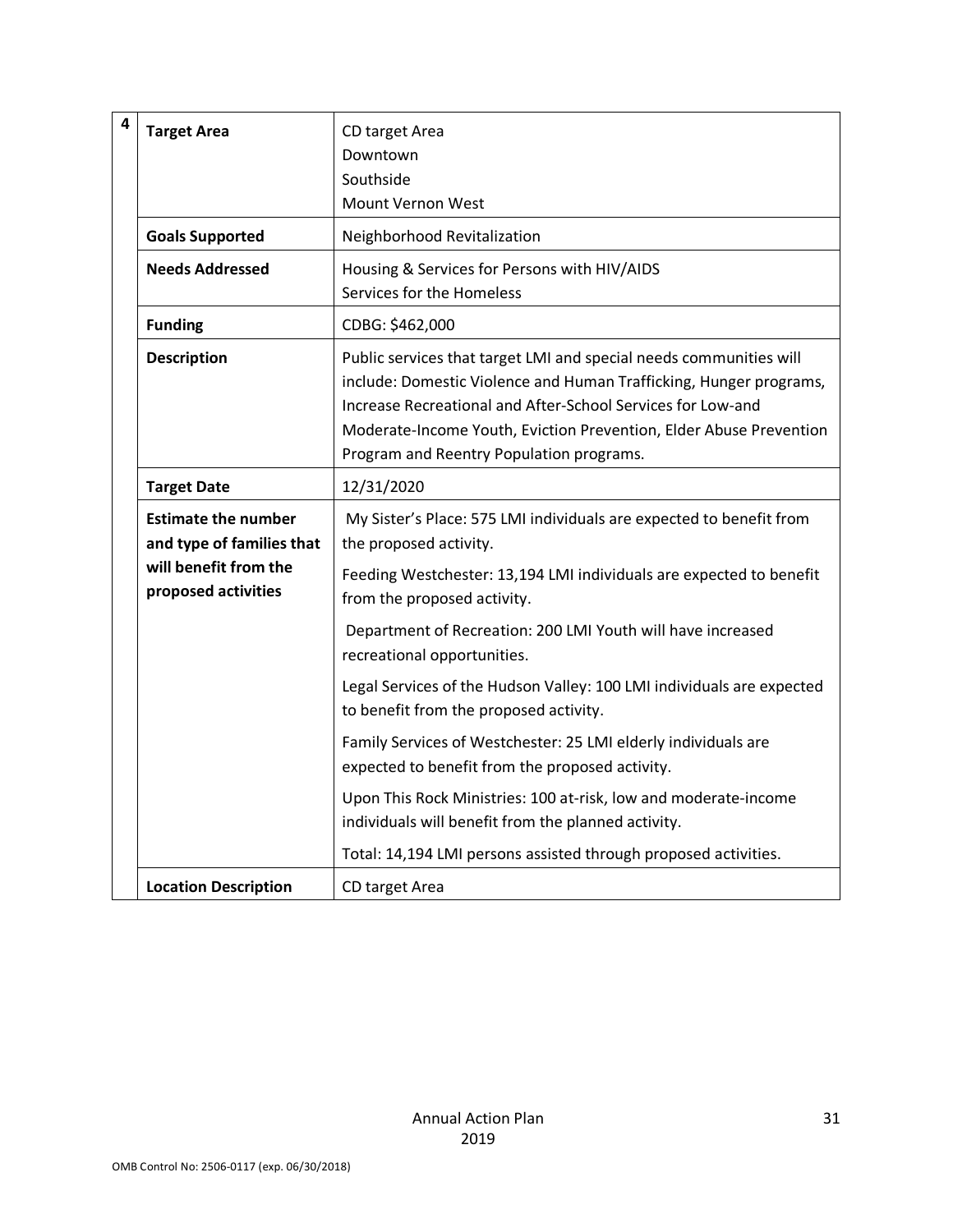|   | <b>Planned Activities</b>                                                                               | Planned activities for public services include:                                                                                                                                                   |
|---|---------------------------------------------------------------------------------------------------------|---------------------------------------------------------------------------------------------------------------------------------------------------------------------------------------------------|
|   |                                                                                                         | Program delivery costs: \$20,000                                                                                                                                                                  |
|   |                                                                                                         | My Sister's Place (Domestic Violence and Human Trafficking): \$50,000                                                                                                                             |
|   |                                                                                                         | Feeding Westchester (includes funding for Backpack Program,<br>Summer Feeding Program, Mobile Food Pantry, Fresh Market<br>Program, Agency Emergency Food Program and Soup<br>Kitchen): \$125,000 |
|   |                                                                                                         | Department of Recreation (includes funding for Mount Vernon RBI<br>Program, YCOP, Community Youth Football, Macedonia After-School<br>Program): \$105,000                                         |
|   |                                                                                                         | Legal Services of the Hudson Valley (Eviction Prevention): \$102,000                                                                                                                              |
|   |                                                                                                         | Family Services of Westchester (Elder Abuse Prevention<br>Program): \$25,000                                                                                                                      |
|   |                                                                                                         | Upon This Rock Ministries (Reentry Population): \$35,000                                                                                                                                          |
| 5 | <b>Project Name</b>                                                                                     | HOME: Administration                                                                                                                                                                              |
|   | <b>Target Area</b>                                                                                      | CD target Area<br>Downtown<br>Southside<br>Mount Vernon West                                                                                                                                      |
|   | <b>Goals Supported</b>                                                                                  | <b>Affordable Housing</b>                                                                                                                                                                         |
|   | <b>Needs Addressed</b>                                                                                  | Accessible Housing for Seniors/Disabled<br>New Affordable Housing for LMI Households<br><b>Residential Rehabilitation</b>                                                                         |
|   | <b>Funding</b>                                                                                          | HOME: \$44,066.20                                                                                                                                                                                 |
|   | <b>Description</b>                                                                                      | HOME program administration for the 2019 PY.                                                                                                                                                      |
|   | <b>Target Date</b>                                                                                      | 12/31/2020                                                                                                                                                                                        |
|   | <b>Estimate the number</b><br>and type of families that<br>will benefit from the<br>proposed activities | N/A                                                                                                                                                                                               |
|   | <b>Location Description</b>                                                                             | Citywide CD target Area                                                                                                                                                                           |
|   | <b>Planned Activities</b>                                                                               | HOME program administration.                                                                                                                                                                      |
| 6 | <b>Project Name</b>                                                                                     | HOME: CHDO                                                                                                                                                                                        |
|   | <b>Target Area</b>                                                                                      | CD target Area                                                                                                                                                                                    |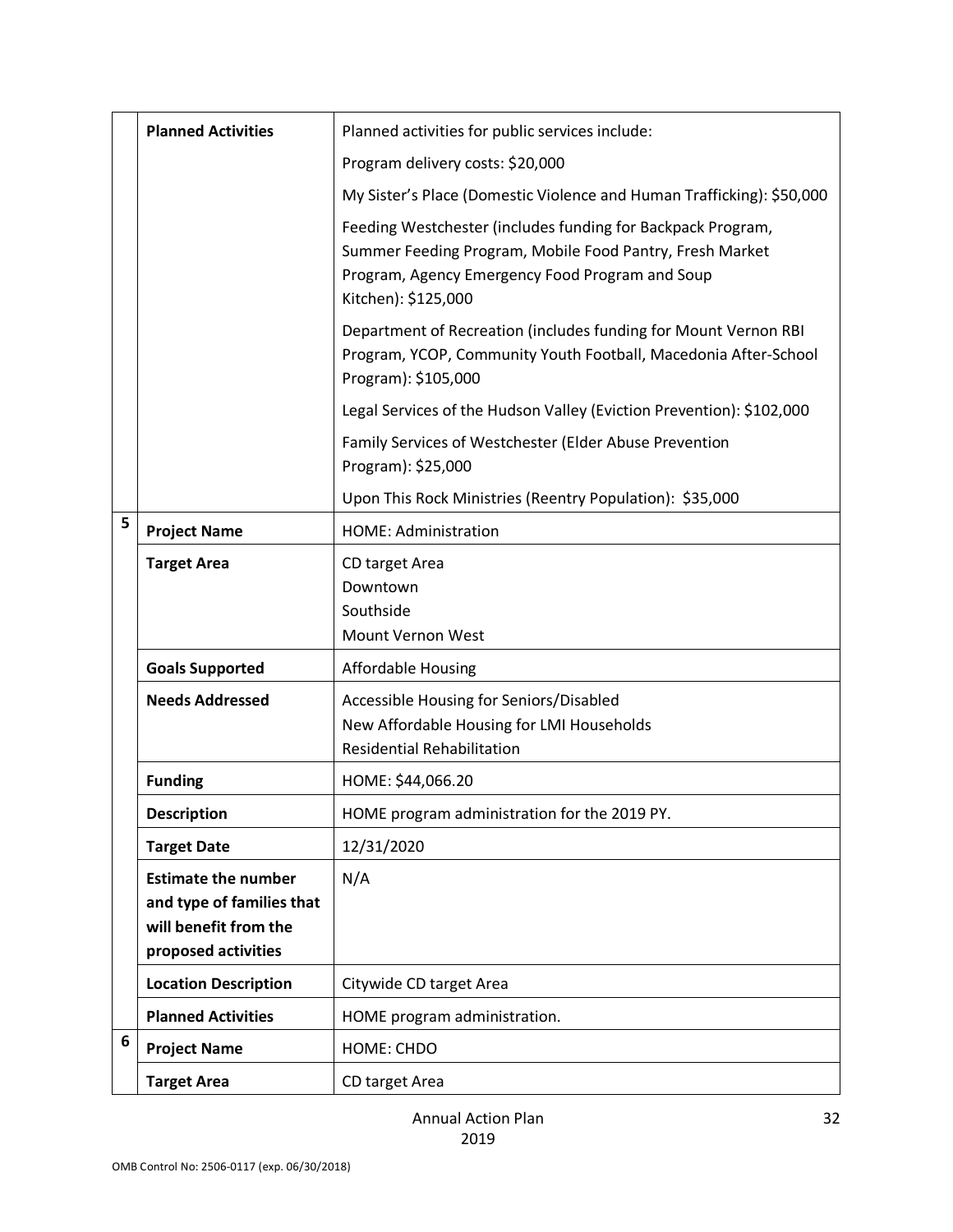|                         | <b>Goals Supported</b>                                                                                  | <b>Affordable Housing</b>                                                                                                                                                                                                         |
|-------------------------|---------------------------------------------------------------------------------------------------------|-----------------------------------------------------------------------------------------------------------------------------------------------------------------------------------------------------------------------------------|
|                         | <b>Needs Addressed</b>                                                                                  | New Affordable Housing for LMI Households<br><b>Residential Rehabilitation</b>                                                                                                                                                    |
|                         | <b>Funding</b>                                                                                          | HOME: \$66,099.30                                                                                                                                                                                                                 |
|                         | <b>Description</b>                                                                                      | The CHDO will construct or renovate one to two homes for low-and<br>moderate-income buyers who participate in the home buyer<br>assistance program being established by the City of Mount Vernon.                                 |
|                         | <b>Target Date</b>                                                                                      | 12/31/2020                                                                                                                                                                                                                        |
|                         | <b>Estimate the number</b><br>and type of families that<br>will benefit from the<br>proposed activities | Approximately one or two single-family homes for low to moderate<br>income household will be constructed for families that participate in a<br>homebuyer program supported by the City of Mount Vernon.                           |
|                         | <b>Location Description</b>                                                                             | CD target Area                                                                                                                                                                                                                    |
|                         | <b>Planned Activities</b>                                                                               | Construction and or renovation of one LMI homeowner occupied<br>homes.                                                                                                                                                            |
| $\overline{\mathbf{z}}$ | <b>Project Name</b>                                                                                     | <b>HOME: Housing Program</b>                                                                                                                                                                                                      |
|                         | <b>Target Area</b>                                                                                      | CD target Area                                                                                                                                                                                                                    |
|                         | <b>Goals Supported</b>                                                                                  | <b>Affordable Housing</b>                                                                                                                                                                                                         |
|                         | <b>Needs Addressed</b>                                                                                  | Accessible Housing for Seniors/Disabled<br>New Affordable Housing for LMI Households<br><b>Residential Rehabilitation</b>                                                                                                         |
|                         | <b>Funding</b>                                                                                          | HOME: \$330,496                                                                                                                                                                                                                   |
|                         | <b>Description</b>                                                                                      | The City will utilize HOME funds for the sale of single-family units to<br>eligible homebuyers through the construction and/or rehabilitation of<br>city-owned vacant or abandoned residential property.                          |
|                         | <b>Target Date</b>                                                                                      | 12/31/2020                                                                                                                                                                                                                        |
|                         | <b>Estimate the number</b><br>and type of families that<br>will benefit from the<br>proposed activities | Homeowner residential rehabilitation: 4 low and moderate-income<br>households will benefit from the proposed activity.<br>Homebuyers assistance: 4 low and moderate-income households will<br>benefit from the proposed activity. |
|                         | <b>Location Description</b>                                                                             | CD target Area                                                                                                                                                                                                                    |
|                         | <b>Planned Activities</b>                                                                               | Provide homeowner residential rehabilitation.<br>Provide homebuyers assistance to low and moderate-income<br>households.                                                                                                          |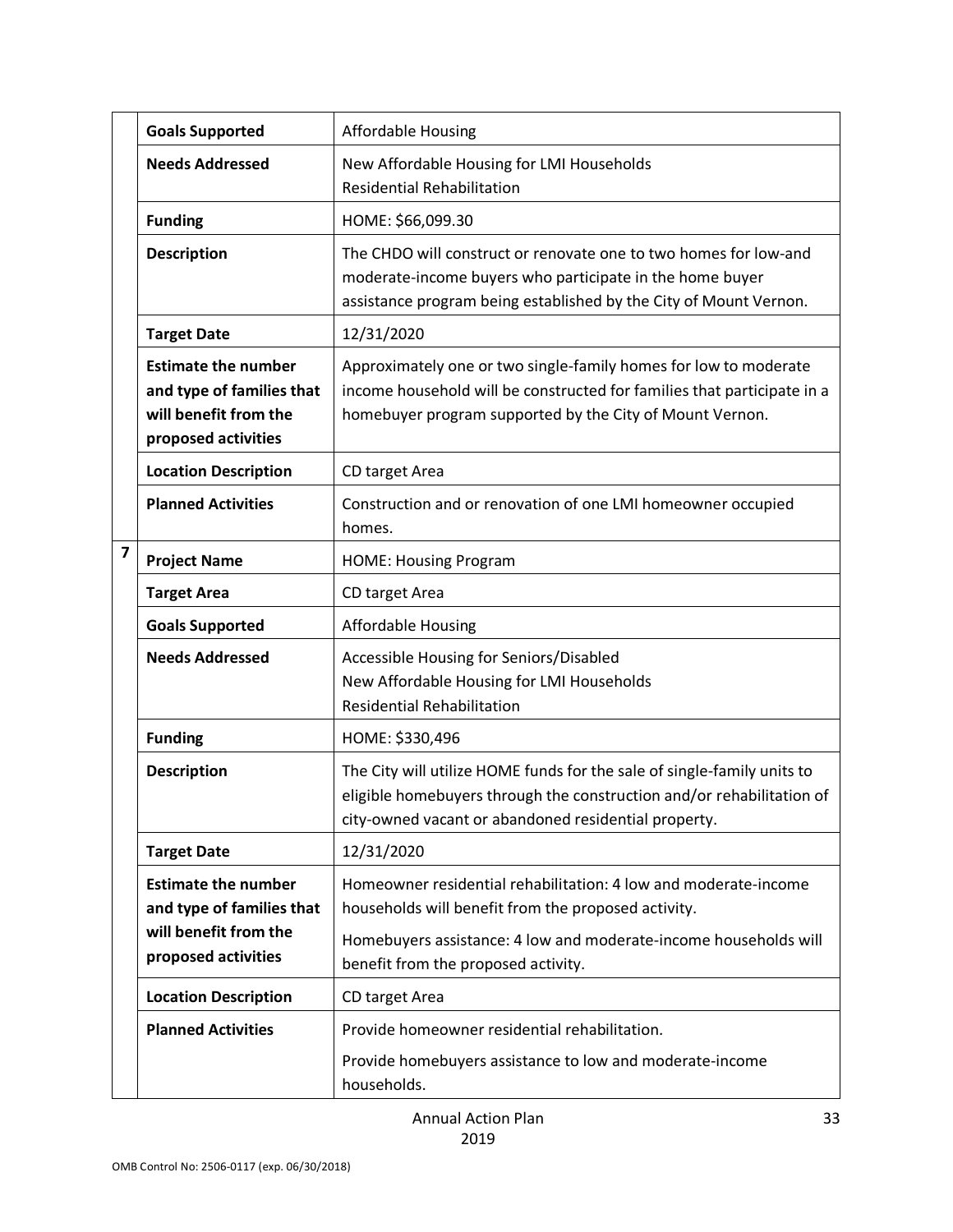### **AP-50 Geographic Distribution – 91.220(f)**

### **Description of the geographic areas of the entitlement (including areas of low-income and minority concentration) where assistance will be directed**

CDBG and HOME activities are proposed for Census Block Groups which are located on the City's south and west sides where there is a majority concentration of LMI households and the minority concentrations of Black/African American and Hispanic households are highest (>74 percent for Black/African American and 23.0 – 46.5 percent for Hispanic households). Therefore, in FY 2019 the City will continue to fund activities in the Census Tracts, which will result in a direct area or low/moderate clientele benefit.

#### **Geographic Distribution**

| <b>Target Area</b> | <b>Percentage of Funds</b> |
|--------------------|----------------------------|
| CD target Area     | 25                         |
| Downtown           | 25                         |
| Southside          | 25                         |
| Mount Vernon West  | 25                         |

**Table 8 - Geographic Distribution** 

#### **Rationale for the priorities for allocating investments geographically**

These areas were identified during the public survey and by stakeholders as most in need of investment. The CD Target Area includes all Census Tracts which have a majority of low-income households. The three local target areas identified as part of this Consolidated Plan: Downtown, Mount Vernon West and Southside are specific neighborhoods which were most often identified as "in need".

In addition, the annual planning process gathered input from community members regarding housing, neighborhood improvements, including public safety and infrastructure improvements needed in specific neighborhoods. All comments were considered when prioritizing activities and improvements.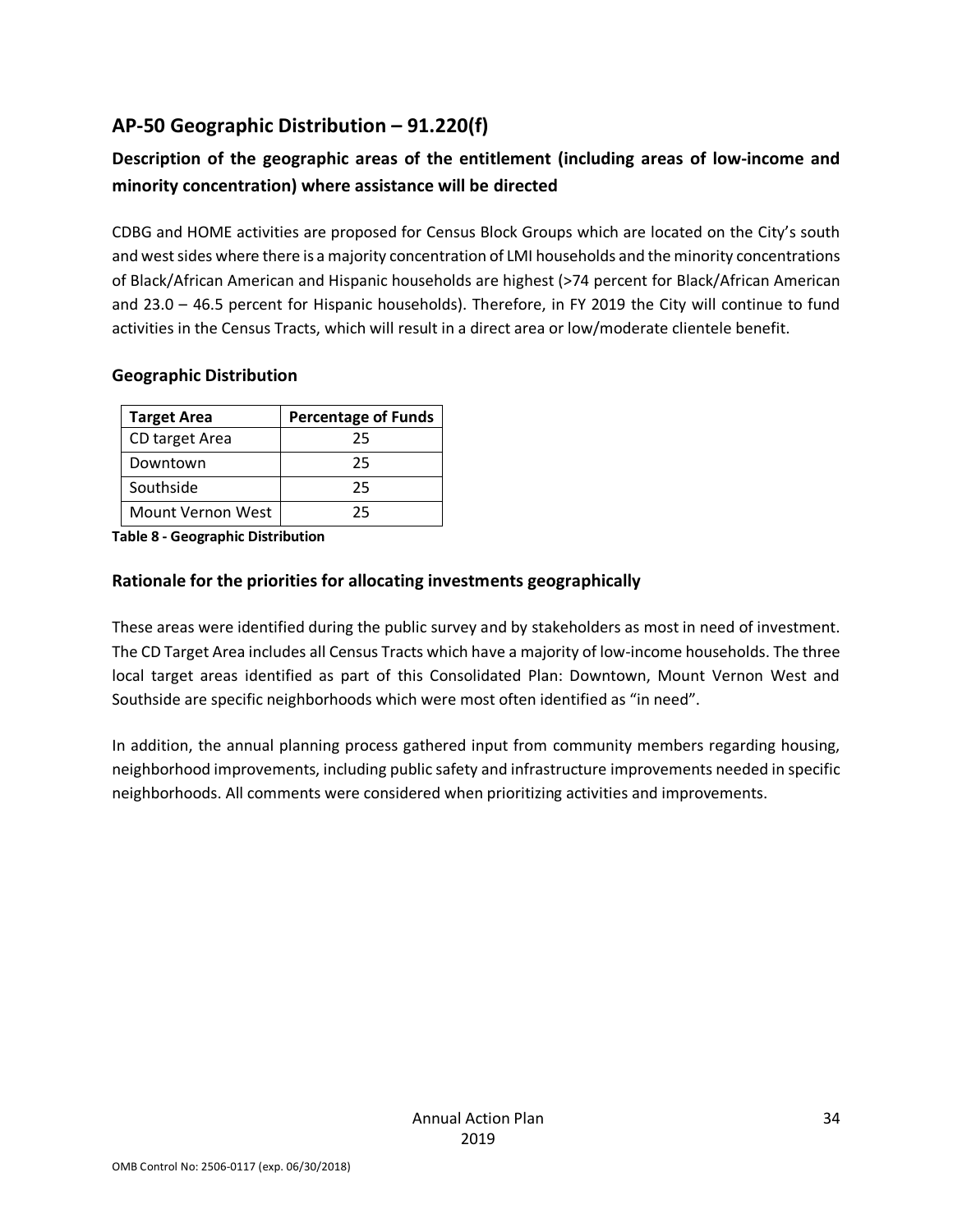# **Affordable Housing**

# **AP-55 Affordable Housing – 91.220(g)**

### **Introduction**

The City of Mount Vernon is planning to utilize HOME funds to establish a homebuyer assistance program, residential rehabilitation program, and work with a CHDO organization to acquire and rehab homes for low-income individuals.

The City of Mount Vernon administers CoC Permanent Supportive Housing (PSH) projects for homeless individuals, including beds targeted to Veterans and families with children. Participants in these PSH projects receive housing plus supportive services including case management and linkages to community services and benefits.

| One Year Goals for the Number of Households to be Supported |    |  |  |  |
|-------------------------------------------------------------|----|--|--|--|
| Homeless                                                    |    |  |  |  |
| Non-Homeless                                                | 10 |  |  |  |
| Special-Needs                                               |    |  |  |  |
| Total                                                       |    |  |  |  |

**Table 9 - One Year Goals for Affordable Housing by Support Requirement**

| One Year Goals for the Number of Households Supported Through |   |
|---------------------------------------------------------------|---|
| <b>Rental Assistance</b>                                      |   |
| The Production of New Units                                   |   |
| <b>Rehab of Existing Units</b>                                |   |
| <b>Acquisition of Existing Units</b>                          | 4 |
| Total                                                         |   |

**Table 10 - One Year Goals for Affordable Housing by Support Type**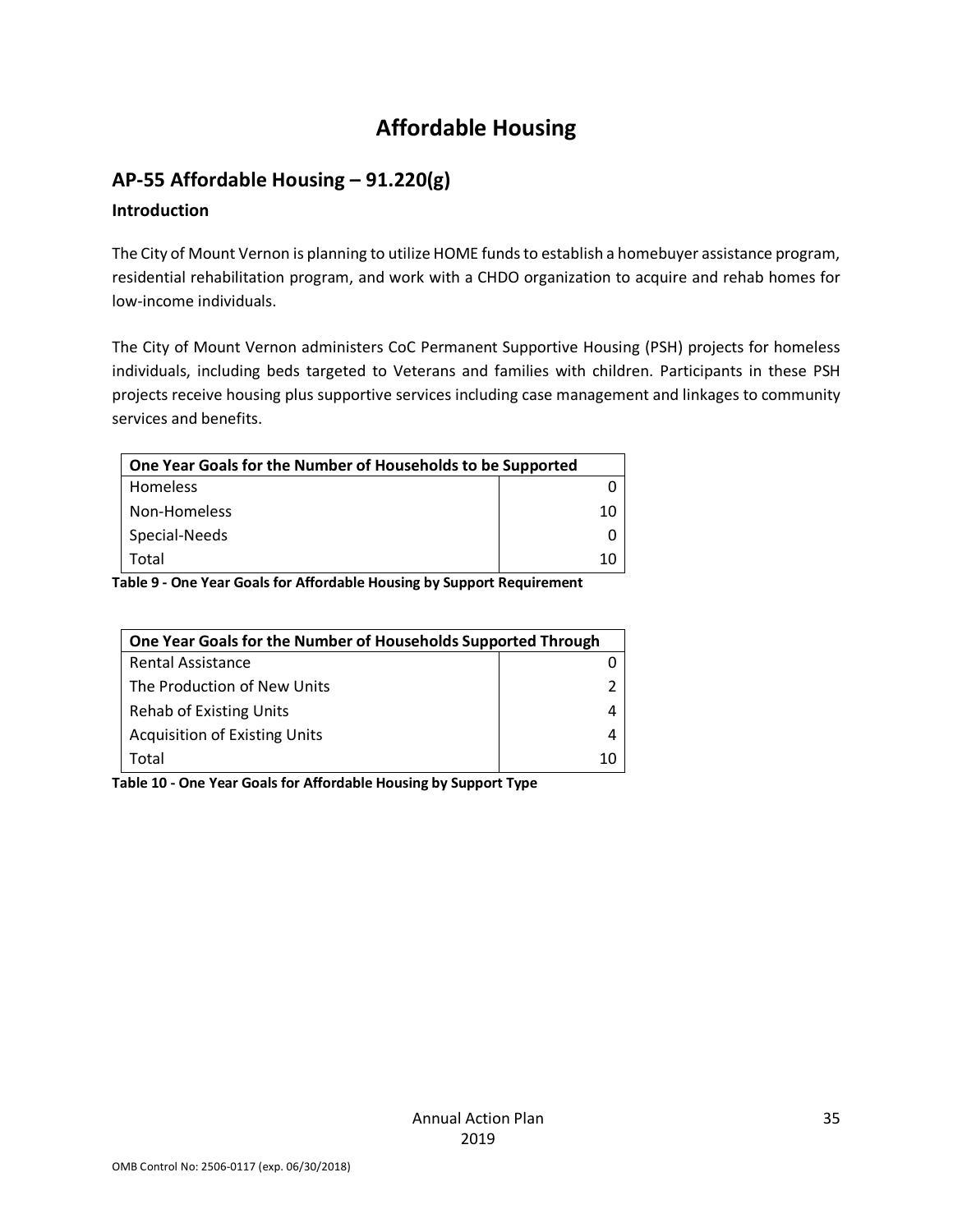# **AP-60 Public Housing** *–* **91.220(h)**

### **Introduction**

Not applicable. The City does not have any public housing or a Public Housing Authority.

### **Actions planned during the next year to address the needs to public housing**

Not applicable. The City does not have any public housing or a Public Housing Authority.

### **Actions to encourage public housing residents to become more involved in management and participate in homeownership**

Not applicable. The City does not have any public housing or a Public Housing Authority.

### **If the PHA is designated as troubled, describe the manner in which financial assistance will be provided or other assistance**

Not applicable. The City does not have any public housing or a Public Housing Authority.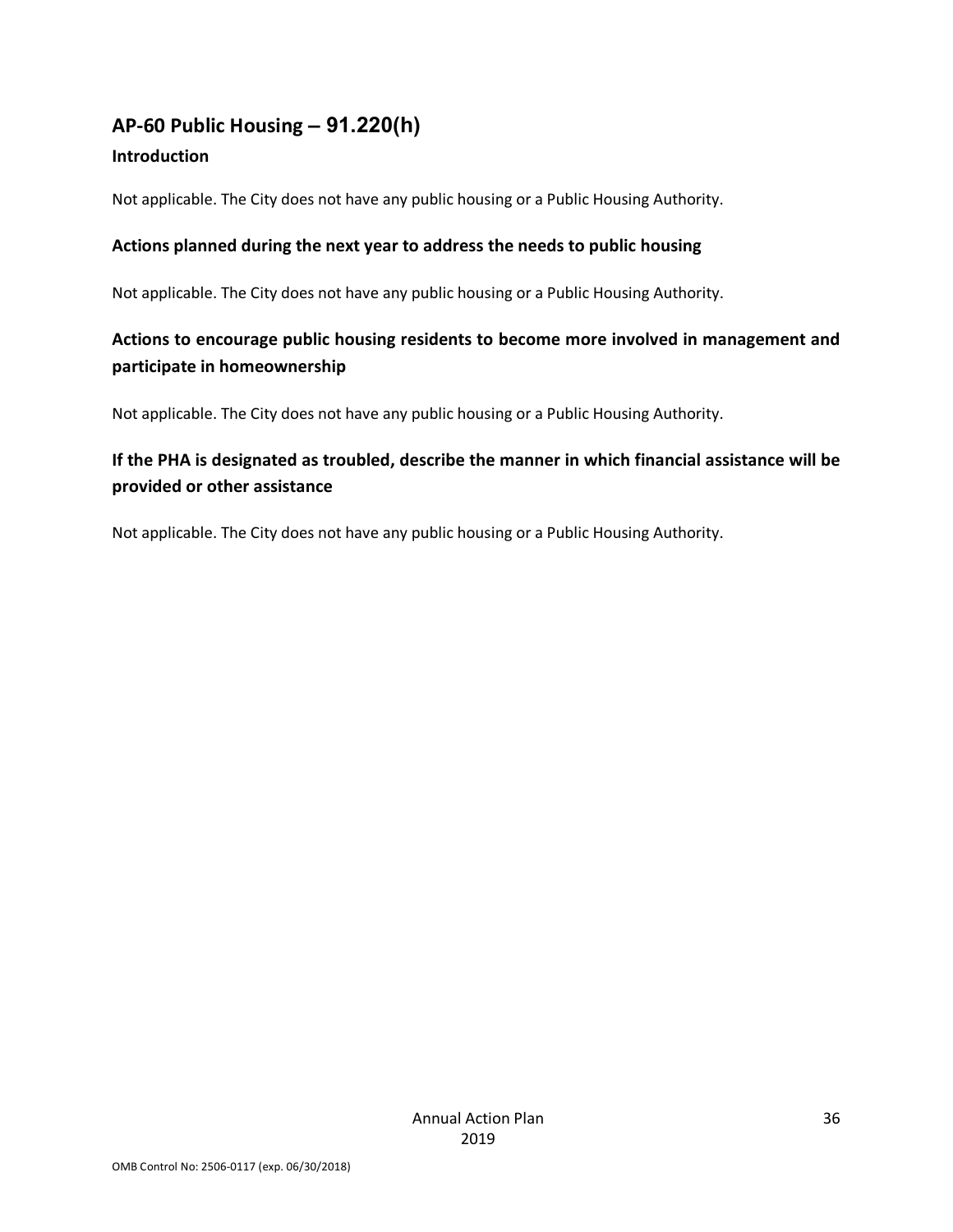### **AP-65 Homeless and Other Special Needs Activities – 91.220(i)**

#### **Introduction**

The Mount Vernon Urban Renewal Agency strives to find innovative ways to reduce and end homelessness in the City of Mount Vernon. The following section describes how this need will be addressed.

### **Describe the jurisdictions one-year goals and actions for reducing and ending homelessness including:**

### **Reaching out to homeless persons (especially unsheltered persons) and assessing their individual needs**

The City of Mount Vernon participates in a coordinated effort to house homeless individuals, including veterans who are living on the street or in homeless shelters, through the Westchester Continuum of Care (COC). The City of Mount Vernon is the recipient of a COC grant, which includes funding for homeless outreach in Mount Vernon. Homeless individuals identified through this outreach can be housed by the linked Mount Vernon CoC Permanent Supportive Housing.

Westchester also has five outreach teams that target different populations and cover 100% of the CoC geographic area including 3 countywide mobile mental health outreach teams, and countywide outreach for substance abusers. Outreach workers work to link all homeless encountered to housing and services. All persons engaged are entered into HMIS for identification, tracking, and referral. Specialized outreach engages Spanish speakers, LGBT, youth, and veterans.

Individuals who decline assistance or are otherwise hard to engage are brought to the CoC case conference workgroup which enacts housing plans for all cases reviewed. The group is attended by street outreach, shelter staff, housing providers, and agencies offering supportive services. The group coordinates action among all attendees to assist these hard to engage clients.

Mount Vernon has formally requested that the Westchester CoC and Westchester County (using ESG funds) add additional street outreach resources specifically targeted to the City of Mount Vernon.

### **Addressing the emergency shelter and transitional housing needs of homeless persons**

The Center provided a range of services to the homeless, including legal, medical, and housing-related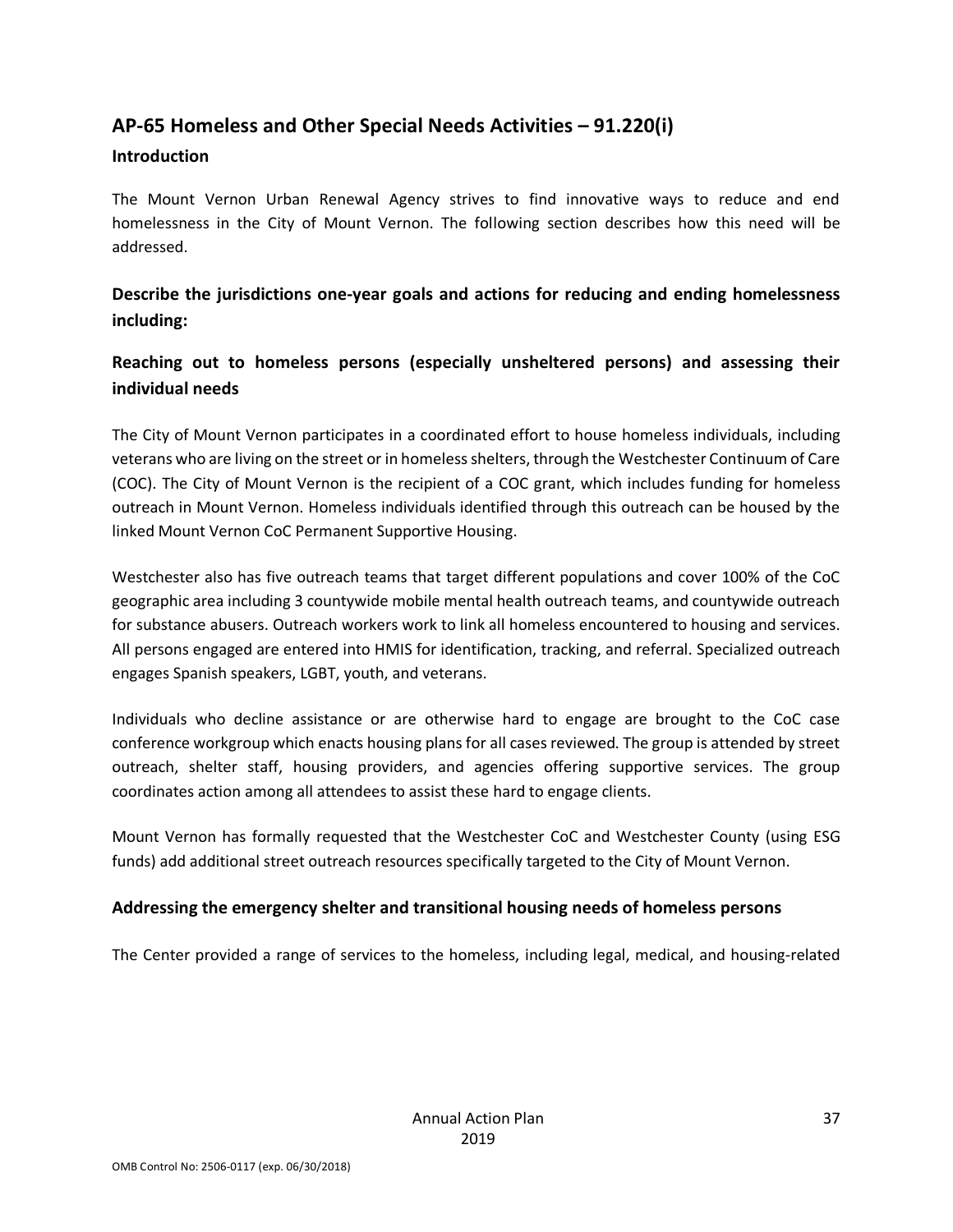services.

**Helping homeless persons (especially chronically homeless individuals and families, families with children, veterans and their families, and unaccompanied youth) make the transition to permanent housing and independent living, including shortening the period of time that individuals and families experience homelessness, facilitating access for homeless individuals and families to affordable housing units, and preventing individuals and families who were recently homeless from becoming homeless again**

The City of Mount Vernon administers CoC Permanent Supportive Housing (PSH) projects, including beds targeted to Veterans and families with children. Participants in these PSH project receive housing plus supportive services including case management and linkages to community services and benefits.

**Helping low-income individuals and families avoid becoming homeless, especially extremely low-income individuals and families and those who are: being discharged from publicly funded institutions and systems of care (such as health care facilities, mental health facilities, foster care and other youth facilities, and corrections programs and institutions); or, receiving assistance from public or private agencies that address housing, health, social services, employment, education, or youth needs.**

The City of Mount Vernon's Urban Renewal Agency partnered with Westchester Residential Opportunities (WRO), Legal Services of the Hudson Valley (LSHV), and the Mount Vernon United Tenants Association (MVUTA) to assist low-income families at risk of becoming displaced, and potentially homeless, due to foreclosure and/or eviction proceedings. Details for WRO and LSHV are listed above. The MVUTA provided the following:

Maintained tenants in their permanent homes, successfully re-housed tenants, improved and maintained essential services in tenants' apartments, limited rent increases and maintained affordability for clientele, and provided a safer, code-compliance, and more dignified housing experience. MVUTA also held monthly tenant meetings.

Sent out bi-monthly mailing to their local Mount Vernon member families of more than 230 members and delivered flyers to buildings in Mount Vernon outlining United Tenants' services.

Client intake was performed in MVUTA offices, helped clients prepare documents, and conducted casemanagement services for at-risk tenants. In addition, MVUTA worked closely with Legal Services of the Hudson Valley and Westchester Residential Opportunities, including regularly co- sponsoring public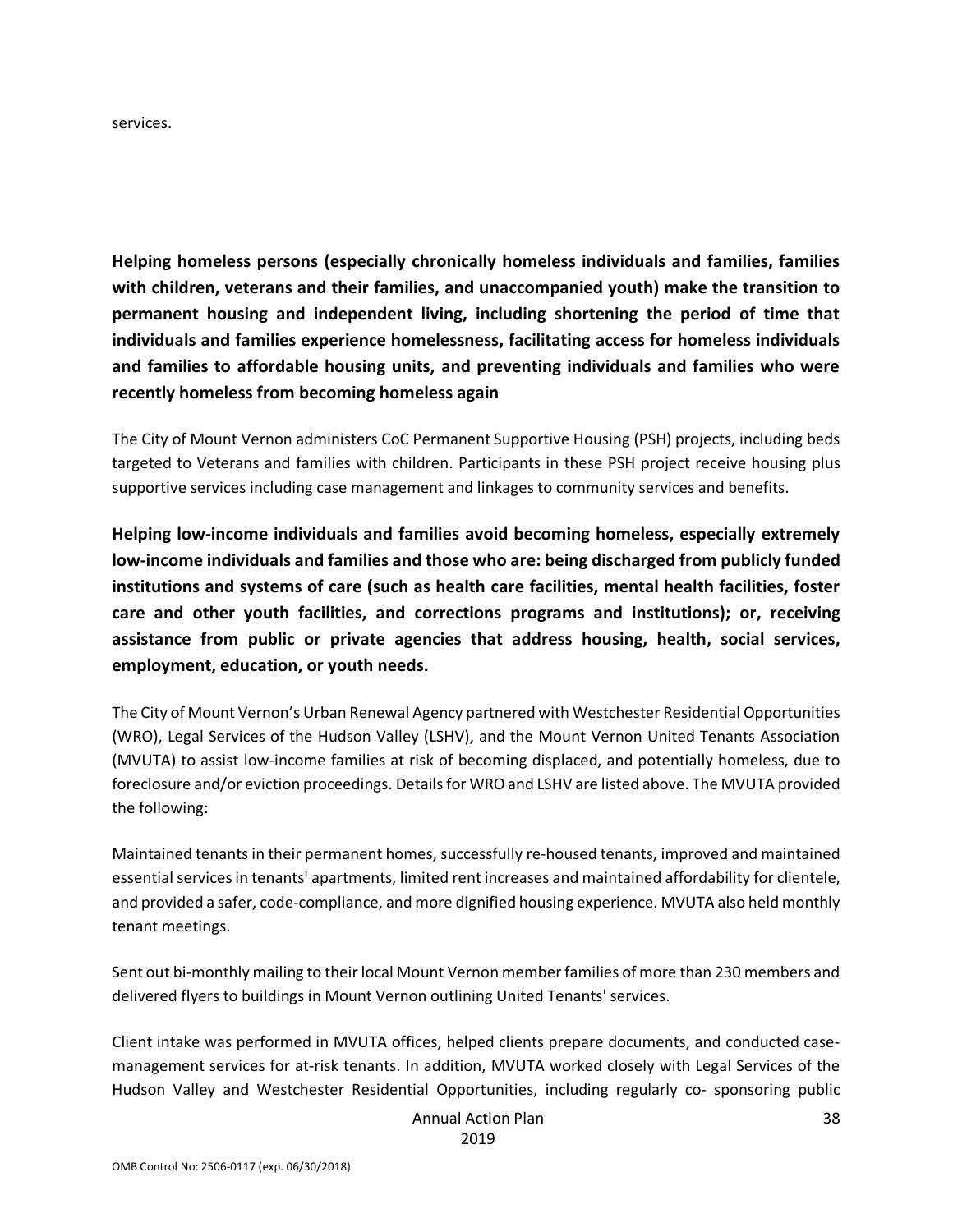forums with both organizations.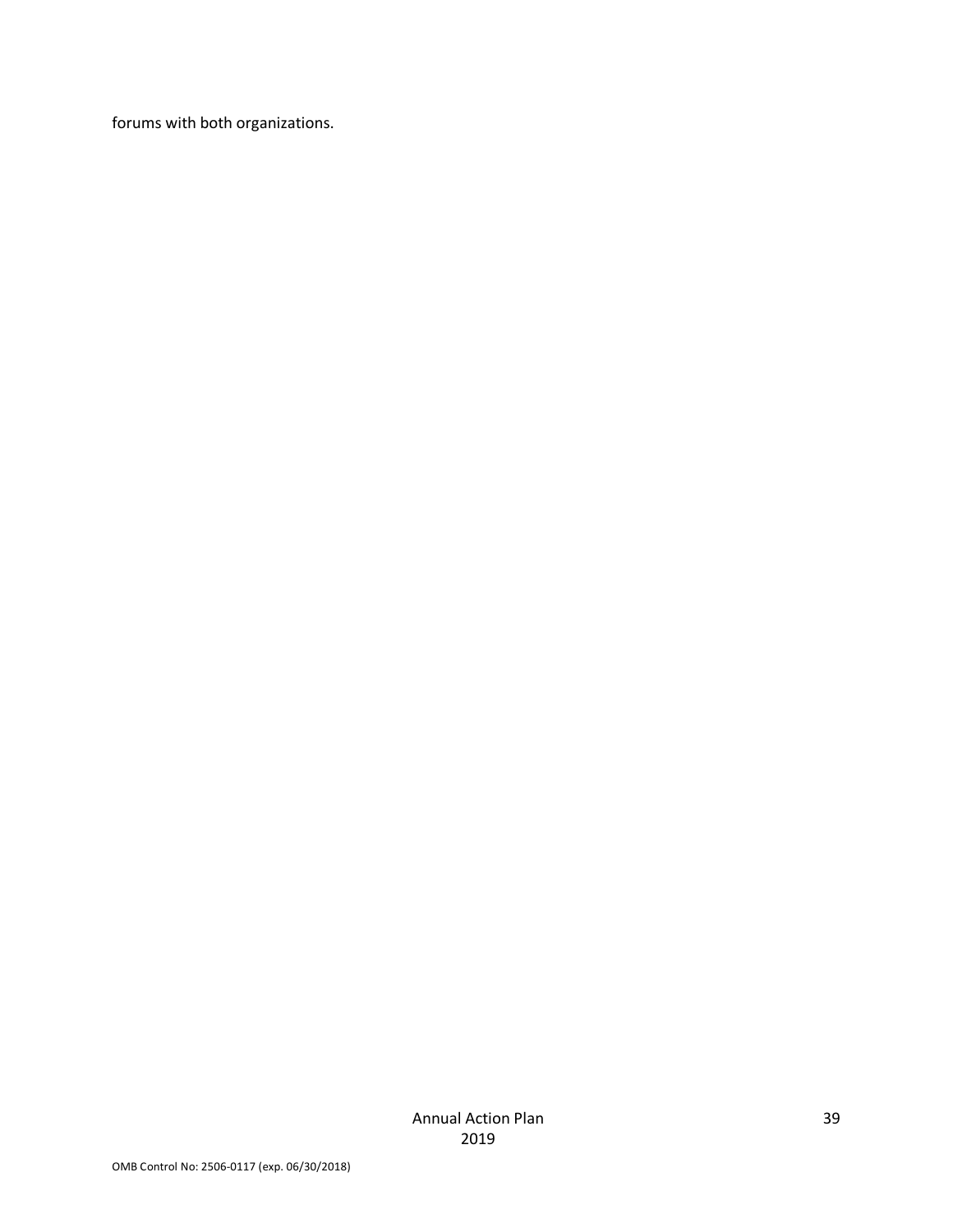### **AP-75 Barriers to affordable housing – 91.220(j)**

#### **Introduction:**

The City of Mount Vernon will continue to work towards removing barriers to affordable housing. The City/Agency will work to implement listed strategies in the upcoming year.

**Actions it planned to remove or ameliorate the negative effects of public policies that serve as barriers to affordable housing such as land use controls, tax policies affecting land, zoning ordinances, building codes, fees and charges, growth limitations, and policies affecting the return on residential investment**

#### **Affordable Housing to Serve Protected Classes**

- Mount Vernon is working with developers and CHDOs to expand the number of affordable accessible units available.
- Mount Vernon is working with developers and CHDOS to provide quality affordable housing to LMI individuals and families.

#### **Discriminatory Lending Policies and Practices**

- Mount Vernon is working with Westchester Residential Opportunities (WRO) to address discrimination against people in protected classes by real estate and other housing professionals that may go undetected and unaddressed if not adequately monitored and enforced. WRO provides workshops to educate the public, lenders, and real estate agents on fair housing and enforcement opportunities.
- Westchester Residential Opportunities provides housing counseling services and financial education sessions in Mount Vernon on a regular basis.
- Create a Mount Vernon Affordable Housing Fair by encouraging financial institutions to partner with realtors and public and private housing professionals to educate, prepare and equip renters for home-ownership. This will increase minority and low-income household ownership.
- Establish Bi-Annual fair Housing Work Group. The workgroup can review progress to plan action steps that remove impediments to fair housing choice as well as identify new or potential impediments.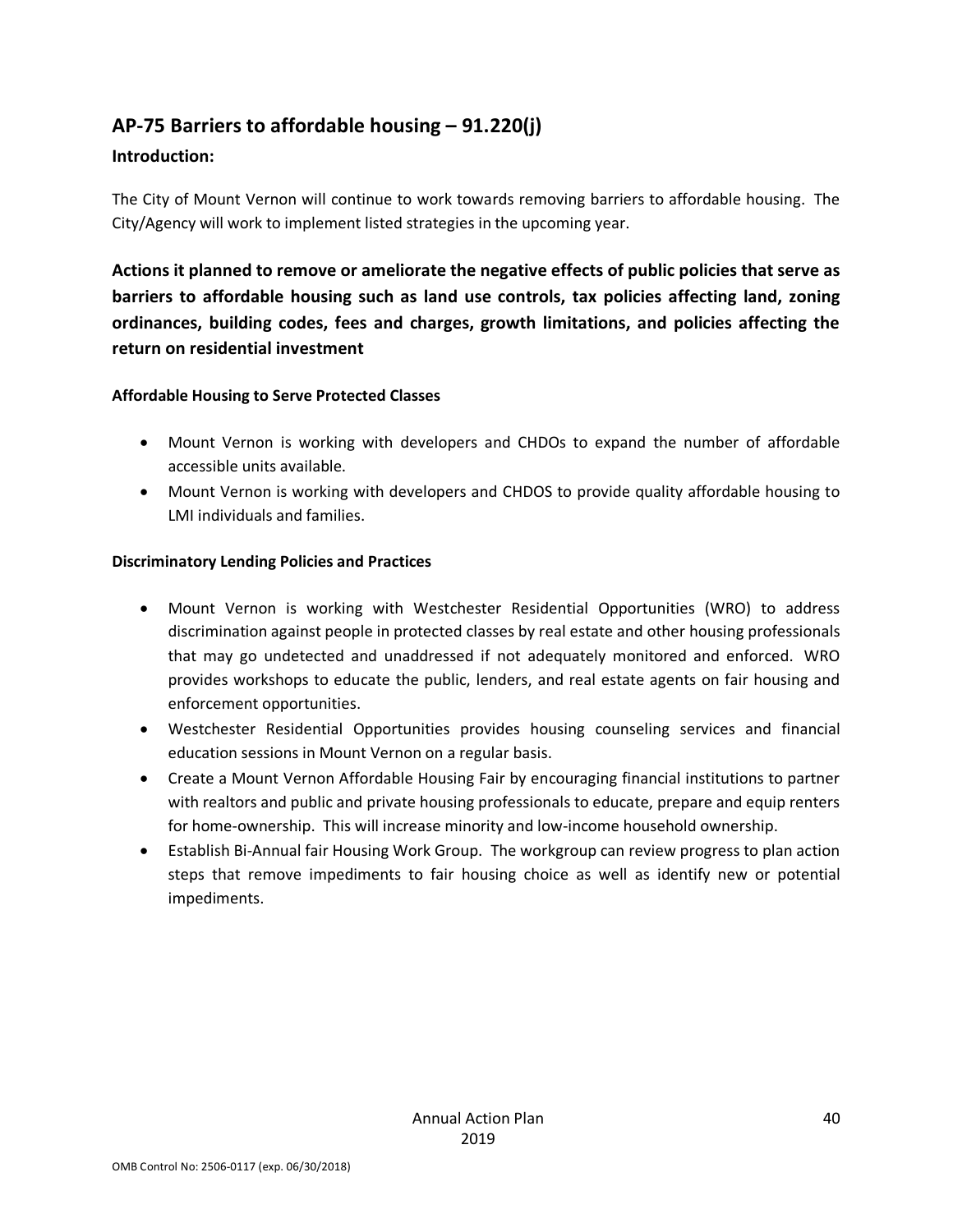### **AP-85 Other Actions – 91.220(k)**

### **Introduction:**

The City will continue supporting and coordinating assistance among advocacy groups providing services to the underserved non-homeless special needs population.

### **Actions planned to address obstacles to meeting underserved needs**

One of the greatest obstacles to meeting the underserved needs is the amount of funding available. To combat this issue, the Mount Vernon Urban Renewal Agency (URA) partners with many agencies to create larger and more sustainable impacts in the community.

Examples include but are not limited to the following:

Youth Programs - including after-school, summer and recreational programs, are needed. Particularly those that focus on STEM and help students identify and prepare for higher education or the workforce.

Housing Related Activities - Fair housing activities to educate residents and their housing rights as well as assist those who are being treated unfairly in the rental assistance market. In addition, the URA also provides funding to address mortgage foreclosure prevention activities.

Elder Abuse - The City has partnered with Family Services of Westchester (FSW) to provide resources to improve the safety and well-being of older adults living in Mount Vernon who are at risk of abuse from family members. FSW reaches out to seniors isolated in the community who have been identified, assesses them for safety, engages them and offers support and case management, counseling and other services.

### **Actions planned to foster and maintain affordable housing**

The City will continue to collaborate with local housing and community development organizations to foster and maintain affordable housing. The City will take a comprehensive approach to revitalize neighborhoods utilizing HOME funds. HOME funds will be used to establish a homebuyer assistance program and a homeowner residential rehabilitation program. The City is partnering with Habitat of Humanity, Allied Community Enterprise, and Westchester Residential Opportunities.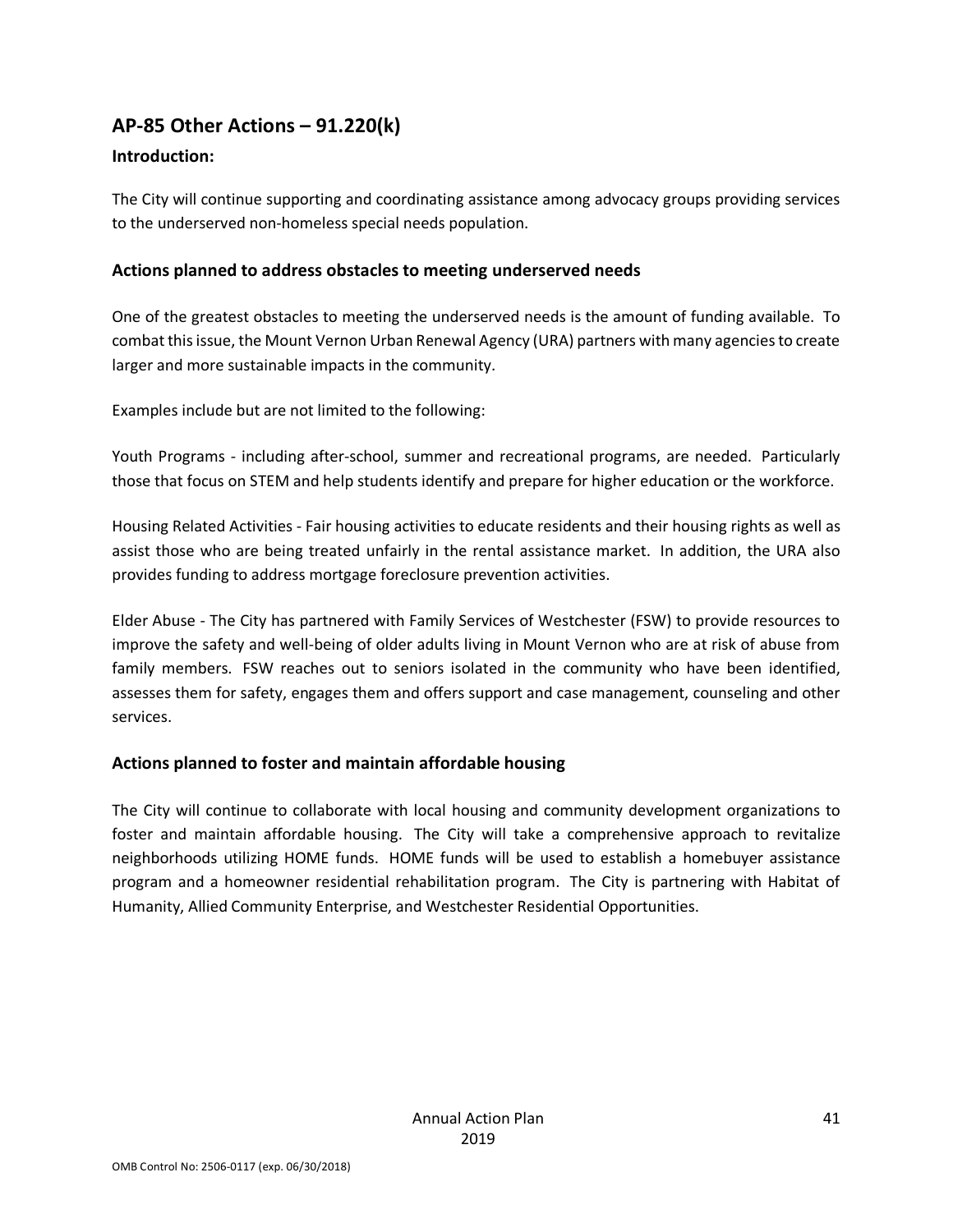#### **Actions planned to reduce lead-based paint hazards**

Lead-based paint hazards continues to be an issue in the City of Mount Vernon as almost all of the housing in the City was constructed prior to 1978. The City relies on the County to address abatement of leadbased paint in Mount Vernon's aged housing stock. Buildings and properties identified as potential hazards are referred to the County of Westchester Department of Health or to the Westchester County Department of Planning-administered Lead Safe Westchester program for appropriate action.

#### **Actions planned to reduce the number of poverty-level families**

The City of Mount Vernon, through its Urban Renewal Agency, has utilized some of its CDBG funding allocation to provide scholarships to low income individuals pursuing post-secondary education at colleges, trade schools, or vocational schools.

The City also provides educational and training programs for youth and reentry individuals.

The City has funded organizations that are devoted to tenant protection, which helps prevent homelessness. Such organizations include the Mount Vernon Tenants Association, Westchester Residential Opportunities, and Legal Services of the Hudson Valley. Homelessness continues, however, to be a challenge, as it is in many parts of the county, state and country.

#### **Actions planned to develop institutional structure**

The City of Mount Vernon Office of Planning and Economic Development/Urban Renewal Agency is responsible for the administration of the CDBG program. Effective delivery of the program requires constant communication and coordination with numerous City Departments, non-profit agencies, potential residential and commercial consumers, and other funding agencies.

Gaps in the institutional structure are the result of staff turnover, change in agency leadership, lack of training, and lack of full-time employees to support the work. Within the Office of Planning and Community Development, CDBG duties is conducted by one staff person with consultants providing support as available or needed.

The lack of staff makes it challenging to adequately deliver CDBG programs, monitoring requirements,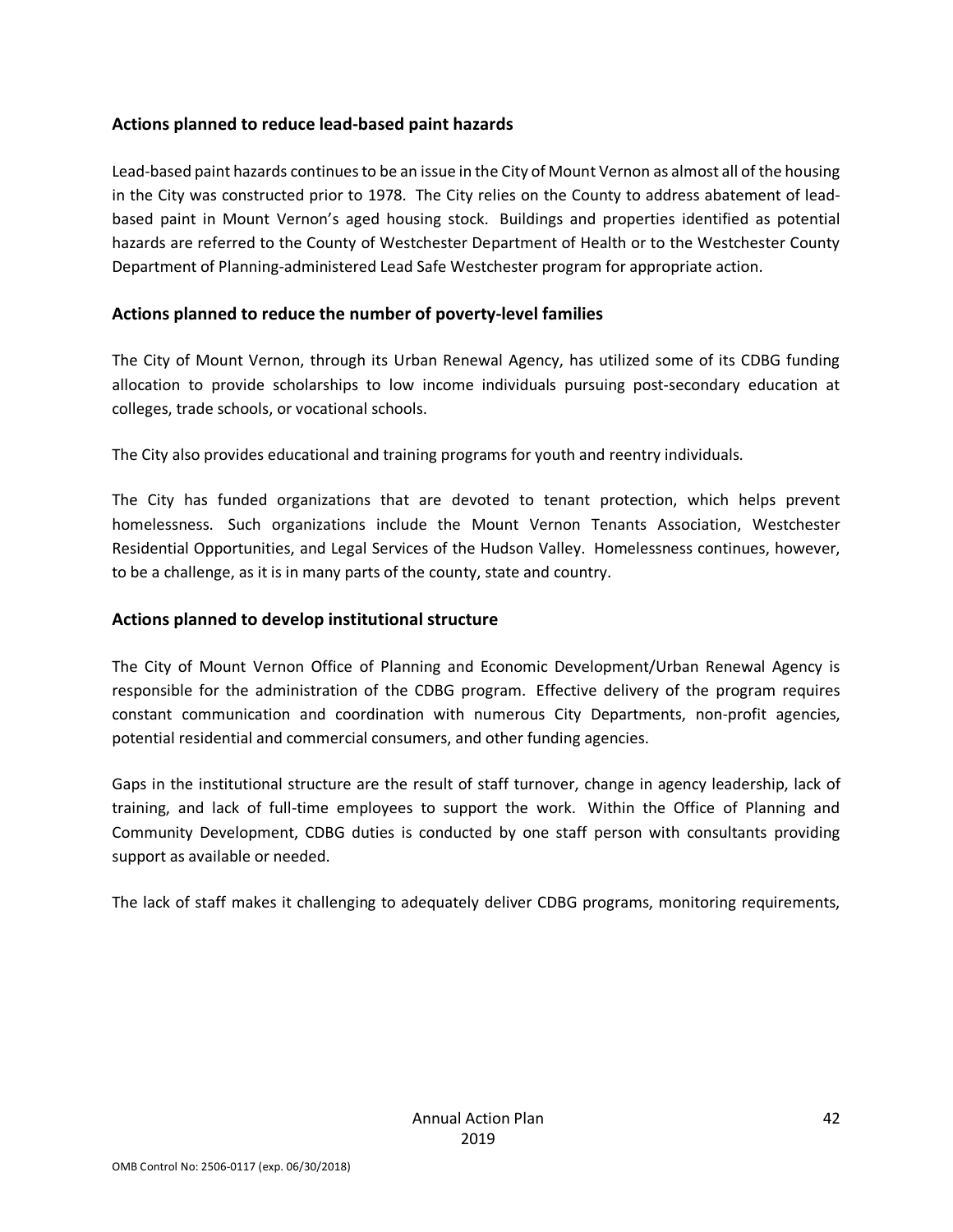write program manuals and strengthen CDBG structure.

### **Actions planned to enhance coordination between public and private housing and social service agencies**

The Mount Vernon Urban Renewal Agency (URA) in conjunction with Mount Vernon Department of Planning and Community Development facilitates regular meetings of service providers to oversee strategy implementation and to ensure coordination of efforts at the local level.

WestHELP operates a County Department of Social Services (DSS) funded emergency shelter for households with children within the City of Mount Vernon, with capacity for 46 families. Through the DSS District Office at 100 East First Street in Mount Vernon, families and individuals also have access to other DSS funded shelters, transitional housing, homeless prevention funds, and mainstream benefits such as Medicaid, SNAP, NYS CHIP, WIC, and TANF.

There are ongoing discussions with the Westchester Continuum of Care program concerning strategies for implementing improved systems of communication between service providers, the identification of barriers to the provision of services, and the assessment of community needs.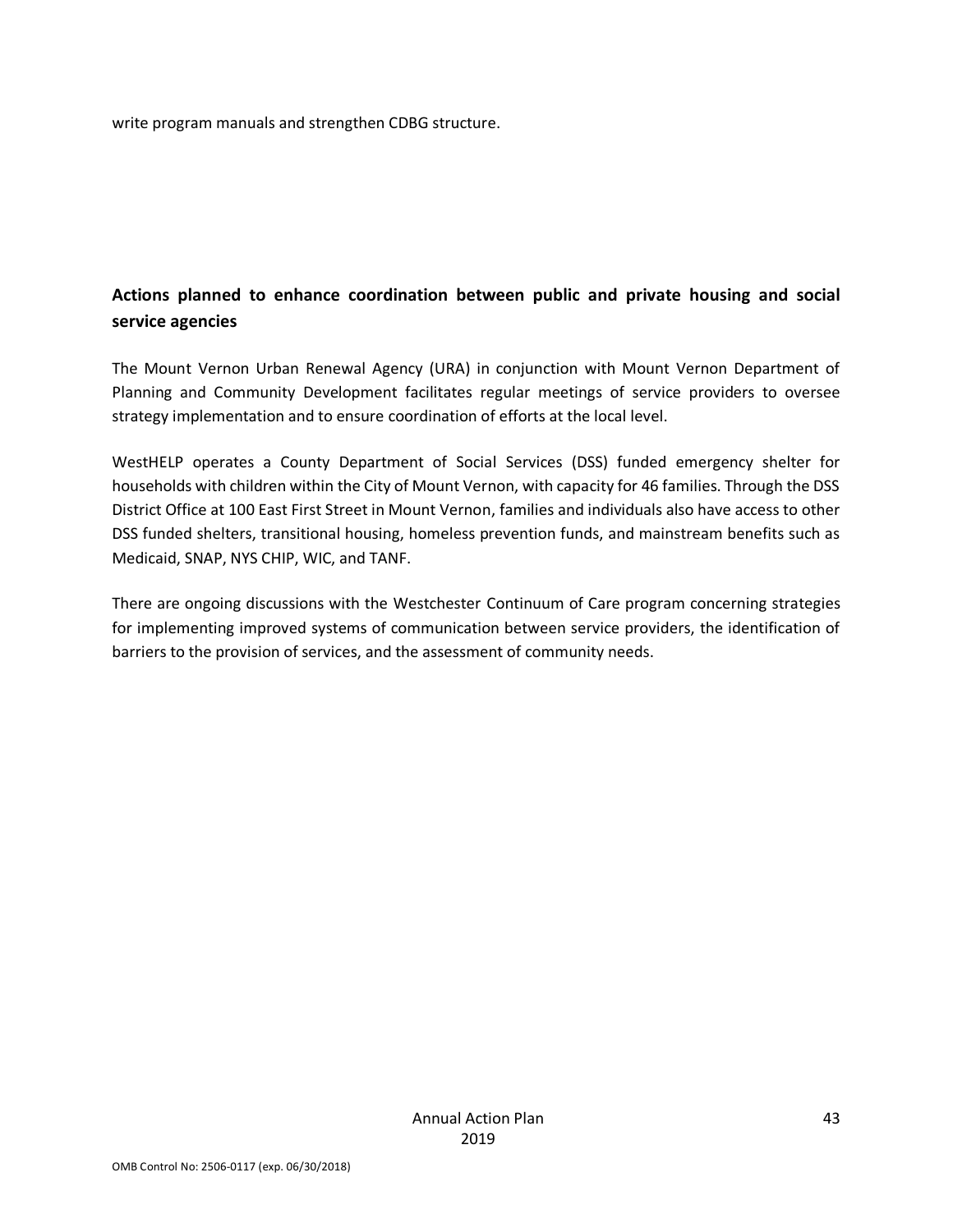### **Program Specific Requirements**

### **AP-90 Program Specific Requirements – 91.220(l)(1,2,4) Introduction:**

As has been community with the New York Field Office, the City was able to successfully recoup more than \$340,000 in loan proceeds. Per guidance from the New York Field Office, the City placed these funds in a separate, segregated account, and also notated receipt of these funds in IDIS. As part of the 2019 Annual Action Plan, the City is making available \$52,580 from 2018 program income.

#### [please review]

### **Community Development Block Grant Program (CDBG) Reference 24 CFR 91.220(l)(1)**

Projects planned with all CDBG funds expected to be available during the year are identified in the Projects Table. The following identifies program income that is available for use that is included in projects to be carried out.

| 1. The total amount of program income that will have been received before the start of    |             |
|-------------------------------------------------------------------------------------------|-------------|
| the next program year and that has not yet been reprogrammed                              | \$13,479.72 |
| 2. The amount of proceeds from section 108 loan guarantees that will be used during the   |             |
| year to address the priority needs and specific objectives identified in the grantee's    |             |
| strategic plan.                                                                           | 0           |
| 3. The amount of surplus funds from urban renewal settlements                             | 0           |
| 4. The amount of any grant funds returned to the line of credit for which the planned use |             |
| has not been included in a prior statement or plan                                        | 0           |
| 5. The amount of income from float-funded activities                                      | 0           |
| <b>Total Program Income:</b>                                                              | 0           |
|                                                                                           |             |

#### **Other CDBG Requirements**

1. The amount of urgent need activities 0

2. The estimated percentage of CDBG funds that will be used for activities that benefit persons of low and moderate income. Overall Benefit - A consecutive period of one, two or three years may be used to determine that a minimum overall benefit of 70% of CDBG funds is used to benefit persons of low and moderate income. Specify the years covered that include this Annual Action Plan. **80.00%** 80.00%